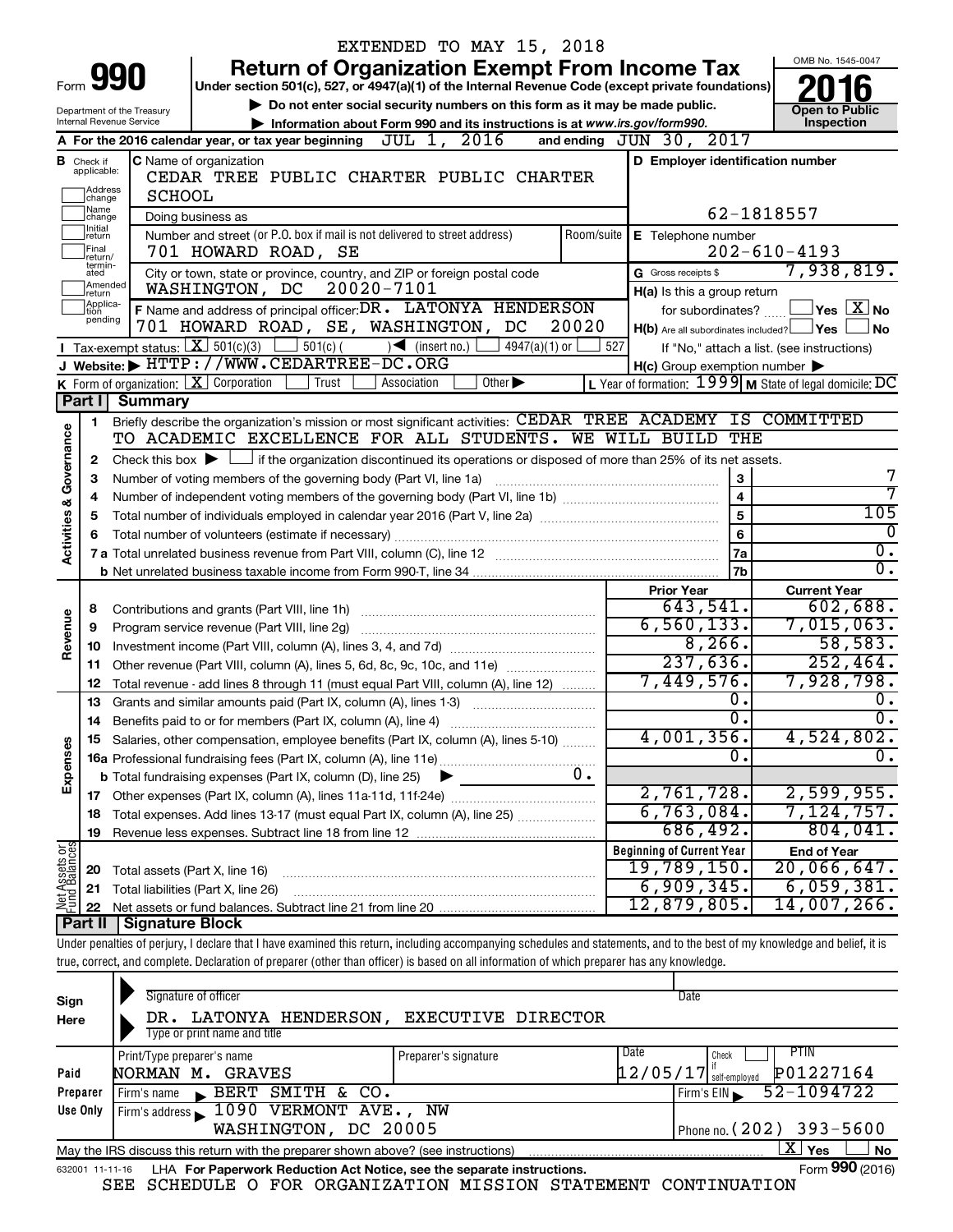|              | CEDAR TREE PUBLIC CHARTER PUBLIC CHARTER<br><b>SCHOOL</b><br>Form 990 (2016)                                                                                                            |               | 62-1818557                                      | Page 2                                  |
|--------------|-----------------------------------------------------------------------------------------------------------------------------------------------------------------------------------------|---------------|-------------------------------------------------|-----------------------------------------|
|              | Part III   Statement of Program Service Accomplishments                                                                                                                                 |               |                                                 |                                         |
|              |                                                                                                                                                                                         |               |                                                 | $\boxed{\text{X}}$                      |
| 1            | Briefly describe the organization's mission:<br>CEDAR TREE ACADEMY IS COMMITTED TO ACADEMIC EXCELLENCE FOR ALL                                                                          |               |                                                 |                                         |
|              | STUDENTS. WE WILL BUILD THE FOUNDATION FOR ALL STUDENTS IN A SAFE                                                                                                                       |               |                                                 |                                         |
|              | LEARNING ENVIRONMENT DESIGNED TO ENHANCE SOCIAL AND EMOTIONAL                                                                                                                           |               |                                                 |                                         |
|              | GROWTH, COGNITIVE AND CREATIVE DEVELOPMENTY WHILE PREPARING STUDENTS TO                                                                                                                 |               |                                                 |                                         |
| $\mathbf{2}$ | Did the organization undertake any significant program services during the year which were not listed on the<br>prior Form 990 or 990-EZ?                                               |               |                                                 | $\Box$ Yes $[\overline{\mathrm{X}}]$ No |
| 3            | If "Yes," describe these new services on Schedule O.<br>Did the organization cease conducting, or make significant changes in how it conducts, any program services?                    |               | $\boxed{\phantom{1}}$ Yes $\boxed{\text{X}}$ No |                                         |
| 4            | If "Yes," describe these changes on Schedule O.<br>Describe the organization's program service accomplishments for each of its three largest program services, as measured by expenses. |               |                                                 |                                         |
|              | Section 501(c)(3) and 501(c)(4) organizations are required to report the amount of grants and allocations to others, the total expenses, and                                            |               |                                                 |                                         |
|              | revenue, if any, for each program service reported.                                                                                                                                     |               |                                                 |                                         |
| 4a           | 4,990,762. including grants of \$<br>) (Expenses \$<br>(Code:                                                                                                                           | ) (Revenue \$ | 7,326,110.                                      |                                         |
|              | THE SCHOOL'S MISSION IS TO ESTABLISH, DEVELOP AND OPERATE A MODEL                                                                                                                       |               |                                                 |                                         |
|              | LEARNING SYSTEM FOR AT-RISK YOUTH IN THE DISTRICT ENSURING THAT                                                                                                                         |               |                                                 |                                         |
|              | STUDENTS ACTUALIZE THEIR FULLEST POTENTIAL IN MIND AND BODY THROUGH A                                                                                                                   |               |                                                 |                                         |
|              | THE SCHOOL'S GOAL IS TO PROVIDE HIGH<br>BALANCED ACADEMIC PROGRAM.                                                                                                                      |               |                                                 |                                         |
|              | QUALITY, UNIQUE EXPERIENTIAL INSTRUCTION TO ALL STUDENTS BY PROVIDING                                                                                                                   |               |                                                 |                                         |
|              | SPECIALIZED PROGRAMS REFLECTING DIFFERENTIATED INSTRUCTIONS, UTILIZING                                                                                                                  |               |                                                 |                                         |
|              | A VARIETY OF STRATEGIES THAT EMPOWER STUDENTS TO EXCEL ACADEMICALLY; TO                                                                                                                 |               |                                                 |                                         |
|              | ACHIEVE MAXIMUM SELF-RELIANCE AND PERSONAL FULFILLMENT.                                                                                                                                 |               |                                                 |                                         |
|              |                                                                                                                                                                                         |               |                                                 |                                         |
|              |                                                                                                                                                                                         |               |                                                 |                                         |
|              |                                                                                                                                                                                         |               |                                                 |                                         |
|              |                                                                                                                                                                                         |               |                                                 |                                         |
| 4b           |                                                                                                                                                                                         |               |                                                 |                                         |
|              |                                                                                                                                                                                         |               |                                                 |                                         |
|              |                                                                                                                                                                                         |               |                                                 |                                         |
|              |                                                                                                                                                                                         |               |                                                 |                                         |
|              |                                                                                                                                                                                         |               |                                                 |                                         |
|              |                                                                                                                                                                                         |               |                                                 |                                         |
|              |                                                                                                                                                                                         |               |                                                 |                                         |
|              |                                                                                                                                                                                         |               |                                                 |                                         |
|              |                                                                                                                                                                                         |               |                                                 |                                         |
|              |                                                                                                                                                                                         |               |                                                 |                                         |
|              |                                                                                                                                                                                         |               |                                                 |                                         |
|              |                                                                                                                                                                                         |               |                                                 |                                         |
|              |                                                                                                                                                                                         |               |                                                 |                                         |
|              |                                                                                                                                                                                         |               |                                                 |                                         |
| 4c           | (Code:<br>(Expenses \$<br>including grants of \$                                                                                                                                        | (Revenue \$   |                                                 |                                         |
|              |                                                                                                                                                                                         |               |                                                 |                                         |
|              |                                                                                                                                                                                         |               |                                                 |                                         |
|              |                                                                                                                                                                                         |               |                                                 |                                         |
|              |                                                                                                                                                                                         |               |                                                 |                                         |
|              |                                                                                                                                                                                         |               |                                                 |                                         |
|              |                                                                                                                                                                                         |               |                                                 |                                         |
|              |                                                                                                                                                                                         |               |                                                 |                                         |
|              |                                                                                                                                                                                         |               |                                                 |                                         |
|              |                                                                                                                                                                                         |               |                                                 |                                         |
|              |                                                                                                                                                                                         |               |                                                 |                                         |
|              |                                                                                                                                                                                         |               |                                                 |                                         |
|              |                                                                                                                                                                                         |               |                                                 |                                         |
| 4d           | Other program services (Describe in Schedule O.)                                                                                                                                        |               |                                                 |                                         |
|              | (Revenue \$<br>(Expenses \$                                                                                                                                                             |               |                                                 |                                         |
| 4e           | including grants of \$<br>4,990,762.<br>Total program service expenses >                                                                                                                |               |                                                 |                                         |
|              |                                                                                                                                                                                         |               |                                                 | Form 990 (2016)                         |
|              |                                                                                                                                                                                         |               |                                                 |                                         |
|              | 632002 11-11-16<br>2                                                                                                                                                                    |               |                                                 |                                         |
|              | 2016.04000 CEDAR TREE PUBLIC CHARTER P HOWARDR1                                                                                                                                         |               |                                                 |                                         |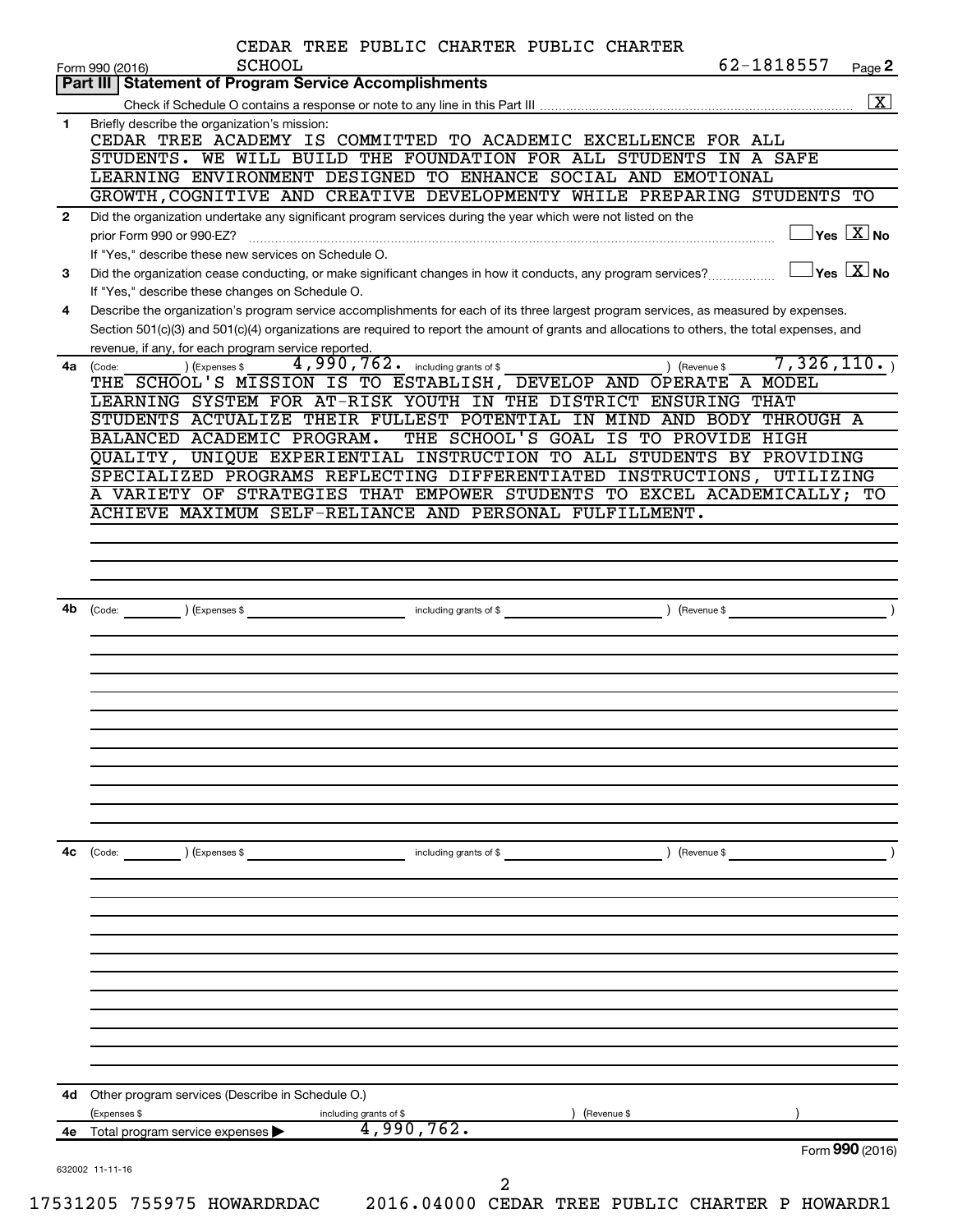|    | Part IV   Checklist of Required Schedules                                                                                                                                                                                                                                                                                                                            |                |                         |                         |  |  |  |  |  |
|----|----------------------------------------------------------------------------------------------------------------------------------------------------------------------------------------------------------------------------------------------------------------------------------------------------------------------------------------------------------------------|----------------|-------------------------|-------------------------|--|--|--|--|--|
|    |                                                                                                                                                                                                                                                                                                                                                                      |                | Yes                     | No                      |  |  |  |  |  |
| 1  | Is the organization described in section $501(c)(3)$ or $4947(a)(1)$ (other than a private foundation)?                                                                                                                                                                                                                                                              |                |                         |                         |  |  |  |  |  |
|    |                                                                                                                                                                                                                                                                                                                                                                      | 1              | х                       |                         |  |  |  |  |  |
| 2  | Is the organization required to complete Schedule B, Schedule of Contributors? [11] the organization required to complete Schedule B, Schedule of Contributors?                                                                                                                                                                                                      | $\overline{2}$ | $\overline{\text{x}}$   |                         |  |  |  |  |  |
| З  | Did the organization engage in direct or indirect political campaign activities on behalf of or in opposition to candidates for                                                                                                                                                                                                                                      |                |                         |                         |  |  |  |  |  |
|    |                                                                                                                                                                                                                                                                                                                                                                      | 3              |                         | x                       |  |  |  |  |  |
| 4  | Section 501(c)(3) organizations. Did the organization engage in lobbying activities, or have a section 501(h) election in effect                                                                                                                                                                                                                                     |                |                         |                         |  |  |  |  |  |
|    |                                                                                                                                                                                                                                                                                                                                                                      | 4              |                         | X                       |  |  |  |  |  |
| 5  | Is the organization a section 501(c)(4), 501(c)(5), or 501(c)(6) organization that receives membership dues, assessments, or                                                                                                                                                                                                                                         |                |                         |                         |  |  |  |  |  |
|    |                                                                                                                                                                                                                                                                                                                                                                      | 5              |                         | X                       |  |  |  |  |  |
| 6  | Did the organization maintain any donor advised funds or any similar funds or accounts for which donors have the right to                                                                                                                                                                                                                                            |                |                         |                         |  |  |  |  |  |
|    | provide advice on the distribution or investment of amounts in such funds or accounts? If "Yes," complete Schedule D, Part I                                                                                                                                                                                                                                         |                |                         |                         |  |  |  |  |  |
| 7  | Did the organization receive or hold a conservation easement, including easements to preserve open space,                                                                                                                                                                                                                                                            |                |                         |                         |  |  |  |  |  |
|    |                                                                                                                                                                                                                                                                                                                                                                      | $\overline{7}$ |                         | x                       |  |  |  |  |  |
| 8  | Did the organization maintain collections of works of art, historical treasures, or other similar assets? If "Yes," complete                                                                                                                                                                                                                                         |                |                         |                         |  |  |  |  |  |
|    |                                                                                                                                                                                                                                                                                                                                                                      | 8              |                         | x                       |  |  |  |  |  |
| 9  | Schedule D, Part III <b>Marting Communities</b> and the contract of the contract of the contract of the contract of the contract of the contract of the contract of the contract of the contract of the contract of the contract of<br>Did the organization report an amount in Part X, line 21, for escrow or custodial account liability, serve as a custodian for |                |                         |                         |  |  |  |  |  |
|    | amounts not listed in Part X; or provide credit counseling, debt management, credit repair, or debt negotiation services?                                                                                                                                                                                                                                            |                |                         |                         |  |  |  |  |  |
|    | If "Yes," complete Schedule D, Part IV                                                                                                                                                                                                                                                                                                                               | 9              |                         | X                       |  |  |  |  |  |
| 10 | Did the organization, directly or through a related organization, hold assets in temporarily restricted endowments, permanent                                                                                                                                                                                                                                        |                |                         |                         |  |  |  |  |  |
|    |                                                                                                                                                                                                                                                                                                                                                                      | 10             |                         | x                       |  |  |  |  |  |
|    | If the organization's answer to any of the following questions is "Yes," then complete Schedule D, Parts VI, VII, VIII, IX, or X                                                                                                                                                                                                                                     |                |                         |                         |  |  |  |  |  |
| 11 | as applicable.                                                                                                                                                                                                                                                                                                                                                       |                |                         |                         |  |  |  |  |  |
|    |                                                                                                                                                                                                                                                                                                                                                                      |                |                         |                         |  |  |  |  |  |
|    | a Did the organization report an amount for land, buildings, and equipment in Part X, line 10? If "Yes," complete Schedule D,                                                                                                                                                                                                                                        |                | х                       |                         |  |  |  |  |  |
|    | Part VI                                                                                                                                                                                                                                                                                                                                                              | 11a            |                         |                         |  |  |  |  |  |
|    | <b>b</b> Did the organization report an amount for investments - other securities in Part X, line 12 that is 5% or more of its total                                                                                                                                                                                                                                 |                |                         | x                       |  |  |  |  |  |
|    |                                                                                                                                                                                                                                                                                                                                                                      | 11b            |                         |                         |  |  |  |  |  |
|    | c Did the organization report an amount for investments - program related in Part X, line 13 that is 5% or more of its total                                                                                                                                                                                                                                         |                |                         | x                       |  |  |  |  |  |
|    |                                                                                                                                                                                                                                                                                                                                                                      | 11c            |                         |                         |  |  |  |  |  |
|    | d Did the organization report an amount for other assets in Part X, line 15 that is 5% or more of its total assets reported in                                                                                                                                                                                                                                       |                |                         | х                       |  |  |  |  |  |
|    |                                                                                                                                                                                                                                                                                                                                                                      | 11d            |                         | $\overline{\mathbf{X}}$ |  |  |  |  |  |
|    | e Did the organization report an amount for other liabilities in Part X, line 25? If "Yes," complete Schedule D, Part X                                                                                                                                                                                                                                              | 11e            |                         |                         |  |  |  |  |  |
| f  | Did the organization's separate or consolidated financial statements for the tax year include a footnote that addresses                                                                                                                                                                                                                                              |                | х                       |                         |  |  |  |  |  |
|    | the organization's liability for uncertain tax positions under FIN 48 (ASC 740)? If "Yes," complete Schedule D, Part X                                                                                                                                                                                                                                               | 11f            |                         |                         |  |  |  |  |  |
|    | 12a Did the organization obtain separate, independent audited financial statements for the tax year? If "Yes," complete                                                                                                                                                                                                                                              |                | х                       |                         |  |  |  |  |  |
|    | Schedule D, Parts XI and XII <b>continuum continuum continuum continuum continuum continuum continuum continuum</b> continuum continuum continuum continuum continuum continuum continuum continuum continuum continuum continuum c                                                                                                                                  | 12a            |                         |                         |  |  |  |  |  |
|    | b Was the organization included in consolidated, independent audited financial statements for the tax year?                                                                                                                                                                                                                                                          |                |                         |                         |  |  |  |  |  |
|    | If "Yes," and if the organization answered "No" to line 12a, then completing Schedule D, Parts XI and XII is optional                                                                                                                                                                                                                                                | 12b            | $\overline{\textbf{x}}$ | х                       |  |  |  |  |  |
| 13 |                                                                                                                                                                                                                                                                                                                                                                      | 13             |                         | х                       |  |  |  |  |  |
|    |                                                                                                                                                                                                                                                                                                                                                                      | 14a            |                         |                         |  |  |  |  |  |
|    | <b>b</b> Did the organization have aggregate revenues or expenses of more than \$10,000 from grantmaking, fundraising, business,                                                                                                                                                                                                                                     |                |                         |                         |  |  |  |  |  |
|    | investment, and program service activities outside the United States, or aggregate foreign investments valued at \$100,000                                                                                                                                                                                                                                           |                |                         |                         |  |  |  |  |  |
|    |                                                                                                                                                                                                                                                                                                                                                                      | 14b            |                         | x                       |  |  |  |  |  |
| 15 | Did the organization report on Part IX, column (A), line 3, more than \$5,000 of grants or other assistance to or for any                                                                                                                                                                                                                                            |                |                         |                         |  |  |  |  |  |
|    |                                                                                                                                                                                                                                                                                                                                                                      | 15             |                         | х                       |  |  |  |  |  |
| 16 | Did the organization report on Part IX, column (A), line 3, more than \$5,000 of aggregate grants or other assistance to                                                                                                                                                                                                                                             |                |                         |                         |  |  |  |  |  |
|    |                                                                                                                                                                                                                                                                                                                                                                      | 16             |                         | х                       |  |  |  |  |  |
| 17 | Did the organization report a total of more than \$15,000 of expenses for professional fundraising services on Part IX,                                                                                                                                                                                                                                              |                |                         |                         |  |  |  |  |  |
|    |                                                                                                                                                                                                                                                                                                                                                                      | 17             |                         | х                       |  |  |  |  |  |
| 18 | Did the organization report more than \$15,000 total of fundraising event gross income and contributions on Part VIII, lines                                                                                                                                                                                                                                         |                |                         | x                       |  |  |  |  |  |
|    |                                                                                                                                                                                                                                                                                                                                                                      | 18             |                         |                         |  |  |  |  |  |
| 19 | Did the organization report more than \$15,000 of gross income from gaming activities on Part VIII, line 9a? If "Yes,"                                                                                                                                                                                                                                               |                |                         | x                       |  |  |  |  |  |
|    |                                                                                                                                                                                                                                                                                                                                                                      | 19             |                         |                         |  |  |  |  |  |

Form (2016) **990**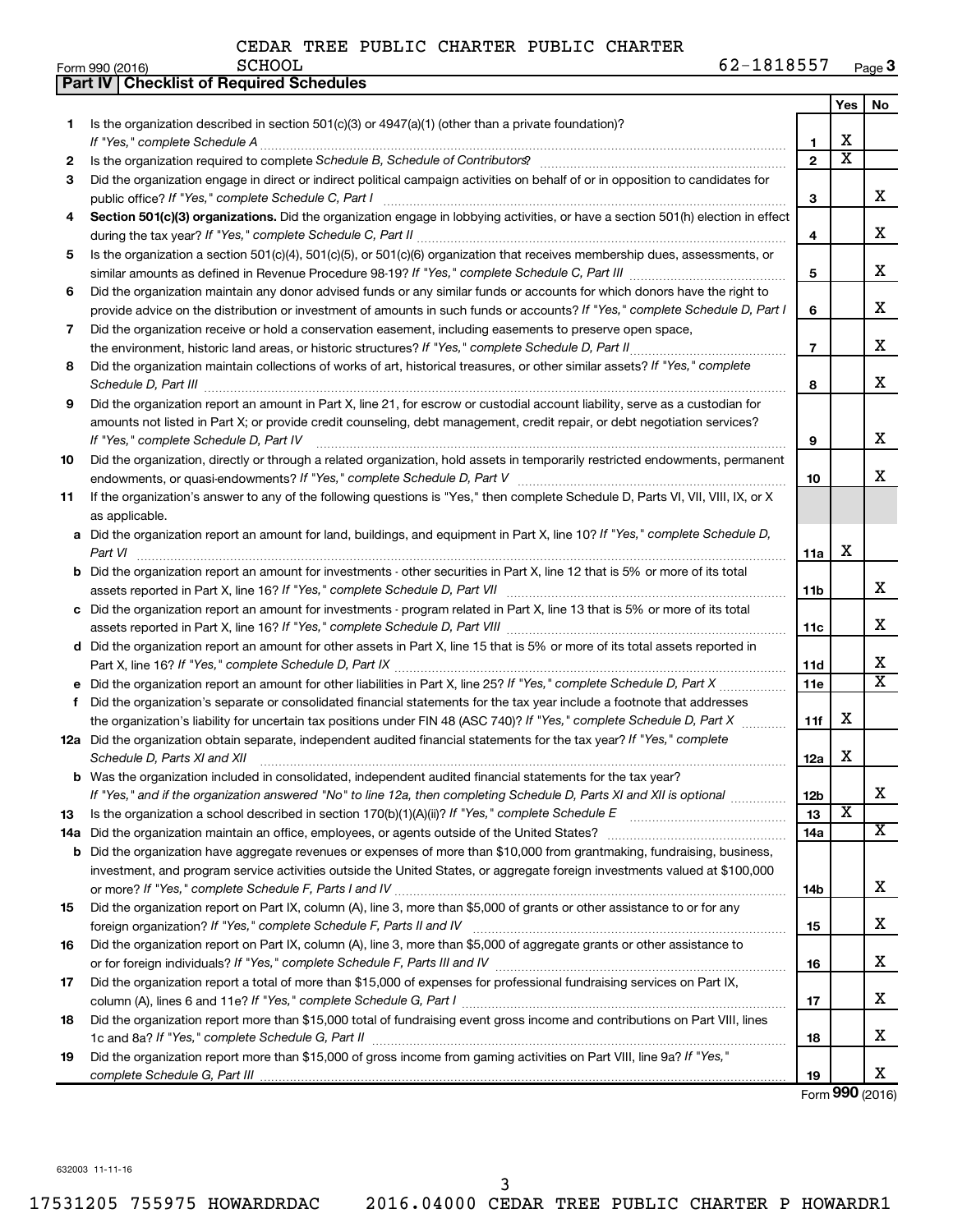|    | <b>Part IV   Checklist of Required Schedules (continued)</b>                                                                        |                 |     |                         |
|----|-------------------------------------------------------------------------------------------------------------------------------------|-----------------|-----|-------------------------|
|    |                                                                                                                                     |                 | Yes | No                      |
|    | 20a Did the organization operate one or more hospital facilities? If "Yes," complete Schedule H                                     | 20a             |     | x                       |
|    |                                                                                                                                     | 20 <sub>b</sub> |     |                         |
| 21 | Did the organization report more than \$5,000 of grants or other assistance to any domestic organization or                         |                 |     |                         |
|    |                                                                                                                                     | 21              |     | х                       |
| 22 | Did the organization report more than \$5,000 of grants or other assistance to or for domestic individuals on                       |                 |     |                         |
|    |                                                                                                                                     | 22              |     | x                       |
| 23 | Did the organization answer "Yes" to Part VII, Section A, line 3, 4, or 5 about compensation of the organization's current          |                 |     |                         |
|    | and former officers, directors, trustees, key employees, and highest compensated employees? If "Yes," complete                      | 23              |     |                         |
|    | Schedule J <b>Execute Schedule J Execute Schedule J</b>                                                                             |                 | X   |                         |
|    | 24a Did the organization have a tax-exempt bond issue with an outstanding principal amount of more than \$100,000 as of the         |                 |     |                         |
|    | last day of the year, that was issued after December 31, 2002? If "Yes," answer lines 24b through 24d and complete                  |                 |     |                         |
|    | Schedule K. If "No", go to line 25a                                                                                                 | 24a             |     | x                       |
| b  |                                                                                                                                     | 24 <sub>b</sub> |     |                         |
|    | Did the organization maintain an escrow account other than a refunding escrow at any time during the year to defease                |                 |     |                         |
|    |                                                                                                                                     | 24c             |     |                         |
|    | d Did the organization act as an "on behalf of" issuer for bonds outstanding at any time during the year?                           | 24d             |     |                         |
|    | 25a Section 501(c)(3), 501(c)(4), and 501(c)(29) organizations. Did the organization engage in an excess benefit                    |                 |     |                         |
|    |                                                                                                                                     | 25a             |     | x                       |
|    | <b>b</b> Is the organization aware that it engaged in an excess benefit transaction with a disqualified person in a prior year, and |                 |     |                         |
|    | that the transaction has not been reported on any of the organization's prior Forms 990 or 990-EZ? If "Yes," complete               |                 |     |                         |
|    | Schedule L, Part I                                                                                                                  | 25b             |     | х                       |
| 26 | Did the organization report any amount on Part X, line 5, 6, or 22 for receivables from or payables to any current or               |                 |     |                         |
|    | former officers, directors, trustees, key employees, highest compensated employees, or disqualified persons? If "Yes,"              |                 |     |                         |
|    | complete Schedule L, Part II                                                                                                        | 26              |     | х                       |
| 27 | Did the organization provide a grant or other assistance to an officer, director, trustee, key employee, substantial                |                 |     |                         |
|    | contributor or employee thereof, a grant selection committee member, or to a 35% controlled entity or family member                 |                 |     |                         |
|    |                                                                                                                                     | 27              |     | х                       |
| 28 | Was the organization a party to a business transaction with one of the following parties (see Schedule L, Part IV                   |                 |     |                         |
|    | instructions for applicable filing thresholds, conditions, and exceptions):                                                         |                 |     |                         |
| а  | A current or former officer, director, trustee, or key employee? If "Yes," complete Schedule L, Part IV                             | 28a             |     | x                       |
| b  | A family member of a current or former officer, director, trustee, or key employee? If "Yes," complete Schedule L, Part IV          | 28b             |     | $\overline{\textbf{X}}$ |
|    | c An entity of which a current or former officer, director, trustee, or key employee (or a family member thereof) was an officer,   |                 |     |                         |
|    | director, trustee, or direct or indirect owner? If "Yes," complete Schedule L, Part IV                                              | 28c             |     | х                       |
| 29 |                                                                                                                                     | 29              |     | $\overline{\textbf{X}}$ |
| 30 | Did the organization receive contributions of art, historical treasures, or other similar assets, or qualified conservation         |                 |     |                         |
|    |                                                                                                                                     | 30              |     | Χ                       |
| 31 | Did the organization liquidate, terminate, or dissolve and cease operations?                                                        |                 |     |                         |
|    |                                                                                                                                     | 31              |     | x.                      |
| 32 | Did the organization sell, exchange, dispose of, or transfer more than 25% of its net assets? If "Yes," complete                    |                 |     |                         |
|    |                                                                                                                                     | 32              |     | х                       |
| 33 | Did the organization own 100% of an entity disregarded as separate from the organization under Regulations                          |                 |     |                         |
|    |                                                                                                                                     | 33              |     | x                       |
| 34 | Was the organization related to any tax-exempt or taxable entity? If "Yes," complete Schedule R, Part II, III, or IV, and           |                 |     |                         |
|    | Part V, line 1                                                                                                                      | 34              |     | х                       |
|    |                                                                                                                                     | <b>35a</b>      |     | X                       |
|    | b If "Yes" to line 35a, did the organization receive any payment from or engage in any transaction with a controlled entity         |                 |     |                         |
|    |                                                                                                                                     | 35b             |     |                         |
| 36 | Section 501(c)(3) organizations. Did the organization make any transfers to an exempt non-charitable related organization?          |                 |     |                         |
|    |                                                                                                                                     | 36              |     | x                       |
| 37 | Did the organization conduct more than 5% of its activities through an entity that is not a related organization                    |                 |     |                         |
|    |                                                                                                                                     | 37              |     | x                       |
| 38 | Did the organization complete Schedule O and provide explanations in Schedule O for Part VI, lines 11b and 19?                      |                 |     |                         |
|    |                                                                                                                                     | 38              | х   |                         |

Form (2016) **990**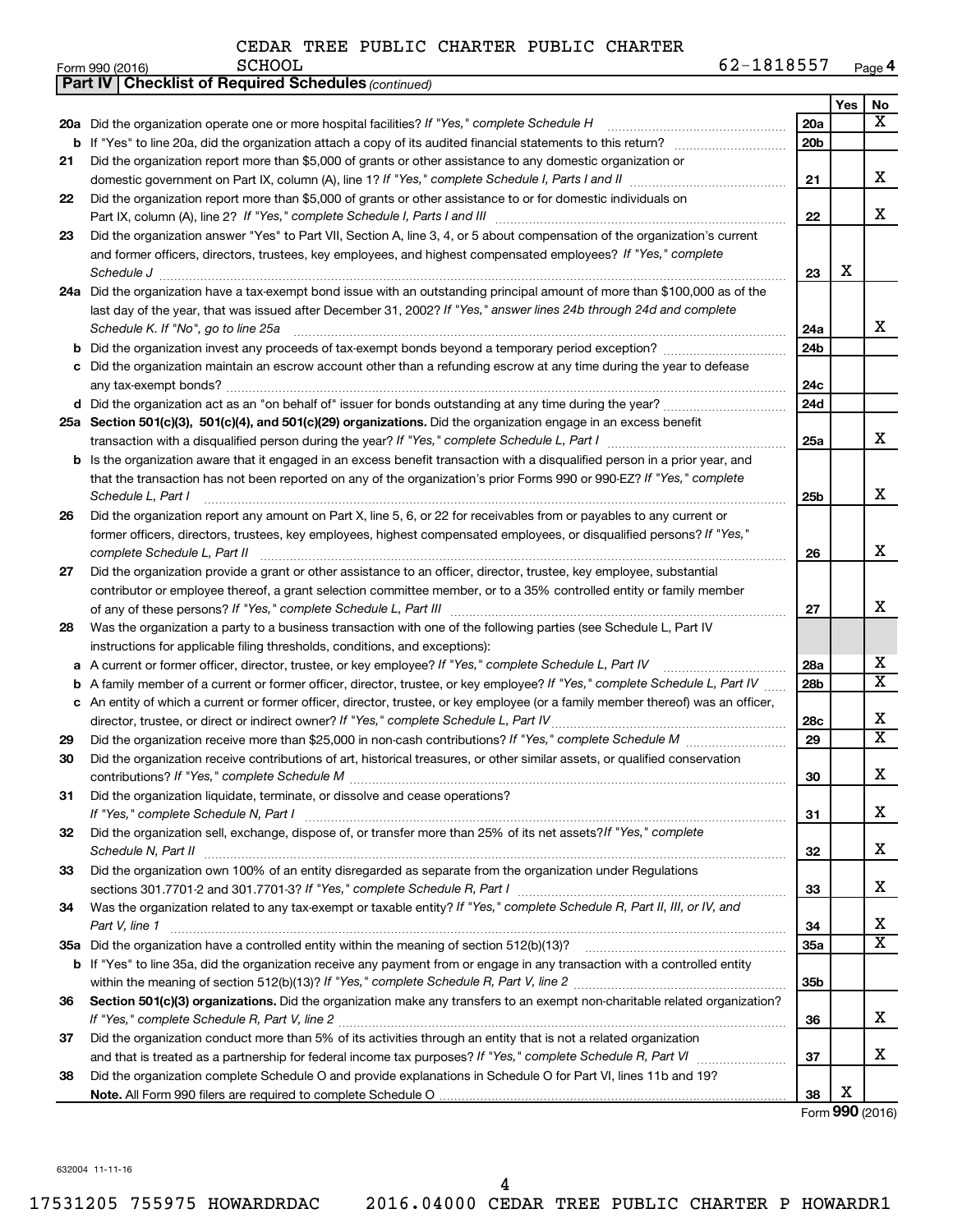| 62-1818557<br>Page 5 |
|----------------------|
|----------------------|

|               | Form 990 (2016)<br><b>PCHOOT</b>                                                                                                                |                 | $02 - 1818251$ |                 |                       | Page 5                |
|---------------|-------------------------------------------------------------------------------------------------------------------------------------------------|-----------------|----------------|-----------------|-----------------------|-----------------------|
| <b>Part V</b> | <b>Statements Regarding Other IRS Filings and Tax Compliance</b>                                                                                |                 |                |                 |                       |                       |
|               | Check if Schedule O contains a response or note to any line in this Part V                                                                      |                 |                |                 |                       |                       |
|               |                                                                                                                                                 |                 |                |                 | Yes                   | No                    |
|               |                                                                                                                                                 | 1a              | 110            |                 |                       |                       |
| b             | Enter the number of Forms W-2G included in line 1a. Enter -0- if not applicable                                                                 | 1b              | 0              |                 |                       |                       |
| с             | Did the organization comply with backup withholding rules for reportable payments to vendors and reportable gaming                              |                 |                |                 |                       |                       |
|               |                                                                                                                                                 |                 |                | 1c              |                       |                       |
|               | 2a Enter the number of employees reported on Form W-3, Transmittal of Wage and Tax Statements,                                                  |                 |                |                 |                       |                       |
|               | filed for the calendar year ending with or within the year covered by this return <i></i>                                                       | 2a              | 105            |                 |                       |                       |
|               |                                                                                                                                                 |                 |                | 2 <sub>b</sub>  |                       | х                     |
|               |                                                                                                                                                 |                 |                |                 |                       |                       |
|               | 3a Did the organization have unrelated business gross income of \$1,000 or more during the year?                                                |                 |                | 3a              |                       | х                     |
|               | <b>b</b> If "Yes," has it filed a Form 990-T for this year? If "No," to line 3b, provide an explanation in Schedule O manumerroom               |                 |                | 3 <sub>b</sub>  |                       |                       |
|               | 4a At any time during the calendar year, did the organization have an interest in, or a signature or other authority over, a                    |                 |                |                 |                       |                       |
|               | financial account in a foreign country (such as a bank account, securities account, or other financial account)?                                |                 |                | 4a              |                       | x                     |
|               | <b>b</b> If "Yes," enter the name of the foreign country: $\blacktriangleright$                                                                 |                 |                |                 |                       |                       |
|               | See instructions for filing requirements for FinCEN Form 114, Report of Foreign Bank and Financial Accounts (FBAR).                             |                 |                |                 |                       |                       |
|               |                                                                                                                                                 |                 |                |                 |                       | х                     |
|               |                                                                                                                                                 |                 |                | 5a              |                       | $\overline{\text{X}}$ |
| b             |                                                                                                                                                 |                 |                | 5 <sub>b</sub>  |                       |                       |
| с             |                                                                                                                                                 |                 |                | 5 <sub>c</sub>  |                       |                       |
|               | 6a Does the organization have annual gross receipts that are normally greater than \$100,000, and did the organization solicit                  |                 |                |                 |                       |                       |
|               |                                                                                                                                                 |                 |                | 6а              |                       | х                     |
|               | <b>b</b> If "Yes," did the organization include with every solicitation an express statement that such contributions or gifts                   |                 |                |                 |                       |                       |
|               |                                                                                                                                                 |                 |                | 6b              |                       |                       |
| 7             | Organizations that may receive deductible contributions under section 170(c).                                                                   |                 |                |                 |                       |                       |
| а             | Did the organization receive a payment in excess of \$75 made partly as a contribution and partly for goods and services provided to the payor? |                 |                | 7a              |                       | х                     |
| b             |                                                                                                                                                 |                 |                | 7b              |                       |                       |
| с             | Did the organization sell, exchange, or otherwise dispose of tangible personal property for which it was required                               |                 |                |                 |                       |                       |
|               |                                                                                                                                                 |                 |                | 7c              |                       | х                     |
|               |                                                                                                                                                 | 7d              |                |                 |                       |                       |
| е             | Did the organization receive any funds, directly or indirectly, to pay premiums on a personal benefit contract?                                 |                 |                | 7e              |                       |                       |
| f             |                                                                                                                                                 |                 |                | 7f              |                       |                       |
| g             | If the organization received a contribution of qualified intellectual property, did the organization file Form 8899 as required?                |                 |                | 7g              |                       |                       |
| h             | If the organization received a contribution of cars, boats, airplanes, or other vehicles, did the organization file a Form 1098-C?              |                 |                | 7h              |                       |                       |
| 8             | Sponsoring organizations maintaining donor advised funds. Did a donor advised fund maintained by the                                            |                 |                |                 |                       |                       |
|               |                                                                                                                                                 |                 |                | 8               |                       |                       |
| 9             | Sponsoring organizations maintaining donor advised funds.                                                                                       |                 |                |                 |                       |                       |
| а             |                                                                                                                                                 |                 |                | 9а              |                       |                       |
| b             |                                                                                                                                                 |                 |                | 9b              |                       |                       |
| 10            | Section 501(c)(7) organizations. Enter:                                                                                                         |                 |                |                 |                       |                       |
| а             |                                                                                                                                                 | 10a             |                |                 |                       |                       |
| b             | Gross receipts, included on Form 990, Part VIII, line 12, for public use of club facilities                                                     | 10 <sub>b</sub> |                |                 |                       |                       |
| 11            | Section 501(c)(12) organizations. Enter:                                                                                                        |                 |                |                 |                       |                       |
| а             |                                                                                                                                                 | 11a             |                |                 |                       |                       |
| b             | Gross income from other sources (Do not net amounts due or paid to other sources against                                                        |                 |                |                 |                       |                       |
|               |                                                                                                                                                 | 11b             |                |                 |                       |                       |
|               | 12a Section 4947(a)(1) non-exempt charitable trusts. Is the organization filing Form 990 in lieu of Form 1041?                                  |                 |                |                 |                       |                       |
|               |                                                                                                                                                 |                 |                | 12a             |                       |                       |
|               | <b>b</b> If "Yes," enter the amount of tax-exempt interest received or accrued during the year                                                  | 12b             |                |                 |                       |                       |
| 13            | Section 501(c)(29) qualified nonprofit health insurance issuers.                                                                                |                 |                |                 |                       |                       |
| а             |                                                                                                                                                 |                 |                | 13a             |                       |                       |
|               | Note. See the instructions for additional information the organization must report on Schedule O.                                               |                 |                |                 |                       |                       |
|               | <b>b</b> Enter the amount of reserves the organization is required to maintain by the states in which the                                       |                 |                |                 |                       |                       |
|               |                                                                                                                                                 | 13b             |                |                 |                       |                       |
| с             |                                                                                                                                                 | 13 <sub>c</sub> |                |                 |                       |                       |
|               | 14a Did the organization receive any payments for indoor tanning services during the tax year?                                                  |                 |                | 14a             |                       | x                     |
|               |                                                                                                                                                 |                 |                | 14 <sub>b</sub> |                       |                       |
|               |                                                                                                                                                 |                 |                |                 | Enrm $QQ \cap (2016)$ |                       |

Form (2016) **990**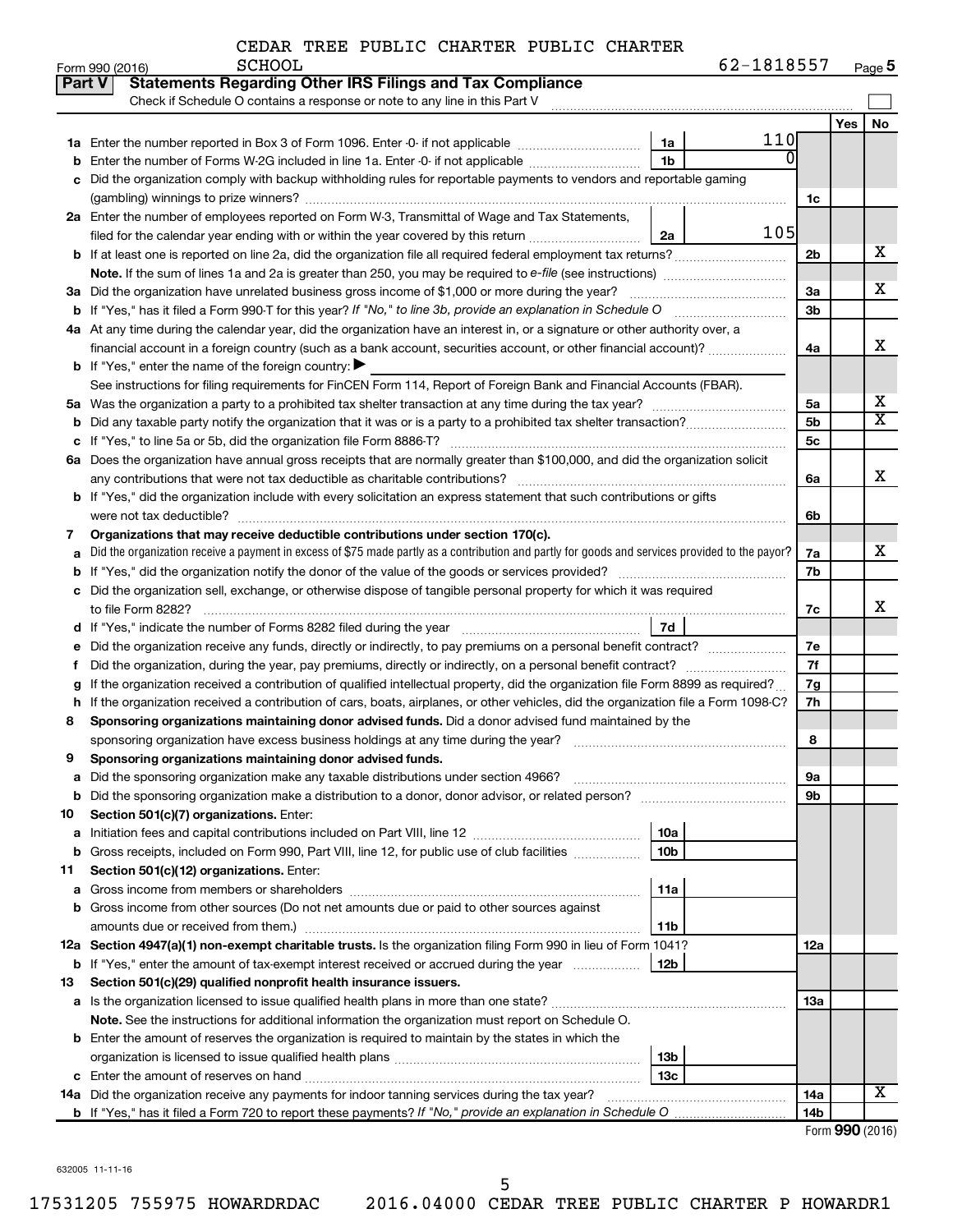| CEDAR TREE PUBLIC CHARTER PUBLIC CHARTER |  |  |  |  |  |  |
|------------------------------------------|--|--|--|--|--|--|
|------------------------------------------|--|--|--|--|--|--|

|          |                                                                                                                                              |    |                 |                         | $\boxed{\textbf{X}}$ |
|----------|----------------------------------------------------------------------------------------------------------------------------------------------|----|-----------------|-------------------------|----------------------|
|          | <b>Section A. Governing Body and Management</b>                                                                                              |    |                 |                         |                      |
|          |                                                                                                                                              |    |                 | Yes                     | No                   |
|          | 1a Enter the number of voting members of the governing body at the end of the tax year                                                       | 1a |                 |                         |                      |
|          | If there are material differences in voting rights among members of the governing body, or if the governing                                  |    |                 |                         |                      |
|          | body delegated broad authority to an executive committee or similar committee, explain in Schedule O.                                        |    |                 |                         |                      |
|          | Enter the number of voting members included in line 1a, above, who are independent                                                           | 1b |                 |                         |                      |
| 2        | Did any officer, director, trustee, or key employee have a family relationship or a business relationship with any other                     |    |                 |                         |                      |
|          |                                                                                                                                              |    | $\mathbf{2}$    |                         |                      |
| 3        | Did the organization delegate control over management duties customarily performed by or under the direct supervision                        |    |                 |                         |                      |
|          |                                                                                                                                              |    | 3               |                         |                      |
| 4        | Did the organization make any significant changes to its governing documents since the prior Form 990 was filed?                             |    | 4               |                         |                      |
| 5        |                                                                                                                                              |    | 5               |                         |                      |
| 6        |                                                                                                                                              |    | 6               |                         |                      |
| 7a       | Did the organization have members, stockholders, or other persons who had the power to elect or appoint one or                               |    |                 |                         |                      |
|          |                                                                                                                                              |    | 7a              |                         |                      |
|          | <b>b</b> Are any governance decisions of the organization reserved to (or subject to approval by) members, stockholders, or                  |    |                 |                         |                      |
|          |                                                                                                                                              |    | 7b              |                         |                      |
| 8        | Did the organization contemporaneously document the meetings held or written actions undertaken during the year by the following:            |    |                 |                         |                      |
| а        |                                                                                                                                              |    | 8а              | х                       |                      |
|          |                                                                                                                                              |    | 8b              | $\overline{\textbf{x}}$ |                      |
| 9        | Is there any officer, director, trustee, or key employee listed in Part VII, Section A, who cannot be reached at the                         |    |                 |                         |                      |
|          |                                                                                                                                              |    | 9               |                         |                      |
|          | Section B. Policies (This Section B requests information about policies not required by the Internal Revenue Code.)                          |    |                 |                         |                      |
|          |                                                                                                                                              |    |                 | Yes                     |                      |
|          |                                                                                                                                              |    | <b>10a</b>      |                         |                      |
|          | b If "Yes," did the organization have written policies and procedures governing the activities of such chapters, affiliates,                 |    |                 |                         |                      |
|          |                                                                                                                                              |    | 10 <sub>b</sub> |                         |                      |
|          | 11a Has the organization provided a complete copy of this Form 990 to all members of its governing body before filing the form?              |    | 11a             | X                       |                      |
|          | <b>b</b> Describe in Schedule O the process, if any, used by the organization to review this Form 990.                                       |    |                 |                         |                      |
|          | 12a Did the organization have a written conflict of interest policy? If "No," go to line 13                                                  |    | 12a             | х                       |                      |
|          | <b>b</b> Were officers, directors, or trustees, and key employees required to disclose annually interests that could give rise to conflicts? |    | 12 <sub>b</sub> | $\overline{\textbf{x}}$ |                      |
|          | c Did the organization regularly and consistently monitor and enforce compliance with the policy? If "Yes," describe                         |    |                 |                         |                      |
|          | in Schedule O how this was done manufactured and continuum and contact the was done manufactured and contact t                               |    | 12c             | Х                       |                      |
| 13       |                                                                                                                                              |    | 13              | $\overline{\textbf{x}}$ |                      |
|          | Did the organization have a written document retention and destruction policy? [111] manufaction policy?                                     |    | 14              | $\overline{\mathtt{x}}$ |                      |
| 14<br>15 | Did the process for determining compensation of the following persons include a review and approval by independent                           |    |                 |                         |                      |
|          | persons, comparability data, and contemporaneous substantiation of the deliberation and decision?                                            |    |                 |                         |                      |
|          |                                                                                                                                              |    |                 | х                       |                      |
| а        |                                                                                                                                              |    | 15a             | $\overline{\text{X}}$   |                      |
|          |                                                                                                                                              |    | 15b             |                         |                      |
|          | If "Yes" to line 15a or 15b, describe the process in Schedule O (see instructions).                                                          |    |                 |                         |                      |
|          | 16a Did the organization invest in, contribute assets to, or participate in a joint venture or similar arrangement with a                    |    |                 |                         |                      |
|          | taxable entity during the year?                                                                                                              |    | 16a             |                         |                      |
|          | <b>b</b> If "Yes," did the organization follow a written policy or procedure requiring the organization to evaluate its participation        |    |                 |                         |                      |
|          | in joint venture arrangements under applicable federal tax law, and take steps to safeguard the organization's                               |    |                 |                         |                      |
|          | exempt status with respect to such arrangements?                                                                                             |    | 16b             |                         |                      |
|          | <b>Section C. Disclosure</b>                                                                                                                 |    |                 |                         |                      |
| 17       | <b>NONE</b><br>List the states with which a copy of this Form 990 is required to be filed $\blacktriangleright$                              |    |                 |                         |                      |
| 18       | Section 6104 requires an organization to make its Forms 1023 (or 1024 if applicable), 990, and 990-T (Section 501(c)(3)s only) available     |    |                 |                         |                      |
|          | for public inspection. Indicate how you made these available. Check all that apply.                                                          |    |                 |                         |                      |
|          | $\lfloor x \rfloor$ Upon request<br>Another's website<br>Other (explain in Schedule O)<br>Own website                                        |    |                 |                         |                      |
| 19       | Describe in Schedule O whether (and if so, how) the organization made its governing documents, conflict of interest policy, and financial    |    |                 |                         |                      |
|          | statements available to the public during the tax year.                                                                                      |    |                 |                         |                      |
| 20       | State the name, address, and telephone number of the person who possesses the organization's books and records:                              |    |                 |                         |                      |
|          | USHA JAYANTHI - 202-610-4193                                                                                                                 |    |                 |                         |                      |
|          |                                                                                                                                              |    |                 |                         |                      |
|          | 20020<br>701 HOWARD ROAD SE,, WASHINGTON, DC                                                                                                 |    |                 | Form 990 (2016)         |                      |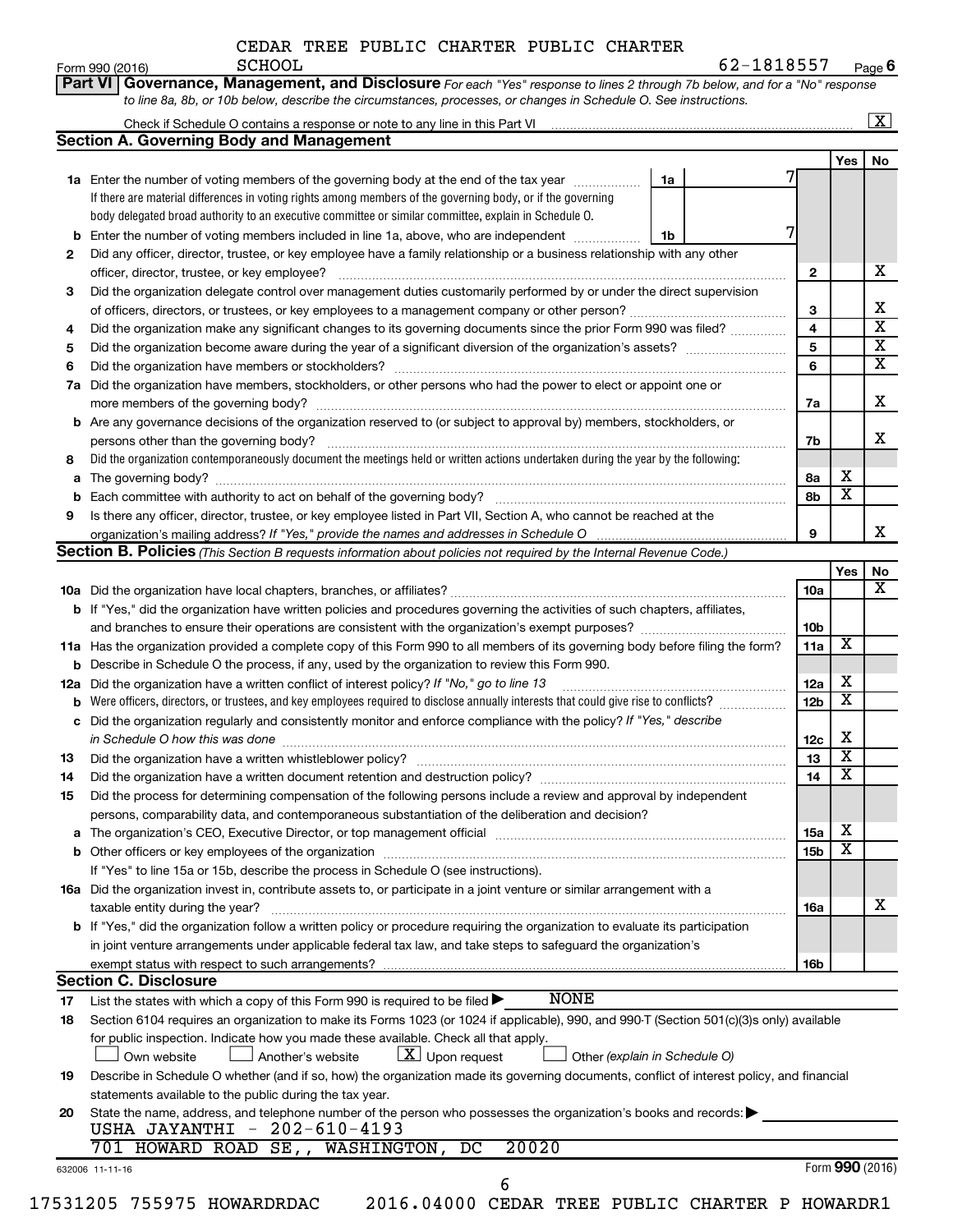|  | CEDAR TREE PUBLIC CHARTER PUBLIC CHARTER |  |
|--|------------------------------------------|--|
|  |                                          |  |

| Form 990 (2016)                               | <b>SCHOOL</b>                                                                              | 62-1818557 | Page 7 |  |  |
|-----------------------------------------------|--------------------------------------------------------------------------------------------|------------|--------|--|--|
|                                               | Part VII Compensation of Officers, Directors, Trustees, Key Employees, Highest Compensated |            |        |  |  |
| <b>Employees, and Independent Contractors</b> |                                                                                            |            |        |  |  |
|                                               | Check if Schedule O contains a response or note to any line in this Part VII               |            |        |  |  |

**Section A. Officers, Directors, Trustees, Key Employees, and Highest Compensated Employees**

**1a**  Complete this table for all persons required to be listed. Report compensation for the calendar year ending with or within the organization's tax year.

**•** List all of the organization's current officers, directors, trustees (whether individuals or organizations), regardless of amount of compensation.

Enter -0- in columns  $(D)$ ,  $(E)$ , and  $(F)$  if no compensation was paid.

**•** List all of the organization's **current** key employees, if any. See instructions for definition of "key employee."

**•** List the organization's five current highest compensated employees (other than an officer, director, trustee, or key employee) who received reportable compensation (Box 5 of Form W-2 and/or Box 7 of Form 1099-MISC) of more than \$100,000 from the organization and any related organizations.

**•** List all of the organization's former officers, key employees, and highest compensated employees who received more than \$100,000 of reportable compensation from the organization and any related organizations.

**•** List all of the organization's former directors or trustees that received, in the capacity as a former director or trustee of the organization, more than \$10,000 of reportable compensation from the organization and any related organizations.

List persons in the following order: individual trustees or directors; institutional trustees; officers; key employees; highest compensated employees; and former such persons.

|  |  |  | Check this box if neither the organization nor any related organization compensated any current officer, director, or trustee |  |  |
|--|--|--|-------------------------------------------------------------------------------------------------------------------------------|--|--|
|  |  |  |                                                                                                                               |  |  |

| (A)                                  | (B)                    | (C)                                     |                                                                  |             |              |                                 |        | (D)                 | (E)                              | (F)                      |  |  |
|--------------------------------------|------------------------|-----------------------------------------|------------------------------------------------------------------|-------------|--------------|---------------------------------|--------|---------------------|----------------------------------|--------------------------|--|--|
| Name and Title                       | Average                | Position<br>(do not check more than one |                                                                  |             |              |                                 |        | Reportable          | Reportable                       | Estimated                |  |  |
|                                      | hours per              |                                         | box, unless person is both an<br>officer and a director/trustee) |             |              |                                 |        | compensation        | compensation                     | amount of                |  |  |
|                                      | week                   |                                         |                                                                  |             |              |                                 |        | from                | from related                     | other                    |  |  |
|                                      | (list any<br>hours for |                                         |                                                                  |             |              |                                 |        | the<br>organization | organizations<br>(W-2/1099-MISC) | compensation<br>from the |  |  |
|                                      | related                |                                         |                                                                  |             |              |                                 |        | (W-2/1099-MISC)     |                                  | organization             |  |  |
|                                      | organizations          |                                         |                                                                  |             |              |                                 |        |                     |                                  | and related              |  |  |
|                                      | below                  | Individual trustee or director          | Institutional trustee                                            |             | Key employee | Highest compensated<br>employee |        |                     |                                  | organizations            |  |  |
|                                      | line)                  |                                         |                                                                  | Officer     |              |                                 | Former |                     |                                  |                          |  |  |
| (1)<br>CARLA BAILEY                  | 5.00                   |                                         |                                                                  |             |              |                                 |        |                     |                                  |                          |  |  |
| CHAIR                                |                        | $\mathbf X$                             |                                                                  | $\mathbf X$ |              |                                 |        | $\mathbf 0$ .       | 0.                               | $\mathbf 0$ .            |  |  |
| (2)<br>MONICA RAY                    | 5.00                   |                                         |                                                                  |             |              |                                 |        |                     |                                  |                          |  |  |
| CO-CHAIR                             |                        | X                                       |                                                                  | $\mathbf X$ |              |                                 |        | 0.                  | 0.                               | $\mathbf 0$ .            |  |  |
| (3)<br>SANDY ALLEN                   | 2.00                   |                                         |                                                                  |             |              |                                 |        |                     |                                  |                          |  |  |
| <b>SECRETARY</b>                     |                        | $\mathbf X$                             |                                                                  | $\mathbf X$ |              |                                 |        | 0.                  | 0.                               | $\boldsymbol{0}$ .       |  |  |
| VAUN CLEVELAND<br>(4)                | 2.00                   |                                         |                                                                  |             |              |                                 |        |                     |                                  |                          |  |  |
| <b>TREASURER</b>                     |                        | $\mathbf X$                             |                                                                  |             |              |                                 |        | 0.                  | 0.                               | $\mathbf 0$ .            |  |  |
| ANTOINE BIDDY SR.<br>(5)             | 2.00                   |                                         |                                                                  |             |              |                                 |        |                     |                                  |                          |  |  |
| PARENT REPRESENTATIVE                |                        | $\mathbf X$                             |                                                                  |             |              |                                 |        | 0.                  | 0.                               | $\mathbf 0$ .            |  |  |
| (6)<br>TYON JONES                    | 2.00                   |                                         |                                                                  |             |              |                                 |        |                     |                                  |                          |  |  |
| <b>MEMBER</b>                        |                        | $\mathbf X$                             |                                                                  |             |              |                                 |        | $\mathbf 0$ .       | $\mathbf 0$ .                    | 0.                       |  |  |
| (7) DR. LATONYA HENDERSON            | 40.00                  |                                         |                                                                  |             |              |                                 |        |                     |                                  |                          |  |  |
| EXECUTIVE DIRECTOR                   |                        | $\mathbf X$                             |                                                                  | $\mathbf X$ |              |                                 |        | 187,196.            | 0.                               | 6,524.                   |  |  |
| JAKARYA BRANCH-MILLS<br>(8)          | 2.00                   |                                         |                                                                  |             |              |                                 |        |                     |                                  |                          |  |  |
| PARENT REPRESENTATIVE                |                        | $\mathbf X$                             |                                                                  |             |              |                                 |        | 0.                  | 0.                               | 0.                       |  |  |
| DR. ROBINETTE BREEDLOVE-LEWIS<br>(9) | 40.00                  |                                         |                                                                  |             |              |                                 |        |                     |                                  |                          |  |  |
| DIRECTOR OF OPERATIONS               |                        |                                         |                                                                  | $\mathbf X$ |              |                                 |        | 160, 315.           | 0.                               | 4,641.                   |  |  |
| (10) USHA JAYANTHI                   | 40.00                  |                                         |                                                                  |             |              |                                 |        |                     |                                  |                          |  |  |
| DIRECTOR OF FINANCE                  |                        |                                         |                                                                  | $\mathbf X$ |              |                                 |        | 129,300.            | 0.                               | 4,925.                   |  |  |
|                                      |                        |                                         |                                                                  |             |              |                                 |        |                     |                                  |                          |  |  |
|                                      |                        |                                         |                                                                  |             |              |                                 |        |                     |                                  |                          |  |  |
|                                      |                        |                                         |                                                                  |             |              |                                 |        |                     |                                  |                          |  |  |
|                                      |                        |                                         |                                                                  |             |              |                                 |        |                     |                                  |                          |  |  |
|                                      |                        |                                         |                                                                  |             |              |                                 |        |                     |                                  |                          |  |  |
|                                      |                        |                                         |                                                                  |             |              |                                 |        |                     |                                  |                          |  |  |
|                                      |                        |                                         |                                                                  |             |              |                                 |        |                     |                                  |                          |  |  |
|                                      |                        |                                         |                                                                  |             |              |                                 |        |                     |                                  |                          |  |  |
|                                      |                        |                                         |                                                                  |             |              |                                 |        |                     |                                  |                          |  |  |
|                                      |                        |                                         |                                                                  |             |              |                                 |        |                     |                                  |                          |  |  |
|                                      |                        |                                         |                                                                  |             |              |                                 |        |                     |                                  |                          |  |  |
|                                      |                        |                                         |                                                                  |             |              |                                 |        |                     |                                  |                          |  |  |
|                                      |                        |                                         |                                                                  |             |              |                                 |        |                     |                                  |                          |  |  |

632007 11-11-16

Form (2016) **990**

17531205 755975 HOWARDRDAC 2016.04000 CEDAR TREE PUBLIC CHARTER P HOWARDR1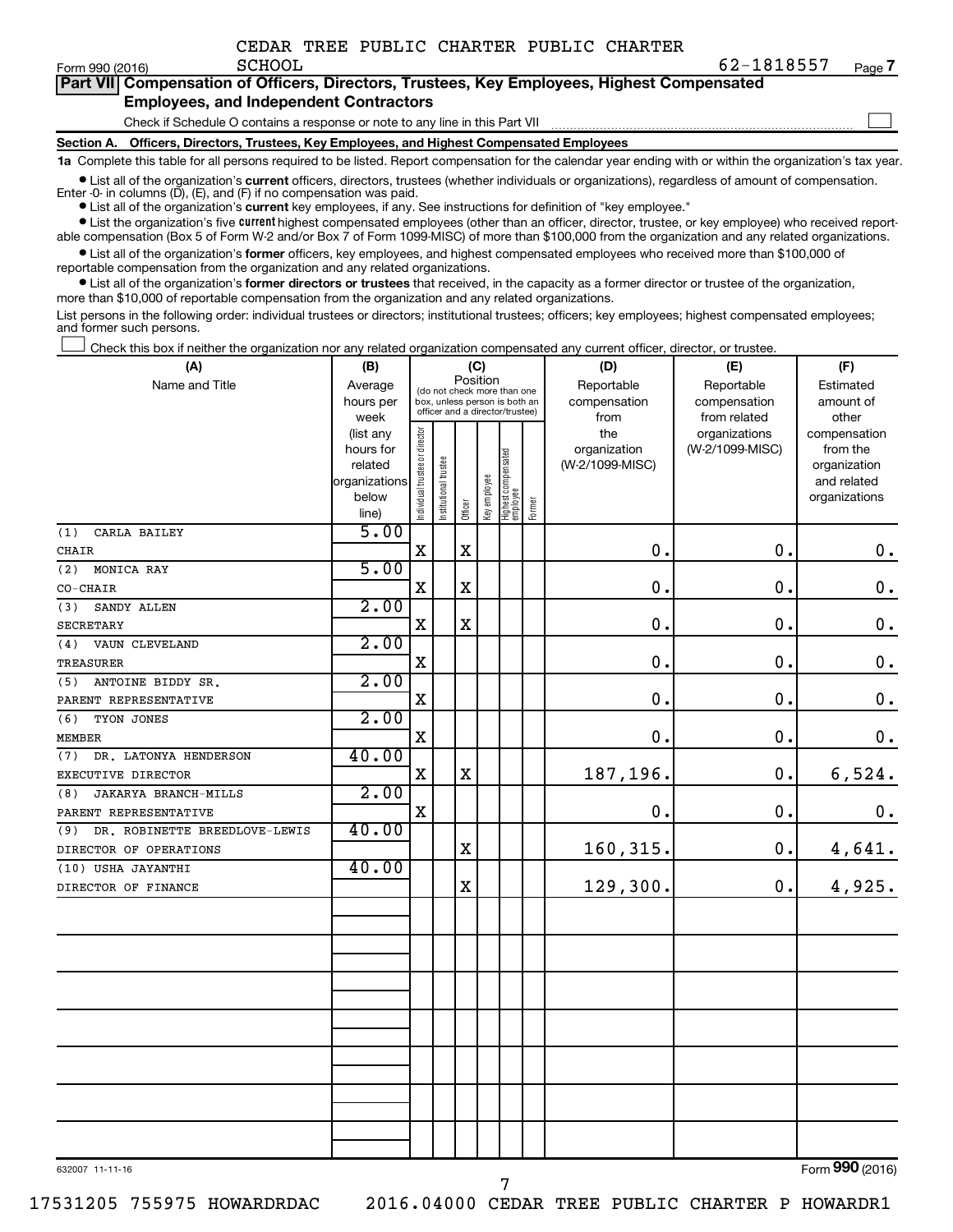| <b>SCHOOL</b>                                                                                                                                                                                                                                               |                                                                      |                                |                       |                 |              |                                                                                                 |        | CEDAR TREE PUBLIC CHARTER PUBLIC CHARTER            | 62-1818557                                        |                                                          |                                     |                                                          |                       |
|-------------------------------------------------------------------------------------------------------------------------------------------------------------------------------------------------------------------------------------------------------------|----------------------------------------------------------------------|--------------------------------|-----------------------|-----------------|--------------|-------------------------------------------------------------------------------------------------|--------|-----------------------------------------------------|---------------------------------------------------|----------------------------------------------------------|-------------------------------------|----------------------------------------------------------|-----------------------|
| Form 990 (2016)<br><b>Part VII</b><br>Section A. Officers, Directors, Trustees, Key Employees, and Highest Compensated Employees (continued)                                                                                                                |                                                                      |                                |                       |                 |              |                                                                                                 |        |                                                     |                                                   |                                                          |                                     | Page 8                                                   |                       |
| (A)<br>Name and title                                                                                                                                                                                                                                       | (B)<br>Average<br>hours per<br>week                                  |                                |                       | (C)<br>Position |              | (do not check more than one<br>box, unless person is both an<br>officer and a director/trustee) |        | (D)<br>Reportable<br>compensation<br>from           | (E)<br>Reportable<br>compensation<br>from related |                                                          |                                     | (F)<br>Estimated<br>amount of<br>other                   |                       |
|                                                                                                                                                                                                                                                             | (list any<br>hours for<br>related<br>organizations<br>below<br>line) | Individual trustee or director | Institutional trustee | Officer         | Key employee | Highest compensated<br>  employee                                                               | Former | the<br>organization<br>(W-2/1099-MISC)              | organizations<br>(W-2/1099-MISC)                  | compensation                                             |                                     | from the<br>organization<br>and related<br>organizations |                       |
|                                                                                                                                                                                                                                                             |                                                                      |                                |                       |                 |              |                                                                                                 |        |                                                     |                                                   |                                                          |                                     |                                                          |                       |
|                                                                                                                                                                                                                                                             |                                                                      |                                |                       |                 |              |                                                                                                 |        |                                                     |                                                   |                                                          |                                     |                                                          |                       |
|                                                                                                                                                                                                                                                             |                                                                      |                                |                       |                 |              |                                                                                                 |        |                                                     |                                                   |                                                          |                                     |                                                          |                       |
|                                                                                                                                                                                                                                                             |                                                                      |                                |                       |                 |              |                                                                                                 |        |                                                     |                                                   |                                                          |                                     |                                                          |                       |
|                                                                                                                                                                                                                                                             |                                                                      |                                |                       |                 |              |                                                                                                 |        |                                                     |                                                   |                                                          |                                     |                                                          |                       |
| 1b Sub-total                                                                                                                                                                                                                                                |                                                                      |                                |                       |                 |              |                                                                                                 |        | 476,811.<br>$\overline{\mathfrak{o}}$ .<br>476,811. |                                                   | $\overline{0}$ .<br>$\overline{0}$ .<br>$\overline{0}$ . | 16,090.<br>$\mathbf 0$ .<br>16,090. |                                                          |                       |
| Total number of individuals (including but not limited to those listed above) who received more than \$100,000 of reportable<br>2<br>compensation from the organization $\blacktriangleright$                                                               |                                                                      |                                |                       |                 |              |                                                                                                 |        |                                                     |                                                   |                                                          |                                     |                                                          |                       |
| з<br>Did the organization list any <b>former</b> officer, director, or trustee, key employee, or highest compensated employee on                                                                                                                            |                                                                      |                                |                       |                 |              |                                                                                                 |        |                                                     |                                                   |                                                          |                                     | Yes                                                      | No                    |
| line 1a? If "Yes," complete Schedule J for such individual manufactured contained and the complete schedule J<br>For any individual listed on line 1a, is the sum of reportable compensation and other compensation from the organization<br>4              |                                                                      |                                |                       |                 |              |                                                                                                 |        |                                                     |                                                   |                                                          | 3<br>$\overline{\mathbf{4}}$        | x                                                        | $\overline{\text{X}}$ |
| Did any person listed on line 1a receive or accrue compensation from any unrelated organization or individual for services<br>5                                                                                                                             |                                                                      |                                |                       |                 |              |                                                                                                 |        |                                                     |                                                   |                                                          | 5                                   |                                                          | x                     |
| <b>Section B. Independent Contractors</b>                                                                                                                                                                                                                   |                                                                      |                                |                       |                 |              |                                                                                                 |        |                                                     |                                                   |                                                          |                                     |                                                          |                       |
| Complete this table for your five highest compensated independent contractors that received more than \$100,000 of compensation from<br>1<br>the organization. Report compensation for the calendar year ending with or within the organization's tax year. |                                                                      |                                |                       |                 |              |                                                                                                 |        |                                                     |                                                   |                                                          |                                     |                                                          |                       |
| (A)<br>Name and business address                                                                                                                                                                                                                            |                                                                      |                                |                       |                 |              |                                                                                                 |        | (B)<br>Description of services                      |                                                   |                                                          | (C)                                 | Compensation                                             |                       |
| REVOLUTION FOODS INC.<br>PO BOX 742759, LOS ANGELES, CA 90074                                                                                                                                                                                               |                                                                      |                                |                       |                 |              |                                                                                                 |        | <b>FOOD SERVICE</b>                                 |                                                   |                                                          |                                     | 233,811.                                                 |                       |
| CAPITOL SERVICES MANAGEMENT, INC., 3200<br>MARTIN LUTHER KING JR AVENUE SE,                                                                                                                                                                                 |                                                                      |                                |                       |                 |              |                                                                                                 |        | <b>BUILDING MAINTENANCE</b><br>SERVICES             |                                                   |                                                          |                                     | 180,908.                                                 |                       |
| ED OPS<br>1638 R STREET NW, WASHINGTON, DC 20009                                                                                                                                                                                                            |                                                                      |                                |                       |                 |              |                                                                                                 |        | FINANCE, ACCOUNTING<br>AND STUDENT DATA SER         |                                                   |                                                          |                                     | 128,365.                                                 |                       |
| URBAN STRATEGIES AND SOLUTIONS LLC, 32215<br>MARTIN LUTHER KING JR., WASHINGTON, DC                                                                                                                                                                         |                                                                      |                                |                       |                 |              |                                                                                                 |        | STAFF PROFESSIONAL<br>DEVELOPMENT SERVICES          |                                                   |                                                          |                                     | 120,500.                                                 |                       |
| $\mathbf{2}$<br>Total number of independent contractors (including but not limited to those listed above) who received more than                                                                                                                            |                                                                      |                                |                       |                 |              |                                                                                                 |        |                                                     |                                                   |                                                          |                                     |                                                          |                       |
| \$100,000 of compensation from the organization >                                                                                                                                                                                                           |                                                                      |                                |                       |                 |              | 4                                                                                               |        |                                                     |                                                   |                                                          |                                     | $F_{\text{O}}$ QQ $\Omega$ (2016)                        |                       |

632008 11-11-16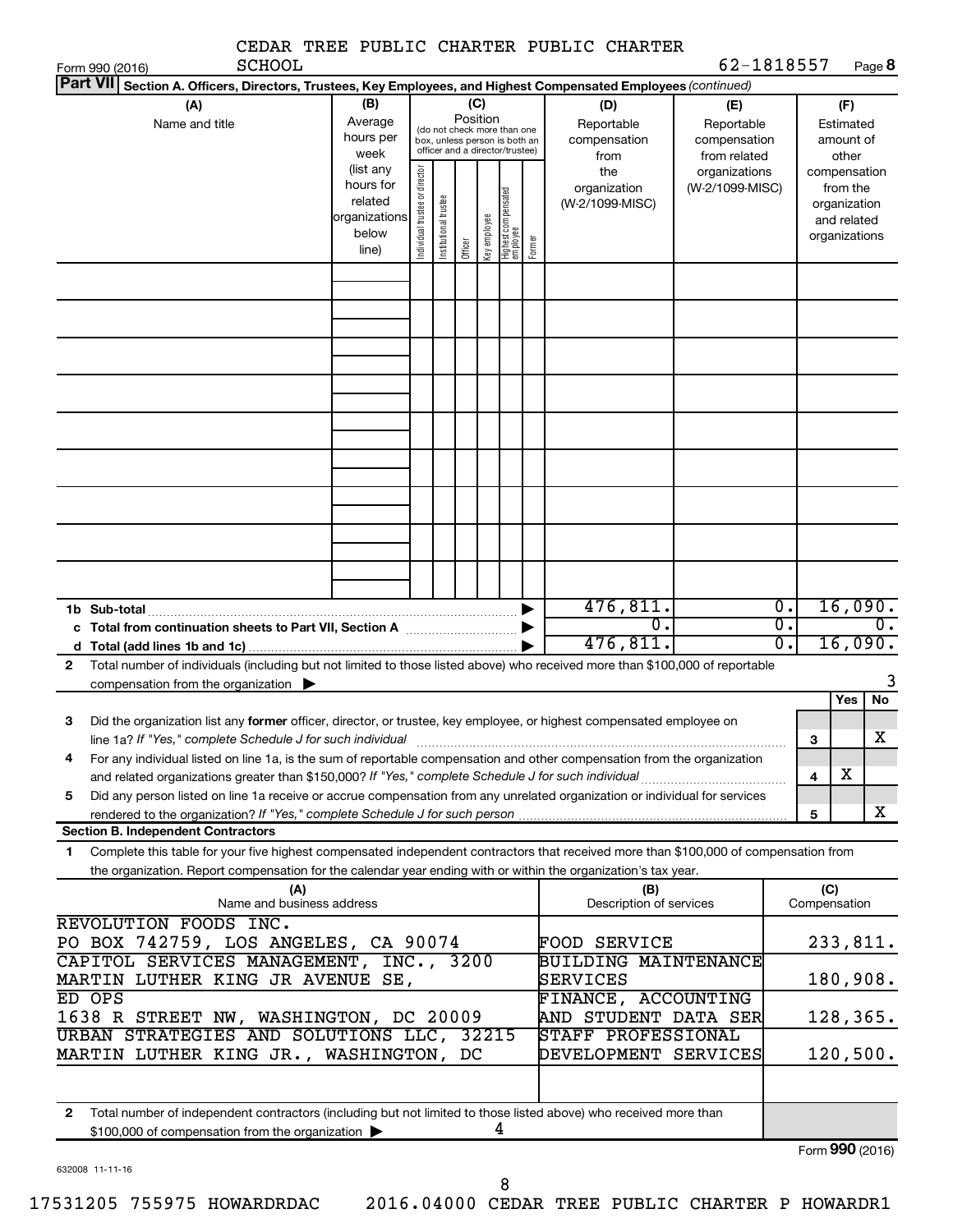|                 |        |  | CEDAR TREE PUBLIC CHARTER PUBLIC CHARTER |  |
|-----------------|--------|--|------------------------------------------|--|
| Form 990 (2016) | SCHOOL |  |                                          |  |
| $\sim$ $\sim$   |        |  |                                          |  |

|                                                           | <b>Part VIII</b> | Statement of Revenue                                                                                                                                                                                                                                                                        |                                                                      |                       |                                       |                                                 |                                         |                                                                    |
|-----------------------------------------------------------|------------------|---------------------------------------------------------------------------------------------------------------------------------------------------------------------------------------------------------------------------------------------------------------------------------------------|----------------------------------------------------------------------|-----------------------|---------------------------------------|-------------------------------------------------|-----------------------------------------|--------------------------------------------------------------------|
|                                                           |                  |                                                                                                                                                                                                                                                                                             |                                                                      |                       | (A)<br>Total revenue                  | (B)<br>Related or<br>exempt function<br>revenue | (C)<br>Unrelated<br>business<br>revenue | (D)<br>Revenue excluded<br>from tax under<br>sections<br>512 - 514 |
| Contributions, Gifts, Grants<br>and Other Similar Amounts |                  | 1 a Federated campaigns<br><b>b</b> Membership dues<br>c Fundraising events<br>d Related organizations<br>e Government grants (contributions)<br>f All other contributions, gifts, grants, and<br>similar amounts not included above<br>g Noncash contributions included in lines 1a-1f: \$ | 1a<br>1 <sub>b</sub><br>1 <sub>c</sub><br>1 <sub>d</sub><br>1e<br>1f | 602,688.              | 602,688.                              |                                                 |                                         |                                                                    |
|                                                           |                  |                                                                                                                                                                                                                                                                                             |                                                                      | <b>Business Code</b>  |                                       |                                                 |                                         |                                                                    |
|                                                           |                  | 2 a PUPIL ALLOTMENTS                                                                                                                                                                                                                                                                        |                                                                      | 611600                | 6,885,616. 6,885,616.                 |                                                 |                                         |                                                                    |
| Program Service<br>Revenue                                |                  | BEFORE AND AFTER CARE                                                                                                                                                                                                                                                                       |                                                                      | 611710                | 129,447.                              | 129,447.                                        |                                         |                                                                    |
|                                                           | с                |                                                                                                                                                                                                                                                                                             |                                                                      |                       |                                       |                                                 |                                         |                                                                    |
|                                                           | d                |                                                                                                                                                                                                                                                                                             |                                                                      |                       |                                       |                                                 |                                         |                                                                    |
|                                                           |                  |                                                                                                                                                                                                                                                                                             |                                                                      |                       |                                       |                                                 |                                         |                                                                    |
|                                                           |                  | f All other program service revenue                                                                                                                                                                                                                                                         |                                                                      |                       |                                       |                                                 |                                         |                                                                    |
|                                                           |                  |                                                                                                                                                                                                                                                                                             |                                                                      |                       | 7,015,063.                            |                                                 |                                         |                                                                    |
|                                                           | З                | Investment income (including dividends, interest, and                                                                                                                                                                                                                                       |                                                                      |                       | 8,951.                                | 8,951.                                          |                                         |                                                                    |
|                                                           |                  |                                                                                                                                                                                                                                                                                             |                                                                      | ▶                     |                                       |                                                 |                                         |                                                                    |
|                                                           | 4<br>5           | Income from investment of tax-exempt bond proceeds                                                                                                                                                                                                                                          |                                                                      | ▶                     |                                       |                                                 |                                         |                                                                    |
|                                                           |                  |                                                                                                                                                                                                                                                                                             | (i) Real                                                             | (ii) Personal         |                                       |                                                 |                                         |                                                                    |
|                                                           |                  |                                                                                                                                                                                                                                                                                             |                                                                      |                       |                                       |                                                 |                                         |                                                                    |
|                                                           |                  | <b>b</b> Less: rental expenses                                                                                                                                                                                                                                                              | $\overline{0}$ .                                                     |                       |                                       |                                                 |                                         |                                                                    |
|                                                           |                  | <b>c</b> Rental income or (loss) $\frac{240,000}{3}$                                                                                                                                                                                                                                        |                                                                      |                       |                                       |                                                 |                                         |                                                                    |
|                                                           |                  |                                                                                                                                                                                                                                                                                             |                                                                      | ▶                     | 240,000.                              | 240,000.                                        |                                         |                                                                    |
|                                                           |                  | 7 a Gross amount from sales of                                                                                                                                                                                                                                                              | (i) Securities                                                       | (ii) Other            |                                       |                                                 |                                         |                                                                    |
|                                                           |                  | assets other than inventory                                                                                                                                                                                                                                                                 |                                                                      | 59,653.               |                                       |                                                 |                                         |                                                                    |
|                                                           |                  | <b>b</b> Less: cost or other basis                                                                                                                                                                                                                                                          |                                                                      |                       |                                       |                                                 |                                         |                                                                    |
|                                                           |                  | and sales expenses                                                                                                                                                                                                                                                                          |                                                                      | 10,021.               |                                       |                                                 |                                         |                                                                    |
|                                                           |                  |                                                                                                                                                                                                                                                                                             |                                                                      | 49,632.               |                                       |                                                 |                                         |                                                                    |
|                                                           |                  |                                                                                                                                                                                                                                                                                             |                                                                      | $\blacktriangleright$ | 49,632.                               | 49,632.                                         |                                         |                                                                    |
| <b>Other Revenue</b>                                      |                  | <b>8 a</b> Gross income from fundraising events (not<br>including \$ of<br>contributions reported on line 1c). See                                                                                                                                                                          |                                                                      |                       |                                       |                                                 |                                         |                                                                    |
|                                                           |                  |                                                                                                                                                                                                                                                                                             | b                                                                    |                       |                                       |                                                 |                                         |                                                                    |
|                                                           |                  | c Net income or (loss) from fundraising events                                                                                                                                                                                                                                              |                                                                      | ▶<br>.                |                                       |                                                 |                                         |                                                                    |
|                                                           |                  | 9 a Gross income from gaming activities. See                                                                                                                                                                                                                                                |                                                                      |                       |                                       |                                                 |                                         |                                                                    |
|                                                           |                  |                                                                                                                                                                                                                                                                                             |                                                                      |                       |                                       |                                                 |                                         |                                                                    |
|                                                           |                  |                                                                                                                                                                                                                                                                                             | $\mathbf{b}$                                                         |                       |                                       |                                                 |                                         |                                                                    |
|                                                           |                  | c Net income or (loss) from gaming activities                                                                                                                                                                                                                                               |                                                                      | ▶                     |                                       |                                                 |                                         |                                                                    |
|                                                           |                  | 10 a Gross sales of inventory, less returns                                                                                                                                                                                                                                                 |                                                                      |                       |                                       |                                                 |                                         |                                                                    |
|                                                           |                  |                                                                                                                                                                                                                                                                                             | b                                                                    |                       |                                       |                                                 |                                         |                                                                    |
|                                                           |                  | c Net income or (loss) from sales of inventory                                                                                                                                                                                                                                              |                                                                      | ▶                     |                                       |                                                 |                                         |                                                                    |
|                                                           |                  | Miscellaneous Revenue                                                                                                                                                                                                                                                                       |                                                                      | <b>Business Code</b>  |                                       |                                                 |                                         |                                                                    |
|                                                           |                  | 11 a OTHER INCOME                                                                                                                                                                                                                                                                           |                                                                      | 900099                | 12,464.                               | 12,464.                                         |                                         |                                                                    |
|                                                           | b                | the control of the control of the control of the control of the control of                                                                                                                                                                                                                  |                                                                      |                       |                                       |                                                 |                                         |                                                                    |
|                                                           | с                |                                                                                                                                                                                                                                                                                             |                                                                      |                       |                                       |                                                 |                                         |                                                                    |
|                                                           |                  | d All other revenue <i>manually contained</i> and the set of the set of the set of the set of the set of the set of the                                                                                                                                                                     |                                                                      |                       |                                       |                                                 |                                         |                                                                    |
|                                                           |                  |                                                                                                                                                                                                                                                                                             |                                                                      | $\blacktriangleright$ | 12,464.                               |                                                 |                                         |                                                                    |
|                                                           | 12               |                                                                                                                                                                                                                                                                                             |                                                                      |                       | $\triangleright$ 7,928,798.7,326,110. |                                                 | $0$ .                                   | 0.                                                                 |
| 632009 11-11-16                                           |                  |                                                                                                                                                                                                                                                                                             |                                                                      |                       |                                       |                                                 |                                         | Form 990 (2016)                                                    |

17531205 755975 HOWARDRDAC 2016.04000 CEDAR TREE PUBLIC CHARTER P HOWARDR1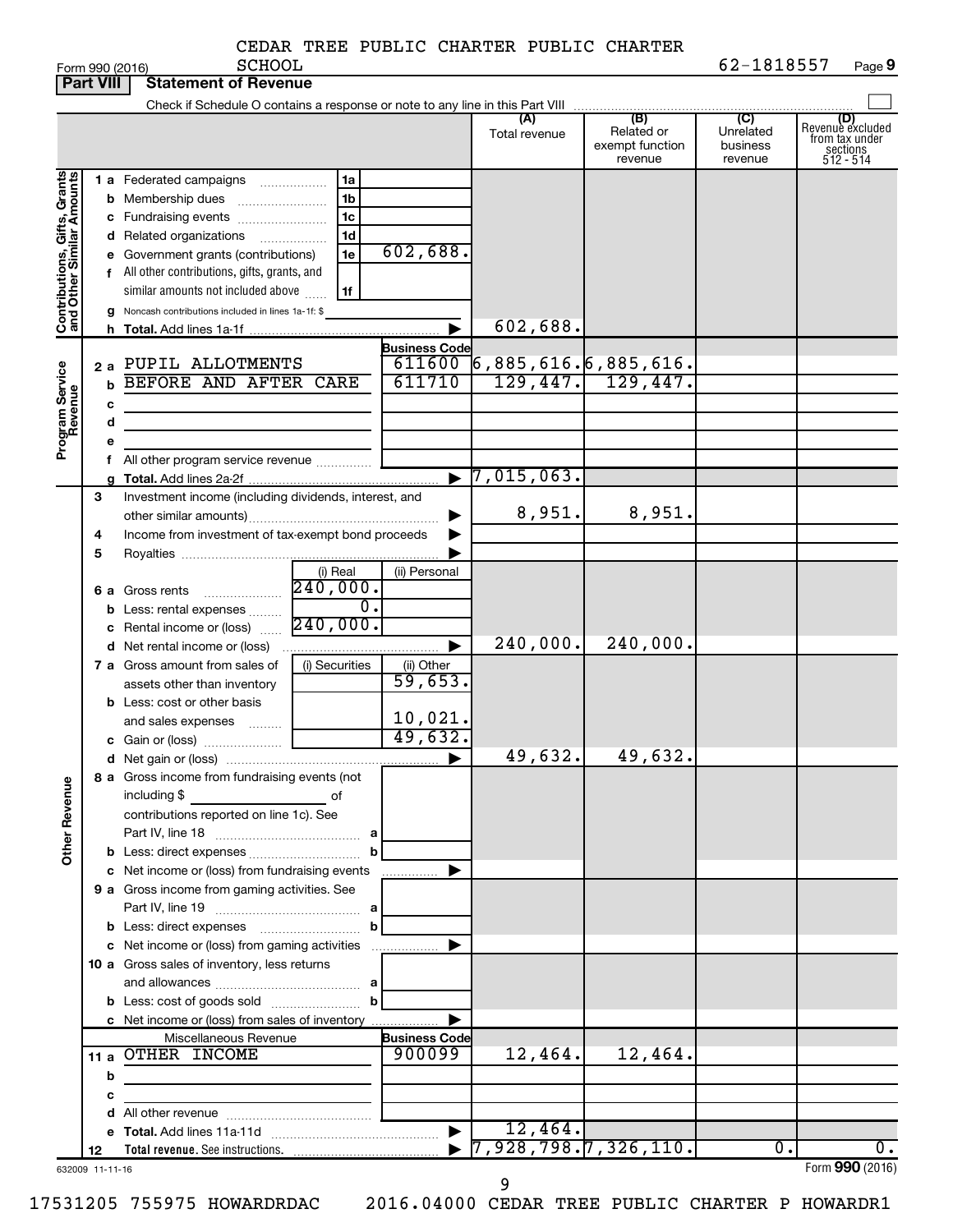|    | Part IX   Statement of Functional Expenses                                                                                                                                                                  |                       |                                    |                                           |                                |
|----|-------------------------------------------------------------------------------------------------------------------------------------------------------------------------------------------------------------|-----------------------|------------------------------------|-------------------------------------------|--------------------------------|
|    | Section 501(c)(3) and 501(c)(4) organizations must complete all columns. All other organizations must complete column (A).                                                                                  |                       |                                    |                                           |                                |
|    | Check if Schedule O contains a response or note to any line in this Part IX                                                                                                                                 |                       |                                    |                                           |                                |
|    | Do not include amounts reported on lines 6b,<br>7b, 8b, 9b, and 10b of Part VIII.                                                                                                                           | (A)<br>Total expenses | (B)<br>Program service<br>expenses | (C)<br>Management and<br>general expenses | (D)<br>Fundraising<br>expenses |
| 1  | Grants and other assistance to domestic organizations                                                                                                                                                       |                       |                                    |                                           |                                |
|    | and domestic governments. See Part IV, line 21                                                                                                                                                              |                       |                                    |                                           |                                |
| 2  | Grants and other assistance to domestic                                                                                                                                                                     |                       |                                    |                                           |                                |
|    | individuals. See Part IV, line 22                                                                                                                                                                           |                       |                                    |                                           |                                |
| 3  | Grants and other assistance to foreign                                                                                                                                                                      |                       |                                    |                                           |                                |
|    | organizations, foreign governments, and foreign                                                                                                                                                             |                       |                                    |                                           |                                |
|    | individuals. See Part IV, lines 15 and 16                                                                                                                                                                   |                       |                                    |                                           |                                |
| 4  | Benefits paid to or for members                                                                                                                                                                             |                       |                                    |                                           |                                |
| 5  | Compensation of current officers, directors,                                                                                                                                                                |                       |                                    |                                           |                                |
|    | trustees, and key employees                                                                                                                                                                                 |                       |                                    |                                           |                                |
| 6  | Compensation not included above, to disqualified                                                                                                                                                            |                       |                                    |                                           |                                |
|    | persons (as defined under section $4958(f)(1)$ ) and                                                                                                                                                        |                       |                                    |                                           |                                |
|    | persons described in section 4958(c)(3)(B)                                                                                                                                                                  |                       |                                    |                                           |                                |
| 7  | Other salaries and wages                                                                                                                                                                                    | 3,886,179.            | 3, 253, 992.                       | 632,187.                                  |                                |
| 8  | Pension plan accruals and contributions (include                                                                                                                                                            |                       |                                    |                                           |                                |
|    | section 401(k) and 403(b) employer contributions)                                                                                                                                                           | 49,464.<br>243,834.   | $\frac{40,066}{205,520}$           | $\frac{9,398}{38,314}$                    |                                |
| 9  | Other employee benefits                                                                                                                                                                                     | 345, 325.             | 289, 149.                          | 56, 176.                                  |                                |
| 10 |                                                                                                                                                                                                             |                       |                                    |                                           |                                |
| 11 | Fees for services (non-employees):                                                                                                                                                                          |                       |                                    |                                           |                                |
| a  |                                                                                                                                                                                                             |                       |                                    |                                           |                                |
| b  |                                                                                                                                                                                                             |                       |                                    |                                           |                                |
| d  |                                                                                                                                                                                                             |                       |                                    |                                           |                                |
| е  | Professional fundraising services. See Part IV, line 17                                                                                                                                                     |                       |                                    |                                           |                                |
| f  | Investment management fees                                                                                                                                                                                  |                       |                                    |                                           |                                |
| g  | Other. (If line 11g amount exceeds 10% of line 25,                                                                                                                                                          |                       |                                    |                                           |                                |
|    | column (A) amount, list line 11g expenses on Sch O.)                                                                                                                                                        | 682,400.              |                                    |                                           |                                |
| 12 |                                                                                                                                                                                                             | 123, 370.             | $\frac{225,779.}{42,055.}$         | $\frac{456,621}{81,315}$                  |                                |
| 13 |                                                                                                                                                                                                             | 58,769.               |                                    | 58,769.                                   |                                |
| 14 |                                                                                                                                                                                                             |                       |                                    |                                           |                                |
| 15 |                                                                                                                                                                                                             |                       |                                    |                                           |                                |
| 16 |                                                                                                                                                                                                             |                       |                                    |                                           |                                |
| 17 | Travel                                                                                                                                                                                                      | 830.                  | 830.                               |                                           |                                |
| 18 | Payments of travel or entertainment expenses                                                                                                                                                                |                       |                                    |                                           |                                |
|    | for any federal, state, or local public officials                                                                                                                                                           |                       |                                    |                                           |                                |
| 19 | Conferences, conventions, and meetings                                                                                                                                                                      |                       |                                    |                                           |                                |
| 20 | Interest                                                                                                                                                                                                    | 196,618.              |                                    | 196,618.                                  |                                |
| 21 |                                                                                                                                                                                                             |                       |                                    |                                           |                                |
| 22 | Depreciation, depletion, and amortization                                                                                                                                                                   | 264,608.              | 62, 251.                           | 202, 357.                                 |                                |
| 23 | Insurance                                                                                                                                                                                                   | 37,610.               |                                    | 37,610.                                   |                                |
| 24 | Other expenses. Itemize expenses not covered<br>above. (List miscellaneous expenses in line 24e. If line<br>24e amount exceeds 10% of line 25, column (A)<br>amount, list line 24e expenses on Schedule O.) |                       |                                    |                                           |                                |
| a  | PROFESSIONAL DEVELOPMEN                                                                                                                                                                                     | 382, 395.             | 382, 395.                          |                                           |                                |
| b  | FOOD SERVICES                                                                                                                                                                                               | 279, 295.             | 279, 295.                          |                                           |                                |
| C  | SUPPLIES AND MATERIALS                                                                                                                                                                                      | 168,558.              | 141,570.                           | 26,988.                                   |                                |
| d  | UTILITIES                                                                                                                                                                                                   | 126,407.              |                                    | 126,407.                                  |                                |
|    | e All other expenses                                                                                                                                                                                        | 279,095.              | 67,860.                            | 211, 235.                                 |                                |
| 25 | Total functional expenses. Add lines 1 through 24e                                                                                                                                                          | 7,124,757.            | 4,990,762.                         | 2, 133, 995.                              | $\overline{0}$ .               |
| 26 | Joint costs. Complete this line only if the organization                                                                                                                                                    |                       |                                    |                                           |                                |
|    | reported in column (B) joint costs from a combined                                                                                                                                                          |                       |                                    |                                           |                                |
|    | educational campaign and fundraising solicitation.<br>Check here $\blacktriangleright$                                                                                                                      |                       |                                    |                                           |                                |
|    | if following SOP 98-2 (ASC 958-720)                                                                                                                                                                         |                       |                                    |                                           |                                |

632010 11-11-16

Form (2016) **990**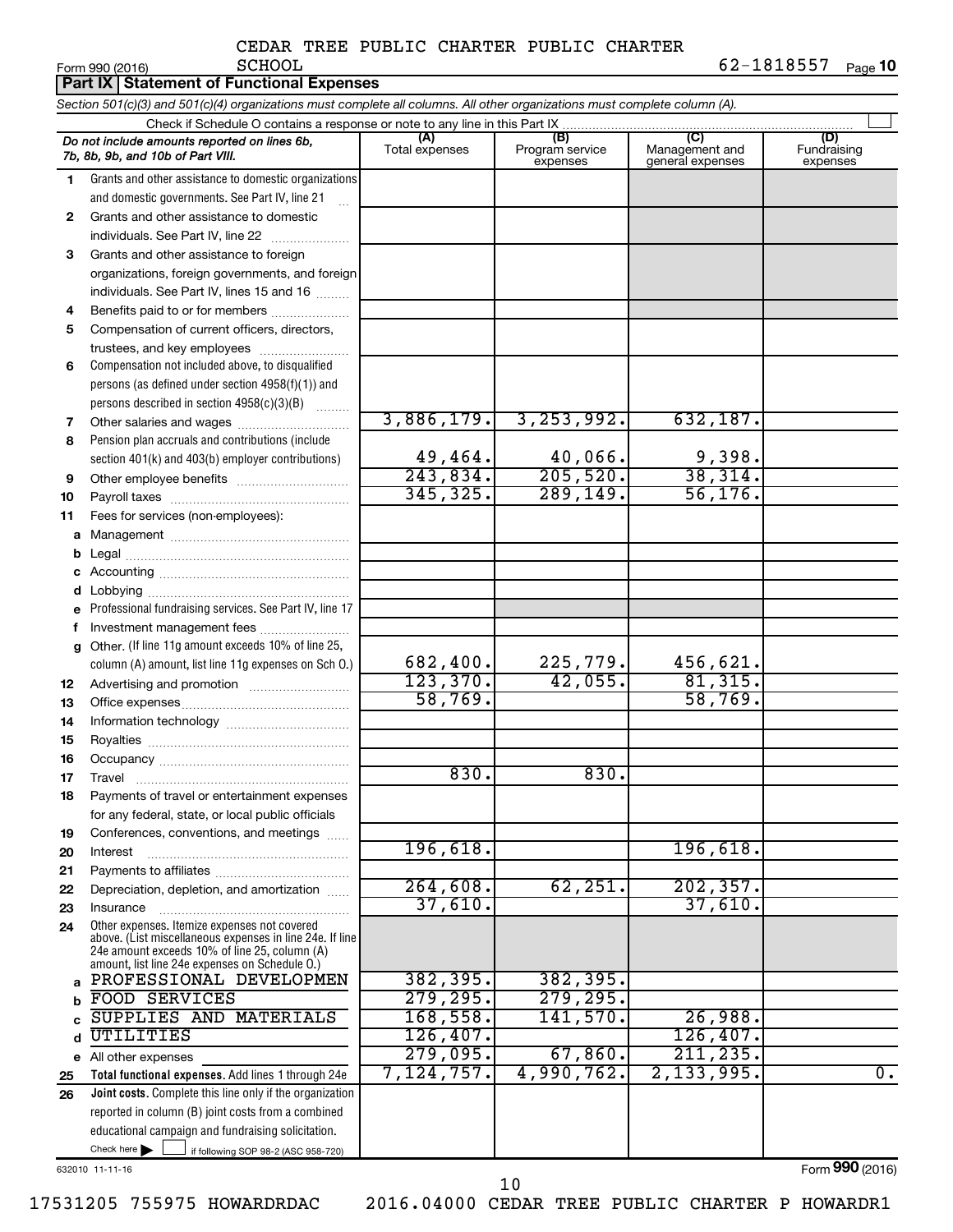| Form 990 (2016) |  |  |
|-----------------|--|--|

|                             | U(1113301)<br><b>Part X</b> | <b>Balance Sheet</b>                                                                                                                                             |          |                                  |                          |                         | r ayo ri                 |
|-----------------------------|-----------------------------|------------------------------------------------------------------------------------------------------------------------------------------------------------------|----------|----------------------------------|--------------------------|-------------------------|--------------------------|
|                             |                             |                                                                                                                                                                  |          |                                  |                          |                         |                          |
|                             |                             |                                                                                                                                                                  |          |                                  | (A)<br>Beginning of year |                         | (B)<br>End of year       |
|                             | 1                           |                                                                                                                                                                  |          |                                  | 10, 110, 408.            | $\mathbf{1}$            | 10,842,001.              |
|                             | 2                           |                                                                                                                                                                  |          |                                  |                          | 2                       |                          |
|                             | 3                           |                                                                                                                                                                  |          |                                  |                          | 3                       |                          |
|                             | 4                           |                                                                                                                                                                  |          |                                  | 76,809.                  | $\overline{\mathbf{4}}$ | 89, 235.                 |
|                             | 5                           | Loans and other receivables from current and former officers, directors,                                                                                         |          |                                  |                          |                         |                          |
|                             |                             | trustees, key employees, and highest compensated employees. Complete                                                                                             |          |                                  |                          |                         |                          |
|                             |                             | Part II of Schedule L                                                                                                                                            |          |                                  |                          | 5                       |                          |
|                             | 6                           | Loans and other receivables from other disqualified persons (as defined under                                                                                    |          |                                  |                          |                         |                          |
|                             |                             | section 4958(f)(1)), persons described in section 4958(c)(3)(B), and contributing                                                                                |          |                                  |                          |                         |                          |
|                             |                             | employers and sponsoring organizations of section 501(c)(9) voluntary                                                                                            |          |                                  |                          |                         |                          |
|                             |                             | employees' beneficiary organizations (see instr). Complete Part II of Sch L                                                                                      |          |                                  |                          | 6                       |                          |
| Assets                      | 7                           |                                                                                                                                                                  |          |                                  |                          | $\overline{7}$          |                          |
|                             | 8                           |                                                                                                                                                                  |          |                                  |                          | 8                       |                          |
|                             | 9                           |                                                                                                                                                                  |          |                                  | 223, 392.                | 9                       |                          |
|                             | 10a                         | Land, buildings, and equipment: cost or other                                                                                                                    |          |                                  |                          |                         |                          |
|                             |                             | basis. Complete Part VI of Schedule D $\begin{array}{ c c c c c }\n\hline\n10a & 13,181,175. \text{Less: accumulated depreciation} & & & \\ \hline\n\end{array}$ |          |                                  |                          |                         |                          |
|                             |                             | <b>b</b> Less: accumulated depreciation                                                                                                                          |          |                                  | 9,044,528.               | 10 <sub>c</sub>         | 8,796,847.               |
|                             | 11                          |                                                                                                                                                                  |          |                                  |                          | 11                      |                          |
|                             | 12                          |                                                                                                                                                                  | 292,044. | 12                               | 299, 367.                |                         |                          |
|                             | 13                          |                                                                                                                                                                  |          | 13                               |                          |                         |                          |
|                             | 14                          |                                                                                                                                                                  |          |                                  | 14                       |                         |                          |
|                             | 15                          |                                                                                                                                                                  |          |                                  | 41,969.                  | 15                      | 39,197.                  |
|                             | 16                          |                                                                                                                                                                  |          |                                  | 19,789,150.<br>661,450.  | 16                      | 20,066,647.<br>408, 143. |
|                             | 17                          |                                                                                                                                                                  |          | 17                               |                          |                         |                          |
|                             | 18                          |                                                                                                                                                                  |          | 18                               | 4,943.                   |                         |                          |
|                             | 19                          |                                                                                                                                                                  |          |                                  |                          | 19                      |                          |
|                             | 20                          |                                                                                                                                                                  |          |                                  |                          | 20                      |                          |
|                             | 21                          | Escrow or custodial account liability. Complete Part IV of Schedule D                                                                                            |          |                                  |                          | 21                      |                          |
| Liabilities                 | 22                          | Loans and other payables to current and former officers, directors, trustees,                                                                                    |          |                                  |                          |                         |                          |
|                             |                             | key employees, highest compensated employees, and disqualified persons.                                                                                          |          |                                  |                          | 22                      |                          |
|                             | 23                          | Secured mortgages and notes payable to unrelated third parties                                                                                                   |          |                                  | 6, 247, 895.             | 23                      | 5,646,295.               |
|                             | 24                          | Unsecured notes and loans payable to unrelated third parties                                                                                                     |          |                                  |                          | 24                      |                          |
|                             | 25                          | Other liabilities (including federal income tax, payables to related third                                                                                       |          |                                  |                          |                         |                          |
|                             |                             | parties, and other liabilities not included on lines 17-24). Complete Part X of                                                                                  |          |                                  |                          |                         |                          |
|                             |                             | Schedule D                                                                                                                                                       |          |                                  |                          | 25                      |                          |
|                             | 26                          |                                                                                                                                                                  |          |                                  | 6,909,345.               | 26                      | 6,059,381.               |
|                             |                             | Organizations that follow SFAS 117 (ASC 958), check here                                                                                                         |          | $\lfloor \mathbf{X} \rfloor$ and |                          |                         |                          |
|                             |                             | complete lines 27 through 29, and lines 33 and 34.                                                                                                               |          |                                  |                          |                         |                          |
|                             | 27                          |                                                                                                                                                                  |          |                                  | 12,879,805.              | 27                      | 14,007,266.              |
|                             | 28                          |                                                                                                                                                                  |          |                                  |                          | 28                      |                          |
|                             | 29                          | Permanently restricted net assets                                                                                                                                |          |                                  |                          | 29                      |                          |
|                             |                             | Organizations that do not follow SFAS 117 (ASC 958), check here ▶ L                                                                                              |          |                                  |                          |                         |                          |
|                             |                             | and complete lines 30 through 34.                                                                                                                                |          |                                  |                          |                         |                          |
|                             | 30                          |                                                                                                                                                                  |          |                                  |                          | 30                      |                          |
|                             | 31                          | Paid-in or capital surplus, or land, building, or equipment fund                                                                                                 |          |                                  |                          | 31                      |                          |
| Net Assets or Fund Balances | 32                          | Retained earnings, endowment, accumulated income, or other funds                                                                                                 |          |                                  |                          | 32                      |                          |
|                             | 33                          |                                                                                                                                                                  |          |                                  | 12,879,805.              | 33                      | 14,007,266.              |
|                             | 34                          |                                                                                                                                                                  |          |                                  | 19,789,150.              | 34                      | 20,066,647.              |

Form (2016) **990**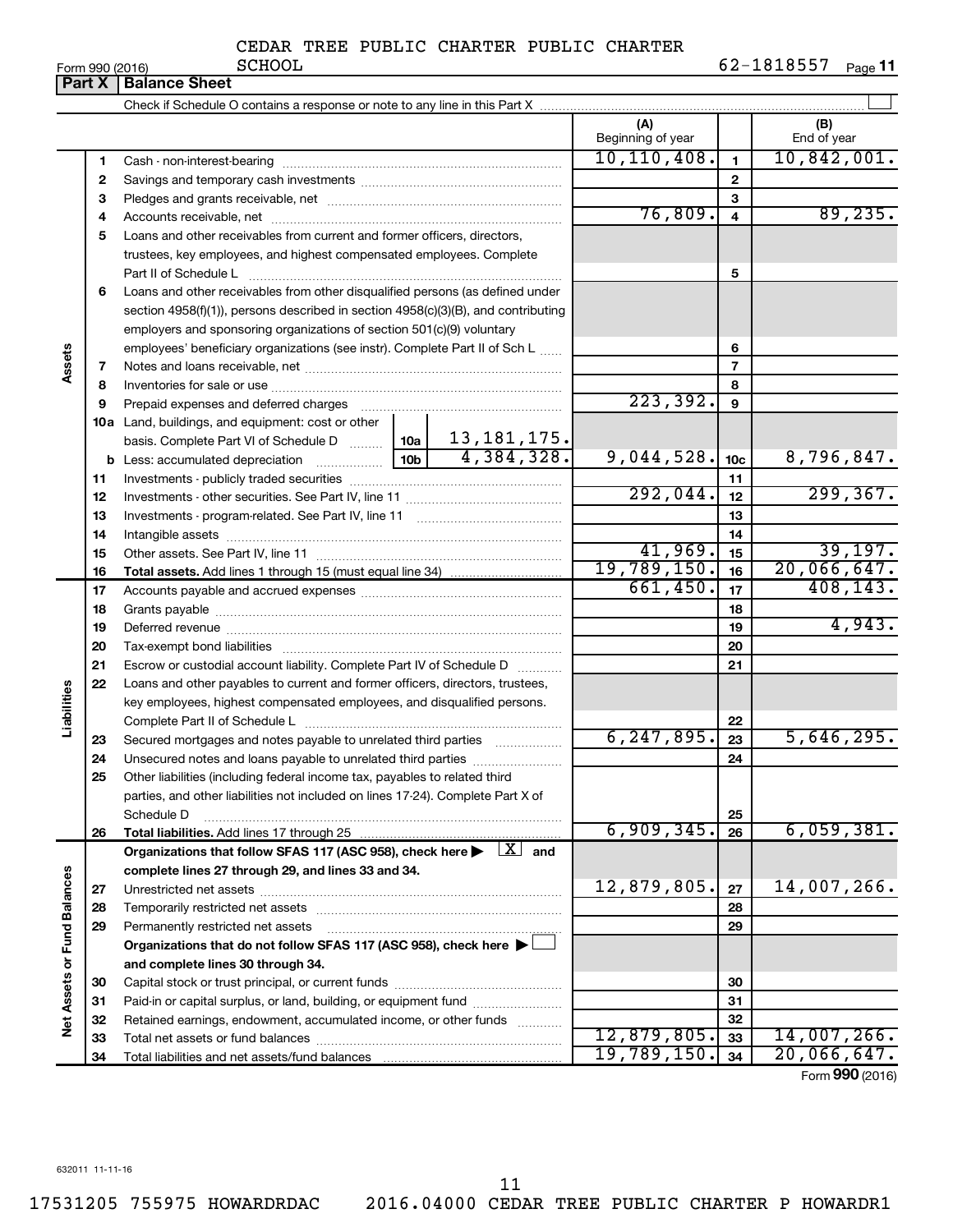|         |  | CEDAR TREE PUBLIC CHARTER PUBLIC CHARTER |  |            |          |
|---------|--|------------------------------------------|--|------------|----------|
| SCHOOL. |  |                                          |  | 62-1818557 | $\Gamma$ |

|    | Form 990 (2016)<br><b>PCHOOT</b>                                                                                                                                                                                                                                                                                                                                                                                                                                                                    |                         | $02 - 1818557$ |     | Page 12      |  |  |
|----|-----------------------------------------------------------------------------------------------------------------------------------------------------------------------------------------------------------------------------------------------------------------------------------------------------------------------------------------------------------------------------------------------------------------------------------------------------------------------------------------------------|-------------------------|----------------|-----|--------------|--|--|
|    | Part XI   Reconciliation of Net Assets                                                                                                                                                                                                                                                                                                                                                                                                                                                              |                         |                |     |              |  |  |
|    |                                                                                                                                                                                                                                                                                                                                                                                                                                                                                                     |                         |                |     | $\mathbf{X}$ |  |  |
|    |                                                                                                                                                                                                                                                                                                                                                                                                                                                                                                     |                         |                |     |              |  |  |
| 1  |                                                                                                                                                                                                                                                                                                                                                                                                                                                                                                     | $\mathbf{1}$            | 7,928,798.     |     |              |  |  |
| 2  |                                                                                                                                                                                                                                                                                                                                                                                                                                                                                                     | $\overline{2}$          | 7,124,757.     |     |              |  |  |
| 3  |                                                                                                                                                                                                                                                                                                                                                                                                                                                                                                     | 3                       |                |     | 804,041.     |  |  |
| 4  |                                                                                                                                                                                                                                                                                                                                                                                                                                                                                                     | $\overline{\mathbf{4}}$ | 12,879,805.    |     |              |  |  |
| 5  | Net unrealized gains (losses) on investments [11] matter contracts and the state of the state of the state of the state of the state of the state of the state of the state of the state of the state of the state of the stat                                                                                                                                                                                                                                                                      | 5                       |                |     |              |  |  |
| 6  | Donated services and use of facilities                                                                                                                                                                                                                                                                                                                                                                                                                                                              | 6                       |                |     |              |  |  |
| 7  | Investment expenses                                                                                                                                                                                                                                                                                                                                                                                                                                                                                 | $\overline{7}$          |                |     |              |  |  |
| 8  | Prior period adjustments www.communication.communication.communication.com/                                                                                                                                                                                                                                                                                                                                                                                                                         | 8                       |                |     |              |  |  |
| 9  |                                                                                                                                                                                                                                                                                                                                                                                                                                                                                                     | 9                       |                |     | 323,420.     |  |  |
| 10 | Net assets or fund balances at end of year. Combine lines 3 through 9 (must equal Part X, line 33,                                                                                                                                                                                                                                                                                                                                                                                                  |                         |                |     |              |  |  |
|    | column (B))<br>$\begin{minipage}{0.9\linewidth} \begin{tabular}{l} \hline \textbf{0.01} \end{tabular} \end{minipage} \begin{tabular}{l} \hline \textbf{1.01} \end{tabular} \end{minipage} \begin{tabular}{l} \hline \textbf{1.01} \end{tabular} \end{minipage} \begin{minipage}{0.9\linewidth} \textbf{1.01} \end{minipage} \begin{tabular}{l} \hline \textbf{1.01} \end{tabular} \end{minipage} \begin{minipage}{0.9\linewidth} \textbf{1.01} \end{minipage} \begin{tabular}{l} \hline \textbf{1.$ | 10                      | 14,007,266.    |     |              |  |  |
|    | Part XII Financial Statements and Reporting                                                                                                                                                                                                                                                                                                                                                                                                                                                         |                         |                |     |              |  |  |
|    |                                                                                                                                                                                                                                                                                                                                                                                                                                                                                                     |                         |                |     |              |  |  |
|    |                                                                                                                                                                                                                                                                                                                                                                                                                                                                                                     |                         |                | Yes | <b>No</b>    |  |  |
| 1  | Accounting method used to prepare the Form 990: $\Box$ Cash $\Box$ Accrual $\Box$ Other                                                                                                                                                                                                                                                                                                                                                                                                             |                         |                |     |              |  |  |
|    | If the organization changed its method of accounting from a prior year or checked "Other," explain in Schedule O.                                                                                                                                                                                                                                                                                                                                                                                   |                         |                |     |              |  |  |
|    |                                                                                                                                                                                                                                                                                                                                                                                                                                                                                                     |                         | 2a             | х   |              |  |  |
|    | If "Yes," check a box below to indicate whether the financial statements for the year were compiled or reviewed on a                                                                                                                                                                                                                                                                                                                                                                                |                         |                |     |              |  |  |
|    | separate basis, consolidated basis, or both:                                                                                                                                                                                                                                                                                                                                                                                                                                                        |                         |                |     |              |  |  |
|    | $ \mathbf{X} $ Separate basis<br>Both consolidated and separate basis<br><b>Consolidated basis</b>                                                                                                                                                                                                                                                                                                                                                                                                  |                         |                |     |              |  |  |
|    |                                                                                                                                                                                                                                                                                                                                                                                                                                                                                                     |                         | 2 <sub>b</sub> |     | X            |  |  |
|    | If "Yes," check a box below to indicate whether the financial statements for the year were audited on a separate basis,                                                                                                                                                                                                                                                                                                                                                                             |                         |                |     |              |  |  |
|    | consolidated basis, or both:                                                                                                                                                                                                                                                                                                                                                                                                                                                                        |                         |                |     |              |  |  |
|    | Consolidated basis<br>Separate basis<br>Both consolidated and separate basis                                                                                                                                                                                                                                                                                                                                                                                                                        |                         |                |     |              |  |  |
|    | c If "Yes" to line 2a or 2b, does the organization have a committee that assumes responsibility for oversight of the audit,                                                                                                                                                                                                                                                                                                                                                                         |                         |                |     | x            |  |  |
|    | review, or compilation of its financial statements and selection of an independent accountant?                                                                                                                                                                                                                                                                                                                                                                                                      |                         |                |     |              |  |  |
|    | If the organization changed either its oversight process or selection process during the tax year, explain in Schedule O.                                                                                                                                                                                                                                                                                                                                                                           |                         |                |     |              |  |  |
|    | 3a As a result of a federal award, was the organization required to undergo an audit or audits as set forth in the Single Audit                                                                                                                                                                                                                                                                                                                                                                     |                         |                |     |              |  |  |
|    |                                                                                                                                                                                                                                                                                                                                                                                                                                                                                                     |                         | За             |     | X            |  |  |
|    | <b>b</b> If "Yes," did the organization undergo the required audit or audits? If the organization did not undergo the required audit                                                                                                                                                                                                                                                                                                                                                                |                         |                |     |              |  |  |
|    |                                                                                                                                                                                                                                                                                                                                                                                                                                                                                                     |                         | 3 <sub>b</sub> |     |              |  |  |

Form (2016) **990**

632012 11-11-16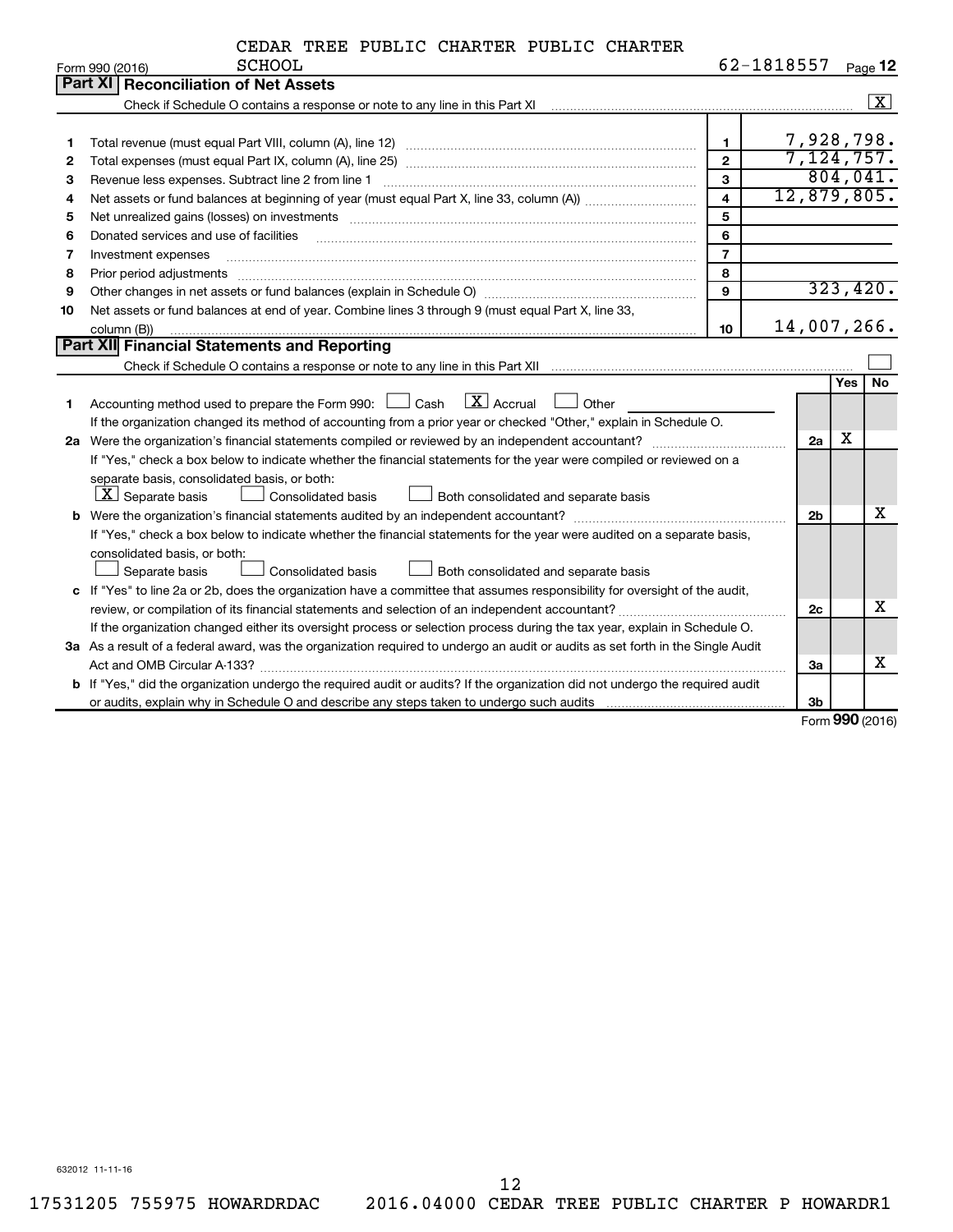| <b>SCHEDULE A</b>                                                                                              |                                                                        |          |                                                                                                                                                                                                                                                                 |     |                                                                |                            | OMB No. 1545-0047                     |
|----------------------------------------------------------------------------------------------------------------|------------------------------------------------------------------------|----------|-----------------------------------------------------------------------------------------------------------------------------------------------------------------------------------------------------------------------------------------------------------------|-----|----------------------------------------------------------------|----------------------------|---------------------------------------|
| (Form 990 or 990-EZ)                                                                                           |                                                                        |          | <b>Public Charity Status and Public Support</b>                                                                                                                                                                                                                 |     |                                                                |                            |                                       |
|                                                                                                                |                                                                        |          | Complete if the organization is a section 501(c)(3) organization or a section<br>4947(a)(1) nonexempt charitable trust.                                                                                                                                         |     |                                                                |                            |                                       |
| Department of the Treasury                                                                                     |                                                                        |          | Attach to Form 990 or Form 990-EZ.                                                                                                                                                                                                                              |     |                                                                |                            | <b>Open to Public</b>                 |
| Internal Revenue Service                                                                                       |                                                                        |          | Information about Schedule A (Form 990 or 990-EZ) and its instructions is at WWW.irs.gov/form990.                                                                                                                                                               |     |                                                                |                            | Inspection                            |
| Name of the organization                                                                                       |                                                                        |          | CEDAR TREE PUBLIC CHARTER PUBLIC CHARTER                                                                                                                                                                                                                        |     |                                                                |                            | <b>Employer identification number</b> |
| Part I                                                                                                         | <b>SCHOOL</b>                                                          |          | Reason for Public Charity Status (All organizations must complete this part.) See instructions.                                                                                                                                                                 |     |                                                                |                            | 62-1818557                            |
|                                                                                                                |                                                                        |          |                                                                                                                                                                                                                                                                 |     |                                                                |                            |                                       |
| The organization is not a private foundation because it is: (For lines 1 through 12, check only one box.)<br>1 |                                                                        |          | A church, convention of churches, or association of churches described in section 170(b)(1)(A)(i).                                                                                                                                                              |     |                                                                |                            |                                       |
| $\mathbf{X}$<br>2                                                                                              |                                                                        |          | A school described in section 170(b)(1)(A)(ii). (Attach Schedule E (Form 990 or 990-EZ).)                                                                                                                                                                       |     |                                                                |                            |                                       |
| 3                                                                                                              |                                                                        |          | A hospital or a cooperative hospital service organization described in section 170(b)(1)(A)(iii).                                                                                                                                                               |     |                                                                |                            |                                       |
| 4                                                                                                              |                                                                        |          | A medical research organization operated in conjunction with a hospital described in section 170(b)(1)(A)(iii). Enter the hospital's name,                                                                                                                      |     |                                                                |                            |                                       |
| city, and state:                                                                                               |                                                                        |          |                                                                                                                                                                                                                                                                 |     |                                                                |                            |                                       |
| 5                                                                                                              |                                                                        |          | An organization operated for the benefit of a college or university owned or operated by a governmental unit described in                                                                                                                                       |     |                                                                |                            |                                       |
|                                                                                                                | section 170(b)(1)(A)(iv). (Complete Part II.)                          |          |                                                                                                                                                                                                                                                                 |     |                                                                |                            |                                       |
| 6                                                                                                              |                                                                        |          | A federal, state, or local government or governmental unit described in section 170(b)(1)(A)(v).                                                                                                                                                                |     |                                                                |                            |                                       |
| 7                                                                                                              |                                                                        |          | An organization that normally receives a substantial part of its support from a governmental unit or from the general public described in                                                                                                                       |     |                                                                |                            |                                       |
|                                                                                                                | section 170(b)(1)(A)(vi). (Complete Part II.)                          |          |                                                                                                                                                                                                                                                                 |     |                                                                |                            |                                       |
| 8<br>9                                                                                                         |                                                                        |          | A community trust described in section 170(b)(1)(A)(vi). (Complete Part II.)                                                                                                                                                                                    |     |                                                                |                            |                                       |
|                                                                                                                |                                                                        |          | An agricultural research organization described in section 170(b)(1)(A)(ix) operated in conjunction with a land-grant college<br>or university or a non-land-grant college of agriculture (see instructions). Enter the name, city, and state of the college or |     |                                                                |                            |                                       |
| university:                                                                                                    |                                                                        |          |                                                                                                                                                                                                                                                                 |     |                                                                |                            |                                       |
| 10                                                                                                             |                                                                        |          | An organization that normally receives: (1) more than 33 1/3% of its support from contributions, membership fees, and gross receipts from                                                                                                                       |     |                                                                |                            |                                       |
|                                                                                                                |                                                                        |          | activities related to its exempt functions - subject to certain exceptions, and (2) no more than 33 1/3% of its support from gross investment                                                                                                                   |     |                                                                |                            |                                       |
|                                                                                                                |                                                                        |          | income and unrelated business taxable income (less section 511 tax) from businesses acquired by the organization after June 30, 1975.                                                                                                                           |     |                                                                |                            |                                       |
|                                                                                                                | See section 509(a)(2). (Complete Part III.)                            |          |                                                                                                                                                                                                                                                                 |     |                                                                |                            |                                       |
| 11                                                                                                             |                                                                        |          | An organization organized and operated exclusively to test for public safety. See section 509(a)(4).                                                                                                                                                            |     |                                                                |                            |                                       |
| 12                                                                                                             |                                                                        |          | An organization organized and operated exclusively for the benefit of, to perform the functions of, or to carry out the purposes of one or                                                                                                                      |     |                                                                |                            |                                       |
|                                                                                                                |                                                                        |          | more publicly supported organizations described in section 509(a)(1) or section 509(a)(2). See section 509(a)(3). Check the box in                                                                                                                              |     |                                                                |                            |                                       |
|                                                                                                                |                                                                        |          | lines 12a through 12d that describes the type of supporting organization and complete lines 12e, 12f, and 12g.                                                                                                                                                  |     |                                                                |                            |                                       |
| a                                                                                                              |                                                                        |          | Type I. A supporting organization operated, supervised, or controlled by its supported organization(s), typically by giving<br>the supported organization(s) the power to regularly appoint or elect a majority of the directors or trustees of the supporting  |     |                                                                |                            |                                       |
|                                                                                                                | organization. You must complete Part IV, Sections A and B.             |          |                                                                                                                                                                                                                                                                 |     |                                                                |                            |                                       |
| b                                                                                                              |                                                                        |          | Type II. A supporting organization supervised or controlled in connection with its supported organization(s), by having                                                                                                                                         |     |                                                                |                            |                                       |
|                                                                                                                |                                                                        |          | control or management of the supporting organization vested in the same persons that control or manage the supported                                                                                                                                            |     |                                                                |                            |                                       |
|                                                                                                                | organization(s). You must complete Part IV, Sections A and C.          |          |                                                                                                                                                                                                                                                                 |     |                                                                |                            |                                       |
| с                                                                                                              |                                                                        |          | Type III functionally integrated. A supporting organization operated in connection with, and functionally integrated with,                                                                                                                                      |     |                                                                |                            |                                       |
|                                                                                                                |                                                                        |          | its supported organization(s) (see instructions). You must complete Part IV, Sections A, D, and E.                                                                                                                                                              |     |                                                                |                            |                                       |
| d                                                                                                              |                                                                        |          | Type III non-functionally integrated. A supporting organization operated in connection with its supported organization(s)                                                                                                                                       |     |                                                                |                            |                                       |
|                                                                                                                |                                                                        |          | that is not functionally integrated. The organization generally must satisfy a distribution requirement and an attentiveness                                                                                                                                    |     |                                                                |                            |                                       |
|                                                                                                                |                                                                        |          | requirement (see instructions). You must complete Part IV, Sections A and D, and Part V.<br>Check this box if the organization received a written determination from the IRS that it is a Type I, Type II, Type III                                             |     |                                                                |                            |                                       |
| е                                                                                                              |                                                                        |          | functionally integrated, or Type III non-functionally integrated supporting organization.                                                                                                                                                                       |     |                                                                |                            |                                       |
| f Enter the number of supported organizations                                                                  |                                                                        |          |                                                                                                                                                                                                                                                                 |     |                                                                |                            |                                       |
| g                                                                                                              | Provide the following information about the supported organization(s). |          |                                                                                                                                                                                                                                                                 |     |                                                                |                            |                                       |
| (i) Name of supported                                                                                          |                                                                        | (ii) EIN | (iii) Type of organization                                                                                                                                                                                                                                      |     | (iv) Is the organization listed<br>in your governing document? | (v) Amount of monetary     | (vi) Amount of other                  |
| organization                                                                                                   |                                                                        |          | (described on lines 1-10<br>above (see instructions))                                                                                                                                                                                                           | Yes | No                                                             | support (see instructions) | support (see instructions)            |
|                                                                                                                |                                                                        |          |                                                                                                                                                                                                                                                                 |     |                                                                |                            |                                       |
|                                                                                                                |                                                                        |          |                                                                                                                                                                                                                                                                 |     |                                                                |                            |                                       |
|                                                                                                                |                                                                        |          |                                                                                                                                                                                                                                                                 |     |                                                                |                            |                                       |
|                                                                                                                |                                                                        |          |                                                                                                                                                                                                                                                                 |     |                                                                |                            |                                       |
|                                                                                                                |                                                                        |          |                                                                                                                                                                                                                                                                 |     |                                                                |                            |                                       |
|                                                                                                                |                                                                        |          |                                                                                                                                                                                                                                                                 |     |                                                                |                            |                                       |
|                                                                                                                |                                                                        |          |                                                                                                                                                                                                                                                                 |     |                                                                |                            |                                       |
|                                                                                                                |                                                                        |          |                                                                                                                                                                                                                                                                 |     |                                                                |                            |                                       |
|                                                                                                                |                                                                        |          |                                                                                                                                                                                                                                                                 |     |                                                                |                            |                                       |
| Total                                                                                                          |                                                                        |          |                                                                                                                                                                                                                                                                 |     |                                                                |                            |                                       |
|                                                                                                                |                                                                        |          | LHA For Paperwork Reduction Act Notice, see the Instructions for Form 990 or 990-EZ, 632021 09-21-16 Schedule A (Form 990 or 990-EZ) 2016                                                                                                                       |     |                                                                |                            |                                       |

632021 09-21-16 **For Paperwork Reduction Act Notice, see the Instructions for Form 990 or 990-EZ. Schedule A (Form 990 or 990-EZ) 2016** LHA 13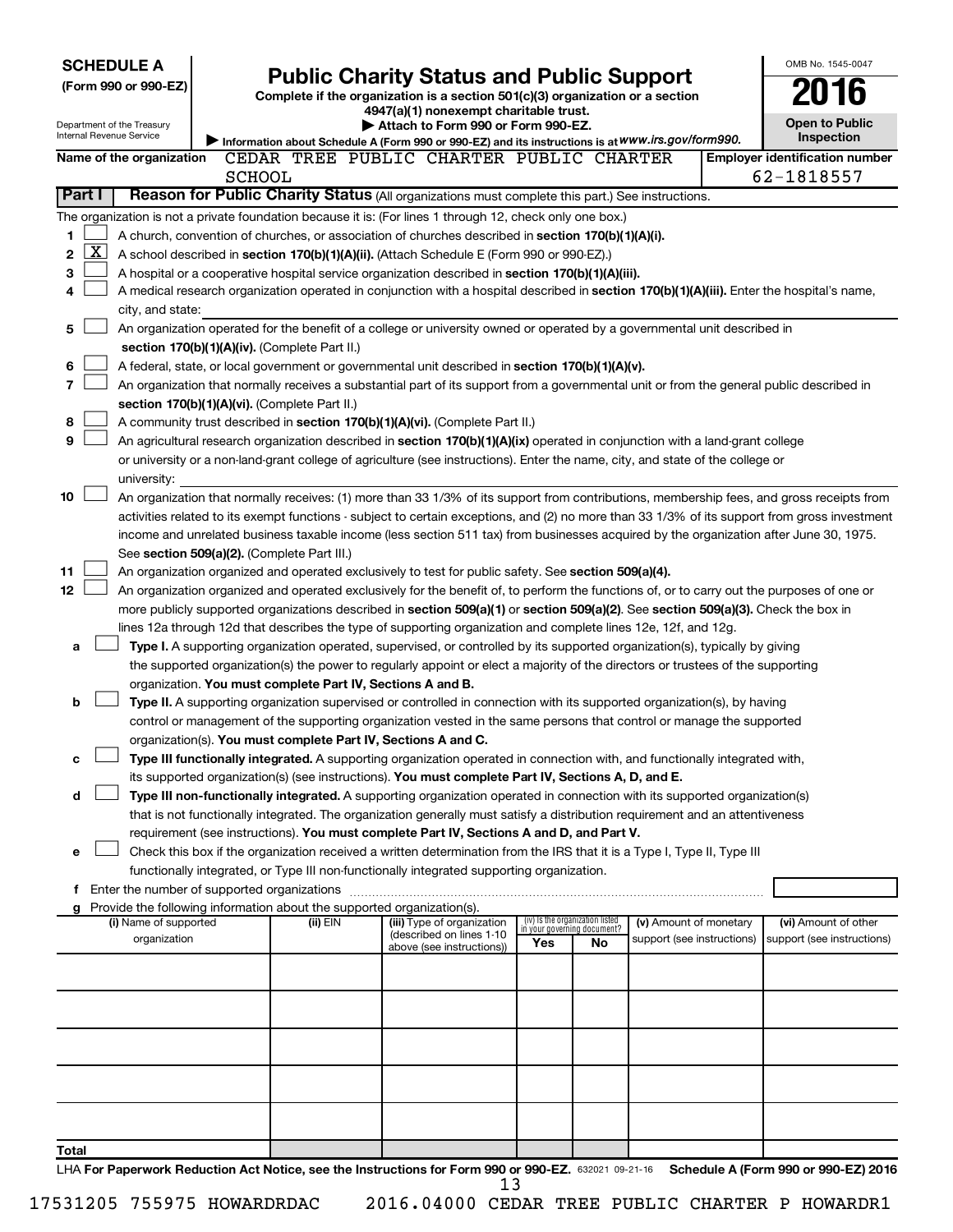# Schedule A (Form 990 or 990-EZ) 2016 SCHOOL<br>**Part II** Support Schedule for Organiz

**2** SCHOOL 62-1818557

(Complete only if you checked the box on line 5, 7, or 8 of Part I or if the organization failed to qualify under Part III. If the organization fails to qualify under the tests listed below, please complete Part III.) **Bupport Schedule for Organizations Described in Sections 170(b)(1)(A)(iv) and 170(b)(1)(A)(vi)** 

| Calendar year (or fiscal year beginning in)<br>(a) 2012<br>(b) 2013<br>$(c)$ 2014<br>$(d)$ 2015<br>(e) 2016<br>1 Gifts, grants, contributions, and<br>membership fees received. (Do not<br>include any "unusual grants.")<br>2 Tax revenues levied for the organ-<br>ization's benefit and either paid to<br>or expended on its behalf<br>3 The value of services or facilities<br>furnished by a governmental unit to<br>the organization without charge<br>4 Total. Add lines 1 through 3 | (f) Total |
|---------------------------------------------------------------------------------------------------------------------------------------------------------------------------------------------------------------------------------------------------------------------------------------------------------------------------------------------------------------------------------------------------------------------------------------------------------------------------------------------|-----------|
|                                                                                                                                                                                                                                                                                                                                                                                                                                                                                             |           |
|                                                                                                                                                                                                                                                                                                                                                                                                                                                                                             |           |
|                                                                                                                                                                                                                                                                                                                                                                                                                                                                                             |           |
|                                                                                                                                                                                                                                                                                                                                                                                                                                                                                             |           |
|                                                                                                                                                                                                                                                                                                                                                                                                                                                                                             |           |
|                                                                                                                                                                                                                                                                                                                                                                                                                                                                                             |           |
|                                                                                                                                                                                                                                                                                                                                                                                                                                                                                             |           |
|                                                                                                                                                                                                                                                                                                                                                                                                                                                                                             |           |
|                                                                                                                                                                                                                                                                                                                                                                                                                                                                                             |           |
|                                                                                                                                                                                                                                                                                                                                                                                                                                                                                             |           |
|                                                                                                                                                                                                                                                                                                                                                                                                                                                                                             |           |
| 5 The portion of total contributions                                                                                                                                                                                                                                                                                                                                                                                                                                                        |           |
| by each person (other than a                                                                                                                                                                                                                                                                                                                                                                                                                                                                |           |
| governmental unit or publicly                                                                                                                                                                                                                                                                                                                                                                                                                                                               |           |
| supported organization) included                                                                                                                                                                                                                                                                                                                                                                                                                                                            |           |
| on line 1 that exceeds 2% of the                                                                                                                                                                                                                                                                                                                                                                                                                                                            |           |
| amount shown on line 11,                                                                                                                                                                                                                                                                                                                                                                                                                                                                    |           |
| column (f)                                                                                                                                                                                                                                                                                                                                                                                                                                                                                  |           |
| 6 Public support. Subtract line 5 from line 4.                                                                                                                                                                                                                                                                                                                                                                                                                                              |           |
| <b>Section B. Total Support</b>                                                                                                                                                                                                                                                                                                                                                                                                                                                             |           |
| Calendar year (or fiscal year beginning in)<br>(a) 2012<br>(b) 2013<br>$(d)$ 2015<br>$(c)$ 2014<br>(e) 2016                                                                                                                                                                                                                                                                                                                                                                                 | (f) Total |
| 7 Amounts from line 4                                                                                                                                                                                                                                                                                                                                                                                                                                                                       |           |
| Gross income from interest,<br>8                                                                                                                                                                                                                                                                                                                                                                                                                                                            |           |
| dividends, payments received on                                                                                                                                                                                                                                                                                                                                                                                                                                                             |           |
| securities loans, rents, royalties                                                                                                                                                                                                                                                                                                                                                                                                                                                          |           |
| and income from similar sources                                                                                                                                                                                                                                                                                                                                                                                                                                                             |           |
| Net income from unrelated business<br>9                                                                                                                                                                                                                                                                                                                                                                                                                                                     |           |
| activities, whether or not the                                                                                                                                                                                                                                                                                                                                                                                                                                                              |           |
| business is regularly carried on                                                                                                                                                                                                                                                                                                                                                                                                                                                            |           |
| 10 Other income. Do not include gain                                                                                                                                                                                                                                                                                                                                                                                                                                                        |           |
| or loss from the sale of capital                                                                                                                                                                                                                                                                                                                                                                                                                                                            |           |
| assets (Explain in Part VI.)                                                                                                                                                                                                                                                                                                                                                                                                                                                                |           |
| 11 Total support. Add lines 7 through 10                                                                                                                                                                                                                                                                                                                                                                                                                                                    |           |
| 12<br><b>12</b> Gross receipts from related activities, etc. (see instructions)                                                                                                                                                                                                                                                                                                                                                                                                             |           |
| 13 First five years. If the Form 990 is for the organization's first, second, third, fourth, or fifth tax year as a section 501(c)(3)                                                                                                                                                                                                                                                                                                                                                       |           |
| organization, check this box and stop here                                                                                                                                                                                                                                                                                                                                                                                                                                                  |           |
| <b>Section C. Computation of Public Support Percentage</b>                                                                                                                                                                                                                                                                                                                                                                                                                                  |           |
| 14                                                                                                                                                                                                                                                                                                                                                                                                                                                                                          | %         |
| 15                                                                                                                                                                                                                                                                                                                                                                                                                                                                                          | %         |
| 16a 33 1/3% support test - 2016. If the organization did not check the box on line 13, and line 14 is 33 1/3% or more, check this box and                                                                                                                                                                                                                                                                                                                                                   |           |
| stop here. The organization qualifies as a publicly supported organization manufaction manufacture or the organization manufacture or the organization manufacture or the organization manufacture or the state of the state o                                                                                                                                                                                                                                                              |           |
| b 33 1/3% support test - 2015. If the organization did not check a box on line 13 or 16a, and line 15 is 33 1/3% or more, check this box                                                                                                                                                                                                                                                                                                                                                    |           |
|                                                                                                                                                                                                                                                                                                                                                                                                                                                                                             |           |
| 17a 10% -facts-and-circumstances test - 2016. If the organization did not check a box on line 13, 16a, or 16b, and line 14 is 10% or more,                                                                                                                                                                                                                                                                                                                                                  |           |
| and if the organization meets the "facts-and-circumstances" test, check this box and stop here. Explain in Part VI how the organization                                                                                                                                                                                                                                                                                                                                                     |           |
|                                                                                                                                                                                                                                                                                                                                                                                                                                                                                             |           |
| b 10% -facts-and-circumstances test - 2015. If the organization did not check a box on line 13, 16a, 16b, or 17a, and line 15 is 10% or                                                                                                                                                                                                                                                                                                                                                     |           |
| more, and if the organization meets the "facts-and-circumstances" test, check this box and stop here. Explain in Part VI how the                                                                                                                                                                                                                                                                                                                                                            |           |
| organization meets the "facts-and-circumstances" test. The organization qualifies as a publicly supported organization                                                                                                                                                                                                                                                                                                                                                                      |           |
| 18 Private foundation. If the organization did not check a box on line 13, 16a, 16b, 17a, or 17b, check this box and see instructions<br>Schodule A (Form 990 or 990-F7) 2016                                                                                                                                                                                                                                                                                                               |           |

**Schedule A (Form 990 or 990-EZ) 2016**

632022 09-21-16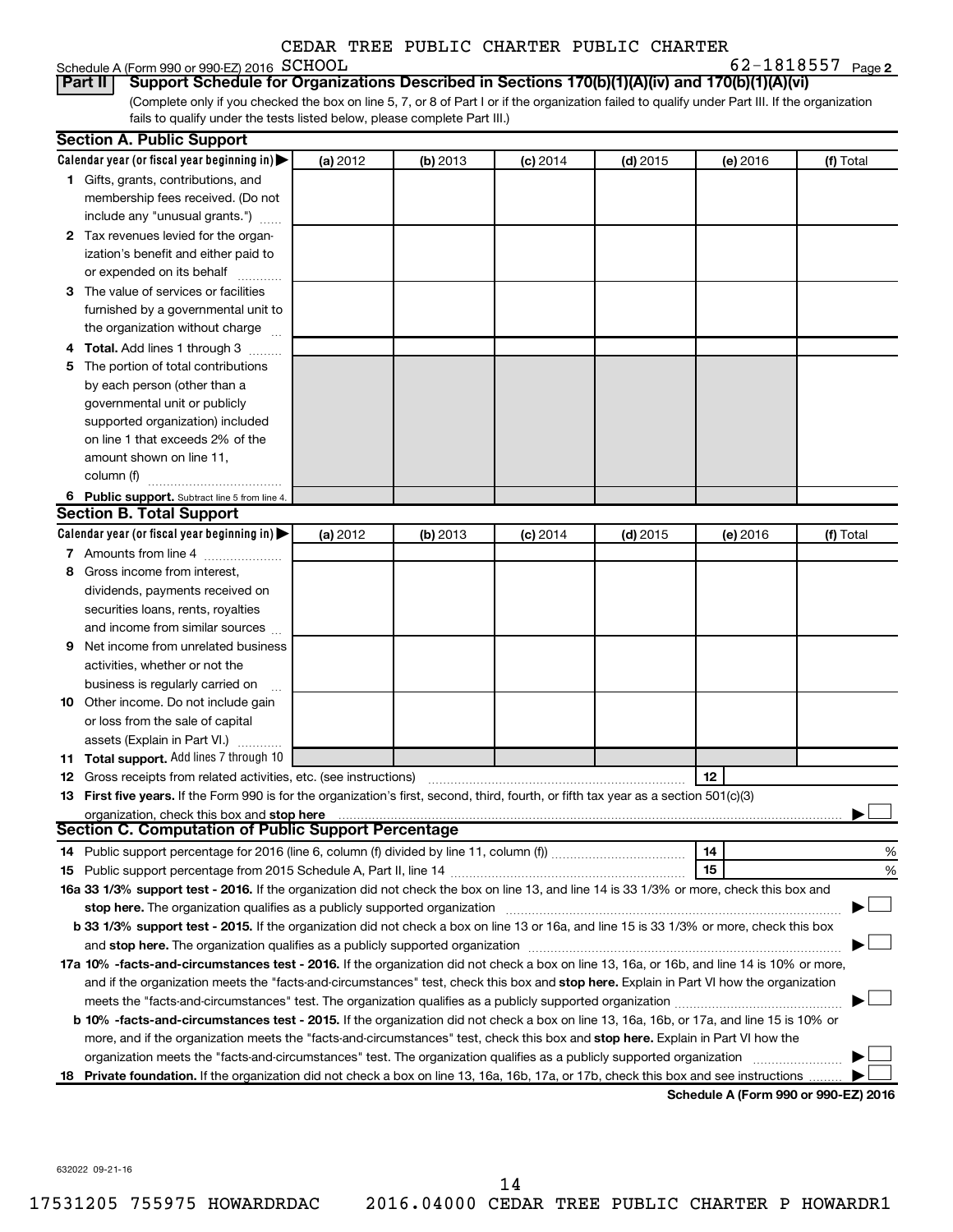# Schedule A (Form 990 or 990-EZ) 2016 SCHOOL

**Part III Support Schedule for Organizations Described in Section 509(a)(2)** 

**SCHOOL** 62-1818557  $_{\text{Page 3}}$ 

(Complete only if you checked the box on line 10 of Part I or if the organization failed to qualify under Part II. If the organization fails to qualify under the tests listed below, please complete Part II.)

| <b>Section A. Public Support</b>                                                                                                                                                         |          |          |            |            |          |                                      |
|------------------------------------------------------------------------------------------------------------------------------------------------------------------------------------------|----------|----------|------------|------------|----------|--------------------------------------|
| Calendar year (or fiscal year beginning in)                                                                                                                                              | (a) 2012 | (b) 2013 | $(c)$ 2014 | $(d)$ 2015 | (e) 2016 | (f) Total                            |
| 1 Gifts, grants, contributions, and                                                                                                                                                      |          |          |            |            |          |                                      |
| membership fees received. (Do not                                                                                                                                                        |          |          |            |            |          |                                      |
| include any "unusual grants.")                                                                                                                                                           |          |          |            |            |          |                                      |
| 2 Gross receipts from admissions,<br>merchandise sold or services per-<br>formed, or facilities furnished in<br>any activity that is related to the<br>organization's tax-exempt purpose |          |          |            |            |          |                                      |
| 3 Gross receipts from activities that                                                                                                                                                    |          |          |            |            |          |                                      |
| are not an unrelated trade or bus-                                                                                                                                                       |          |          |            |            |          |                                      |
| iness under section 513                                                                                                                                                                  |          |          |            |            |          |                                      |
| 4 Tax revenues levied for the organ-                                                                                                                                                     |          |          |            |            |          |                                      |
| ization's benefit and either paid to                                                                                                                                                     |          |          |            |            |          |                                      |
| or expended on its behalf                                                                                                                                                                |          |          |            |            |          |                                      |
| 5 The value of services or facilities                                                                                                                                                    |          |          |            |            |          |                                      |
| furnished by a governmental unit to                                                                                                                                                      |          |          |            |            |          |                                      |
| the organization without charge                                                                                                                                                          |          |          |            |            |          |                                      |
| 6 Total. Add lines 1 through 5                                                                                                                                                           |          |          |            |            |          |                                      |
| 7a Amounts included on lines 1, 2, and                                                                                                                                                   |          |          |            |            |          |                                      |
| 3 received from disqualified persons                                                                                                                                                     |          |          |            |            |          |                                      |
| <b>b</b> Amounts included on lines 2 and 3 received<br>from other than disqualified persons that<br>exceed the greater of \$5,000 or 1% of the<br>amount on line 13 for the year         |          |          |            |            |          |                                      |
| c Add lines 7a and 7b                                                                                                                                                                    |          |          |            |            |          |                                      |
| 8 Public support. (Subtract line 7c from line 6.)                                                                                                                                        |          |          |            |            |          |                                      |
| <b>Section B. Total Support</b>                                                                                                                                                          |          |          |            |            |          |                                      |
| Calendar year (or fiscal year beginning in)                                                                                                                                              | (a) 2012 | (b) 2013 | $(c)$ 2014 | $(d)$ 2015 | (e) 2016 | (f) Total                            |
| <b>9</b> Amounts from line 6                                                                                                                                                             |          |          |            |            |          |                                      |
| <b>10a</b> Gross income from interest,<br>dividends, payments received on<br>securities loans, rents, royalties<br>and income from similar sources                                       |          |          |            |            |          |                                      |
| <b>b</b> Unrelated business taxable income                                                                                                                                               |          |          |            |            |          |                                      |
| (less section 511 taxes) from businesses                                                                                                                                                 |          |          |            |            |          |                                      |
| acquired after June 30, 1975                                                                                                                                                             |          |          |            |            |          |                                      |
| c Add lines 10a and 10b                                                                                                                                                                  |          |          |            |            |          |                                      |
| 11 Net income from unrelated business<br>activities not included in line 10b.<br>whether or not the business is<br>regularly carried on                                                  |          |          |            |            |          |                                      |
| <b>12</b> Other income. Do not include gain<br>or loss from the sale of capital<br>assets (Explain in Part VI.)                                                                          |          |          |            |            |          |                                      |
| <b>13</b> Total support. (Add lines 9, 10c, 11, and 12.)                                                                                                                                 |          |          |            |            |          |                                      |
| 14 First five years. If the Form 990 is for the organization's first, second, third, fourth, or fifth tax year as a section 501(c)(3) organization,                                      |          |          |            |            |          |                                      |
|                                                                                                                                                                                          |          |          |            |            |          |                                      |
| Section C. Computation of Public Support Percentage                                                                                                                                      |          |          |            |            |          |                                      |
|                                                                                                                                                                                          |          |          |            |            | 15       | ℅                                    |
| 16 Public support percentage from 2015 Schedule A, Part III, line 15                                                                                                                     |          |          |            |            | 16       | %                                    |
| Section D. Computation of Investment Income Percentage                                                                                                                                   |          |          |            |            |          |                                      |
|                                                                                                                                                                                          |          |          |            |            | 17       | %                                    |
| 18 Investment income percentage from 2015 Schedule A, Part III, line 17                                                                                                                  |          |          |            |            | 18       | %                                    |
| 19a 33 1/3% support tests - 2016. If the organization did not check the box on line 14, and line 15 is more than 33 1/3%, and line 17 is not                                             |          |          |            |            |          |                                      |
| more than 33 1/3%, check this box and stop here. The organization qualifies as a publicly supported organization                                                                         |          |          |            |            |          |                                      |
| b 33 1/3% support tests - 2015. If the organization did not check a box on line 14 or line 19a, and line 16 is more than 33 1/3%, and                                                    |          |          |            |            |          |                                      |
| line 18 is not more than 33 1/3%, check this box and stop here. The organization qualifies as a publicly supported organization                                                          |          |          |            |            |          |                                      |
|                                                                                                                                                                                          |          |          |            |            |          |                                      |
| 632023 09-21-16                                                                                                                                                                          |          |          |            |            |          | Schedule A (Form 990 or 990-EZ) 2016 |
|                                                                                                                                                                                          |          |          | 15         |            |          |                                      |

17531205 755975 HOWARDRDAC 2016.04000 CEDAR TREE PUBLIC CHARTER P HOWARDR1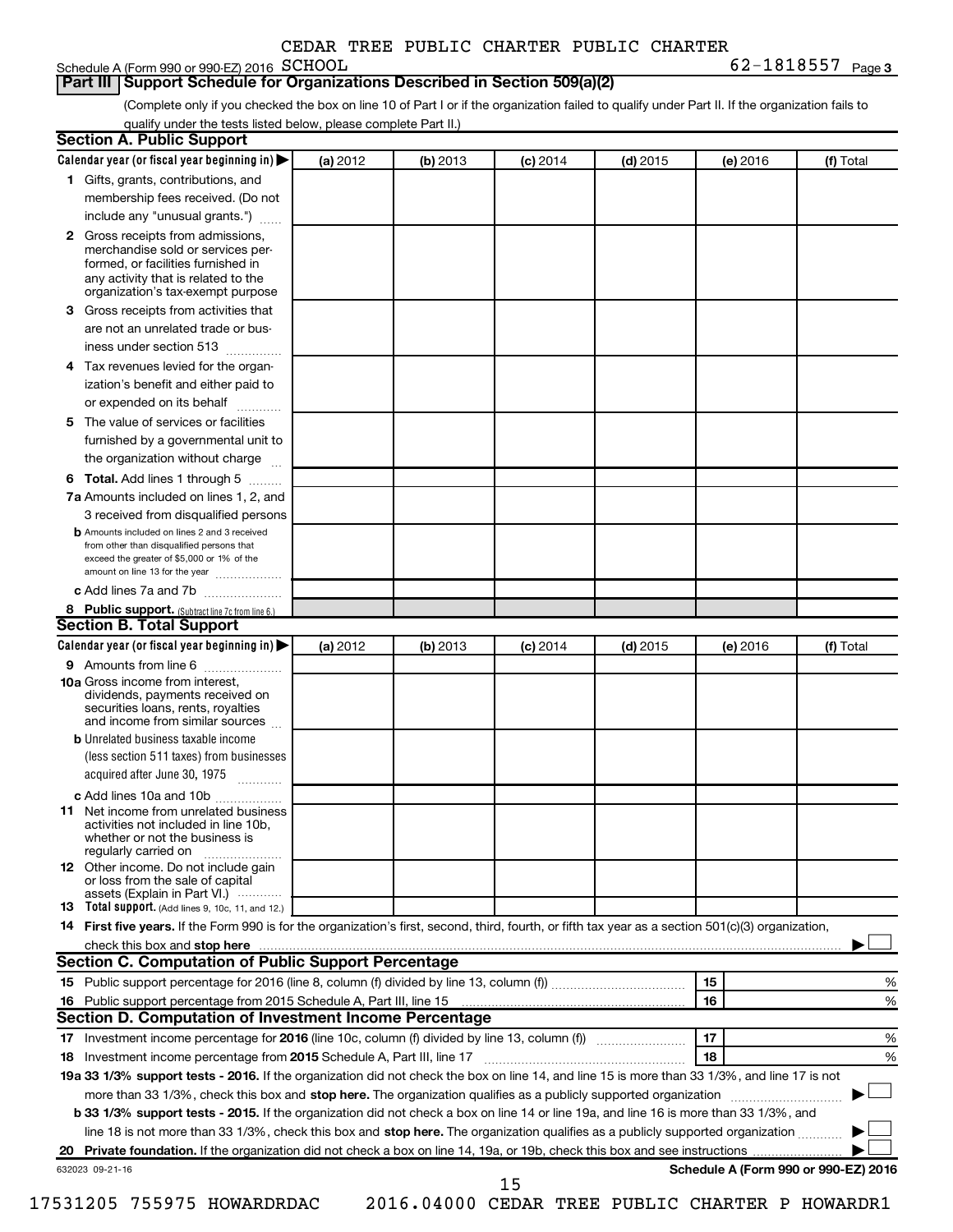#### **4**  $\text{G2}-1818557$   $\text{Page 4}$ Schedule A (Form 990 or 990-EZ) 2016  $SCHOOL$ **Part IV Supporting Organizations**

(Complete only if you checked a box in line 12 on Part I. If you checked 12a of Part I, complete Sections A and B. If you checked 12b of Part I, complete Sections A and C. If you checked 12c of Part I, complete Sections A, D, and E. If you checked 12d of Part I, complete Sections A and D, and complete Part V.)

#### **Section A. All Supporting Organizations**

- **1** Are all of the organization's supported organizations listed by name in the organization's governing documents? If "No," describe in Part VI how the supported organizations are designated. If designated by *class or purpose, describe the designation. If historic and continuing relationship, explain.*
- **2** Did the organization have any supported organization that does not have an IRS determination of status under section 509(a)(1) or (2)? If "Yes," explain in Part VI how the organization determined that the supported *organization was described in section 509(a)(1) or (2).*
- **3a** Did the organization have a supported organization described in section 501(c)(4), (5), or (6)? If "Yes," answer *(b) and (c) below.*
- **b** Did the organization confirm that each supported organization qualified under section 501(c)(4), (5), or (6) and satisfied the public support tests under section 509(a)(2)? If "Yes," describe in Part VI when and how the *organization made the determination.*
- **c** Did the organization ensure that all support to such organizations was used exclusively for section 170(c)(2)(B) purposes? If "Yes," explain in Part VI what controls the organization put in place to ensure such use.
- **4 a** *If* Was any supported organization not organized in the United States ("foreign supported organization")? *"Yes," and if you checked 12a or 12b in Part I, answer (b) and (c) below.*
- **b** Did the organization have ultimate control and discretion in deciding whether to make grants to the foreign supported organization? If "Yes," describe in Part VI how the organization had such control and discretion *despite being controlled or supervised by or in connection with its supported organizations.*
- **c** Did the organization support any foreign supported organization that does not have an IRS determination under sections 501(c)(3) and 509(a)(1) or (2)? If "Yes," explain in Part VI what controls the organization used *to ensure that all support to the foreign supported organization was used exclusively for section 170(c)(2)(B) purposes.*
- **5a** Did the organization add, substitute, or remove any supported organizations during the tax year? If "Yes," answer (b) and (c) below (if applicable). Also, provide detail in Part VI, including (i) the names and EIN *numbers of the supported organizations added, substituted, or removed; (ii) the reasons for each such action; (iii) the authority under the organization's organizing document authorizing such action; and (iv) how the action was accomplished (such as by amendment to the organizing document).*
- **b Type I or Type II only.** Was any added or substituted supported organization part of a class already designated in the organization's organizing document?
- **c Substitutions only.**  Was the substitution the result of an event beyond the organization's control?
- **6** Did the organization provide support (whether in the form of grants or the provision of services or facilities) to support or benefit one or more of the filing organization's supported organizations? If "Yes," provide detail in anyone other than (i) its supported organizations, (ii) individuals that are part of the charitable class benefited by one or more of its supported organizations, or (iii) other supporting organizations that also *Part VI.*
- **7** Did the organization provide a grant, loan, compensation, or other similar payment to a substantial contributor regard to a substantial contributor? If "Yes," complete Part I of Schedule L (Form 990 or 990-EZ). (defined in section 4958(c)(3)(C)), a family member of a substantial contributor, or a 35% controlled entity with
- **8** Did the organization make a loan to a disqualified person (as defined in section 4958) not described in line 7? *If "Yes," complete Part I of Schedule L (Form 990 or 990-EZ).*
- **9 a** Was the organization controlled directly or indirectly at any time during the tax year by one or more in section 509(a)(1) or (2))? If "Yes," provide detail in Part VI. disqualified persons as defined in section 4946 (other than foundation managers and organizations described
- **b** Did one or more disqualified persons (as defined in line 9a) hold a controlling interest in any entity in which the supporting organization had an interest? If "Yes," provide detail in Part VI.
- **c** Did a disqualified person (as defined in line 9a) have an ownership interest in, or derive any personal benefit from, assets in which the supporting organization also had an interest? If "Yes," provide detail in Part VI.
- **10 a** Was the organization subject to the excess business holdings rules of section 4943 because of section supporting organizations)? If "Yes," answer 10b below. 4943(f) (regarding certain Type II supporting organizations, and all Type III non-functionally integrated
	- **b** Did the organization have any excess business holdings in the tax year? (Use Schedule C, Form 4720, to *determine whether the organization had excess business holdings.)*

632024 09-21-16

**Schedule A (Form 990 or 990-EZ) 2016**

17531205 755975 HOWARDRDAC 2016.04000 CEDAR TREE PUBLIC CHARTER P HOWARDR1

16

**Yes No**

**1**

**2**

**3a**

**3b**

**3c**

**4a**

**4b**

**4c**

**5a**

**5b 5c**

**6**

**7**

**8**

**9a**

**9b**

**9c**

**10a**

**10b**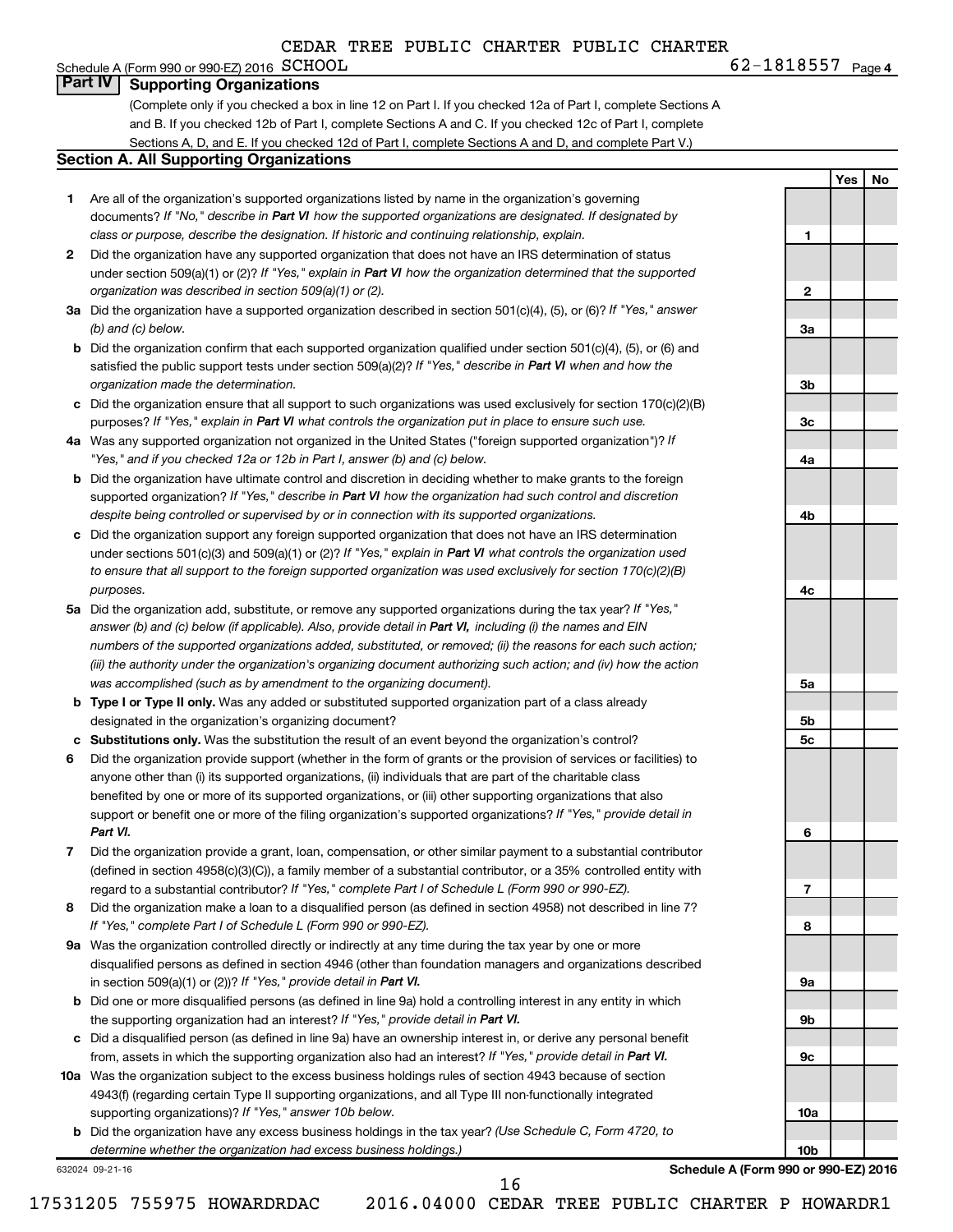|                                             | ceuar |  | IRBB PUDDIL CAARIBR PUDDIL CAARIBR |                    |        |
|---------------------------------------------|-------|--|------------------------------------|--------------------|--------|
| Schedule A (Form 990 or 990-EZ) 2016 SCHOOL |       |  |                                    | 1818557<br>$0 - 1$ | Page 5 |

|        | <b>Part IV   Supporting Organizations (continued)</b>                                                                                                                                                                            |                                      |     |    |
|--------|----------------------------------------------------------------------------------------------------------------------------------------------------------------------------------------------------------------------------------|--------------------------------------|-----|----|
|        |                                                                                                                                                                                                                                  |                                      | Yes | No |
| 11     | Has the organization accepted a gift or contribution from any of the following persons?                                                                                                                                          |                                      |     |    |
|        | a A person who directly or indirectly controls, either alone or together with persons described in (b) and (c)                                                                                                                   |                                      |     |    |
|        | below, the governing body of a supported organization?                                                                                                                                                                           | 11a                                  |     |    |
|        | <b>b</b> A family member of a person described in (a) above?                                                                                                                                                                     | 11 <sub>b</sub>                      |     |    |
|        | c A 35% controlled entity of a person described in (a) or (b) above? If "Yes" to a, b, or c, provide detail in Part VI.                                                                                                          | 11c                                  |     |    |
|        | <b>Section B. Type I Supporting Organizations</b>                                                                                                                                                                                |                                      |     |    |
|        |                                                                                                                                                                                                                                  |                                      | Yes | No |
| 1      | Did the directors, trustees, or membership of one or more supported organizations have the power to                                                                                                                              |                                      |     |    |
|        | regularly appoint or elect at least a majority of the organization's directors or trustees at all times during the                                                                                                               |                                      |     |    |
|        | tax year? If "No," describe in Part VI how the supported organization(s) effectively operated, supervised, or                                                                                                                    |                                      |     |    |
|        | controlled the organization's activities. If the organization had more than one supported organization,                                                                                                                          |                                      |     |    |
|        | describe how the powers to appoint and/or remove directors or trustees were allocated among the supported                                                                                                                        |                                      |     |    |
|        | organizations and what conditions or restrictions, if any, applied to such powers during the tax year.                                                                                                                           | 1                                    |     |    |
| 2      | Did the organization operate for the benefit of any supported organization other than the supported<br>organization(s) that operated, supervised, or controlled the supporting organization? If "Yes," explain in                |                                      |     |    |
|        | Part VI how providing such benefit carried out the purposes of the supported organization(s) that operated,                                                                                                                      |                                      |     |    |
|        | supervised, or controlled the supporting organization.                                                                                                                                                                           | $\mathbf{2}$                         |     |    |
|        | <b>Section C. Type II Supporting Organizations</b>                                                                                                                                                                               |                                      |     |    |
|        |                                                                                                                                                                                                                                  |                                      | Yes | No |
| 1      | Were a majority of the organization's directors or trustees during the tax year also a majority of the directors                                                                                                                 |                                      |     |    |
|        | or trustees of each of the organization's supported organization(s)? If "No," describe in Part VI how control                                                                                                                    |                                      |     |    |
|        | or management of the supporting organization was vested in the same persons that controlled or managed                                                                                                                           |                                      |     |    |
|        | the supported organization(s).                                                                                                                                                                                                   | 1                                    |     |    |
|        | <b>Section D. All Type III Supporting Organizations</b>                                                                                                                                                                          |                                      |     |    |
|        |                                                                                                                                                                                                                                  |                                      | Yes | No |
| 1      | Did the organization provide to each of its supported organizations, by the last day of the fifth month of the                                                                                                                   |                                      |     |    |
|        | organization's tax year, (i) a written notice describing the type and amount of support provided during the prior tax                                                                                                            |                                      |     |    |
|        | year, (ii) a copy of the Form 990 that was most recently filed as of the date of notification, and (iii) copies of the                                                                                                           |                                      |     |    |
|        | organization's governing documents in effect on the date of notification, to the extent not previously provided?                                                                                                                 | 1                                    |     |    |
| 2      | Were any of the organization's officers, directors, or trustees either (i) appointed or elected by the supported                                                                                                                 |                                      |     |    |
|        | organization(s) or (ii) serving on the governing body of a supported organization? If "No," explain in Part VI how                                                                                                               |                                      |     |    |
|        | the organization maintained a close and continuous working relationship with the supported organization(s).                                                                                                                      | 2                                    |     |    |
| 3      | By reason of the relationship described in (2), did the organization's supported organizations have a                                                                                                                            |                                      |     |    |
|        | significant voice in the organization's investment policies and in directing the use of the organization's                                                                                                                       |                                      |     |    |
|        | income or assets at all times during the tax year? If "Yes," describe in Part VI the role the organization's                                                                                                                     |                                      |     |    |
|        | supported organizations played in this regard.                                                                                                                                                                                   | з                                    |     |    |
|        | Section E. Type III Functionally Integrated Supporting Organizations                                                                                                                                                             |                                      |     |    |
| 1      | Check the box next to the method that the organization used to satisfy the Integral Part Test during the yea(see instructions).                                                                                                  |                                      |     |    |
| a      | The organization satisfied the Activities Test. Complete line 2 below.                                                                                                                                                           |                                      |     |    |
| b      | The organization is the parent of each of its supported organizations. Complete line 3 below.<br>The organization supported a governmental entity. Describe in Part VI how you supported a government entity (see instructions). |                                      |     |    |
| c<br>2 | Activities Test. Answer (a) and (b) below.                                                                                                                                                                                       |                                      | Yes | No |
| а      | Did substantially all of the organization's activities during the tax year directly further the exempt purposes of                                                                                                               |                                      |     |    |
|        | the supported organization(s) to which the organization was responsive? If "Yes," then in Part VI identify                                                                                                                       |                                      |     |    |
|        | how these activities directly furthered their exempt purposes,<br>those supported organizations and explain                                                                                                                      |                                      |     |    |
|        | how the organization was responsive to those supported organizations, and how the organization determined                                                                                                                        |                                      |     |    |
|        | that these activities constituted substantially all of its activities.                                                                                                                                                           | 2a                                   |     |    |
| b      | Did the activities described in (a) constitute activities that, but for the organization's involvement, one or more                                                                                                              |                                      |     |    |
|        | of the organization's supported organization(s) would have been engaged in? If "Yes," explain in Part VI the                                                                                                                     |                                      |     |    |
|        | reasons for the organization's position that its supported organization(s) would have engaged in these                                                                                                                           |                                      |     |    |
|        | activities but for the organization's involvement.                                                                                                                                                                               | 2b                                   |     |    |
| З      | Parent of Supported Organizations. Answer (a) and (b) below.                                                                                                                                                                     |                                      |     |    |
| а      | Did the organization have the power to regularly appoint or elect a majority of the officers, directors, or                                                                                                                      |                                      |     |    |
|        | trustees of each of the supported organizations? Provide details in Part VI.                                                                                                                                                     | За                                   |     |    |
|        | <b>b</b> Did the organization exercise a substantial degree of direction over the policies, programs, and activities of each                                                                                                     |                                      |     |    |
|        | of its supported organizations? If "Yes," describe in Part VI the role played by the organization in this regard.                                                                                                                | 3b                                   |     |    |
|        | 632025 09-21-16                                                                                                                                                                                                                  | Schedule A (Form 990 or 990-EZ) 2016 |     |    |
|        | 17                                                                                                                                                                                                                               |                                      |     |    |

<sup>17531205 755975</sup> HOWARDRDAC 2016.04000 CEDAR TREE PUBLIC CHARTER P HOWARDR1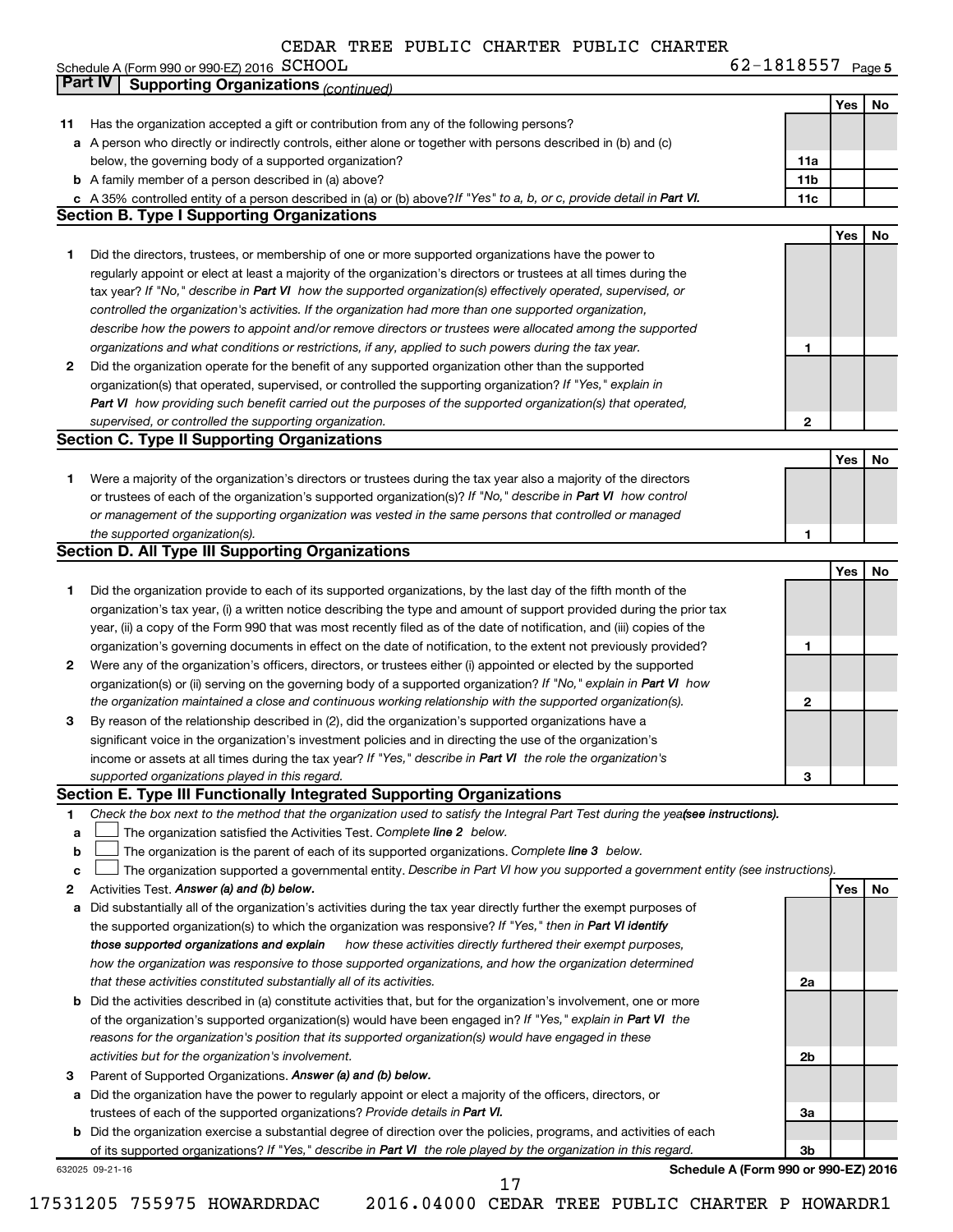| CEDAR TREE PUBLIC CHARTER PUBLIC CHARTER |
|------------------------------------------|
|------------------------------------------|

|               | Schedule A (Form 990 or 990-EZ) 2016 SCHOOL                                                                                                        |                          | 62-1818557 Page 6 |                                |
|---------------|----------------------------------------------------------------------------------------------------------------------------------------------------|--------------------------|-------------------|--------------------------------|
| <b>Part V</b> | Type III Non-Functionally Integrated 509(a)(3) Supporting Organizations                                                                            |                          |                   |                                |
| 1             | Check here if the organization satisfied the Integral Part Test as a qualifying trust on Nov. 20, 1970 (explain in Part VI.) See instructions. All |                          |                   |                                |
|               | other Type III non-functionally integrated supporting organizations must complete Sections A through E.                                            |                          |                   |                                |
|               | Section A - Adjusted Net Income                                                                                                                    |                          | (A) Prior Year    | (B) Current Year<br>(optional) |
| 1             | Net short-term capital gain                                                                                                                        | 1                        |                   |                                |
| 2             | Recoveries of prior-year distributions                                                                                                             | $\mathbf{2}$             |                   |                                |
| 3             | Other gross income (see instructions)                                                                                                              | 3                        |                   |                                |
| 4             | Add lines 1 through 3                                                                                                                              | 4                        |                   |                                |
| 5             | Depreciation and depletion                                                                                                                         | 5                        |                   |                                |
| 6             | Portion of operating expenses paid or incurred for production or                                                                                   |                          |                   |                                |
|               | collection of gross income or for management, conservation, or                                                                                     |                          |                   |                                |
|               | maintenance of property held for production of income (see instructions)                                                                           | 6                        |                   |                                |
| 7             | Other expenses (see instructions)                                                                                                                  | $\overline{7}$           |                   |                                |
| 8             | <b>Adjusted Net Income</b> (subtract lines 5, 6, and 7 from line 4)                                                                                | 8                        |                   |                                |
|               | <b>Section B - Minimum Asset Amount</b>                                                                                                            |                          | (A) Prior Year    | (B) Current Year<br>(optional) |
| 1             | Aggregate fair market value of all non-exempt-use assets (see                                                                                      |                          |                   |                                |
|               | instructions for short tax year or assets held for part of year):                                                                                  |                          |                   |                                |
|               | a Average monthly value of securities                                                                                                              | 1a                       |                   |                                |
|               | <b>b</b> Average monthly cash balances                                                                                                             | 1b                       |                   |                                |
|               | <b>c</b> Fair market value of other non-exempt-use assets                                                                                          | 1c                       |                   |                                |
|               | <b>d</b> Total (add lines 1a, 1b, and 1c)                                                                                                          | 1d                       |                   |                                |
|               | e Discount claimed for blockage or other                                                                                                           |                          |                   |                                |
|               | factors (explain in detail in Part VI):                                                                                                            |                          |                   |                                |
| 2             | Acquisition indebtedness applicable to non-exempt-use assets                                                                                       | $\mathbf{2}$             |                   |                                |
| 3             | Subtract line 2 from line 1d                                                                                                                       | 3                        |                   |                                |
| 4             | Cash deemed held for exempt use. Enter 1-1/2% of line 3 (for greater amount,                                                                       |                          |                   |                                |
|               | see instructions)                                                                                                                                  | 4                        |                   |                                |
| 5             | Net value of non-exempt-use assets (subtract line 4 from line 3)                                                                                   | 5                        |                   |                                |
| 6             | Multiply line 5 by .035                                                                                                                            | 6                        |                   |                                |
| 7             | Recoveries of prior-year distributions                                                                                                             | $\overline{\phantom{a}}$ |                   |                                |
| 8             | Minimum Asset Amount (add line 7 to line 6)                                                                                                        | 8                        |                   |                                |
|               | <b>Section C - Distributable Amount</b>                                                                                                            |                          |                   | <b>Current Year</b>            |
| 1             | Adjusted net income for prior year (from Section A, line 8, Column A)                                                                              | 1                        |                   |                                |
| 2             | Enter 85% of line 1                                                                                                                                | 2                        |                   |                                |
| 3             | Minimum asset amount for prior year (from Section B, line 8, Column A)                                                                             | 3                        |                   |                                |
| 4             | Enter greater of line 2 or line 3                                                                                                                  | 4                        |                   |                                |
| 5             | Income tax imposed in prior year                                                                                                                   | 5                        |                   |                                |
| 6             | <b>Distributable Amount.</b> Subtract line 5 from line 4, unless subject to                                                                        |                          |                   |                                |
|               | emergency temporary reduction (see instructions)                                                                                                   | 6                        |                   |                                |

**7** Let Check here if the current year is the organization's first as a non-functionally integrated Type III supporting organization (see instructions).

**Schedule A (Form 990 or 990-EZ) 2016**

632026 09-21-16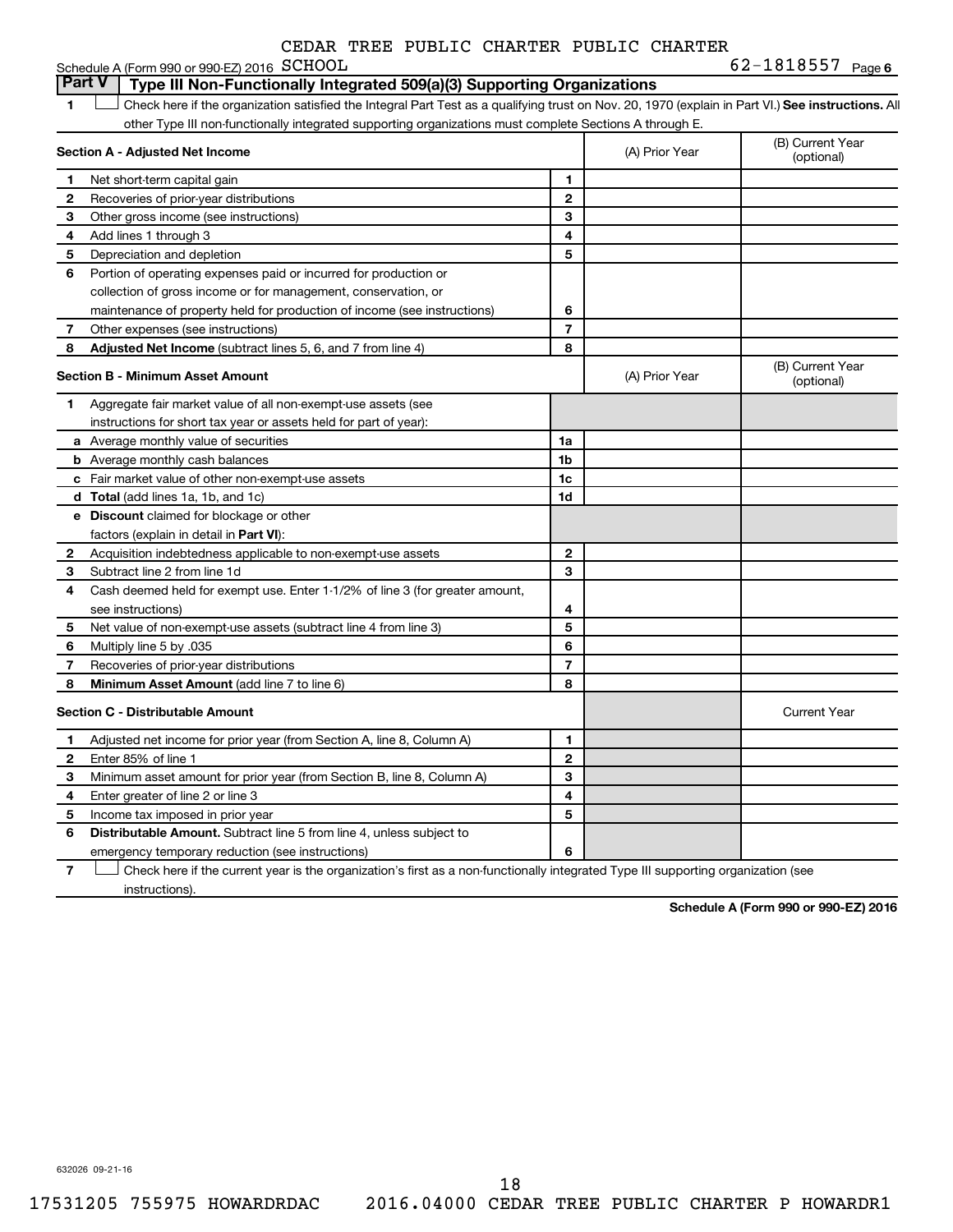|               | Schedule A (Form 990 or 990-EZ) 2016 SCHOOL                                                |                                    |                                               | 62-1818557 Page 7                                |
|---------------|--------------------------------------------------------------------------------------------|------------------------------------|-----------------------------------------------|--------------------------------------------------|
| <b>Part V</b> | Type III Non-Functionally Integrated 509(a)(3) Supporting Organizations (continued)        |                                    |                                               |                                                  |
|               | <b>Section D - Distributions</b>                                                           |                                    |                                               | <b>Current Year</b>                              |
| 1             | Amounts paid to supported organizations to accomplish exempt purposes                      |                                    |                                               |                                                  |
| $\mathbf{2}$  | Amounts paid to perform activity that directly furthers exempt purposes of supported       |                                    |                                               |                                                  |
|               | organizations, in excess of income from activity                                           |                                    |                                               |                                                  |
| 3             | Administrative expenses paid to accomplish exempt purposes of supported organizations      |                                    |                                               |                                                  |
| 4             | Amounts paid to acquire exempt-use assets                                                  |                                    |                                               |                                                  |
| 5             | Qualified set-aside amounts (prior IRS approval required)                                  |                                    |                                               |                                                  |
| 6             | Other distributions (describe in Part VI). See instructions                                |                                    |                                               |                                                  |
| 7             | Total annual distributions. Add lines 1 through 6                                          |                                    |                                               |                                                  |
| 8             | Distributions to attentive supported organizations to which the organization is responsive |                                    |                                               |                                                  |
|               | (provide details in Part VI). See instructions                                             |                                    |                                               |                                                  |
| 9             | Distributable amount for 2016 from Section C, line 6                                       |                                    |                                               |                                                  |
| 10            | Line 8 amount divided by Line 9 amount                                                     |                                    |                                               |                                                  |
|               | Section E - Distribution Allocations (see instructions)                                    | (i)<br><b>Excess Distributions</b> | (ii)<br><b>Underdistributions</b><br>Pre-2016 | (iii)<br><b>Distributable</b><br>Amount for 2016 |
| 1             | Distributable amount for 2016 from Section C, line 6                                       |                                    |                                               |                                                  |
| $\mathbf{2}$  | Underdistributions, if any, for years prior to 2016 (reason-                               |                                    |                                               |                                                  |
|               | able cause required-explain in Part VI). See instructions                                  |                                    |                                               |                                                  |
| 3             | Excess distributions carryover, if any, to 2016:                                           |                                    |                                               |                                                  |
| a             |                                                                                            |                                    |                                               |                                                  |
| b             |                                                                                            |                                    |                                               |                                                  |
|               | c From 2013                                                                                |                                    |                                               |                                                  |
|               | <b>d</b> From 2014                                                                         |                                    |                                               |                                                  |
|               | e From 2015                                                                                |                                    |                                               |                                                  |
|               | f Total of lines 3a through e                                                              |                                    |                                               |                                                  |
|               | g Applied to underdistributions of prior years                                             |                                    |                                               |                                                  |
|               | <b>h</b> Applied to 2016 distributable amount                                              |                                    |                                               |                                                  |
| j.            | Carryover from 2011 not applied (see instructions)                                         |                                    |                                               |                                                  |
|               | Remainder. Subtract lines 3g, 3h, and 3i from 3f.                                          |                                    |                                               |                                                  |
| 4             | Distributions for 2016 from Section D,                                                     |                                    |                                               |                                                  |
|               | line $7:$<br>\$                                                                            |                                    |                                               |                                                  |
|               | a Applied to underdistributions of prior years                                             |                                    |                                               |                                                  |
|               | <b>b</b> Applied to 2016 distributable amount                                              |                                    |                                               |                                                  |
|               | <b>c</b> Remainder. Subtract lines 4a and 4b from 4                                        |                                    |                                               |                                                  |
| 5             | Remaining underdistributions for years prior to 2016, if                                   |                                    |                                               |                                                  |
|               | any. Subtract lines 3g and 4a from line 2. For result greater                              |                                    |                                               |                                                  |
|               | than zero, explain in Part VI. See instructions                                            |                                    |                                               |                                                  |
| 6             | Remaining underdistributions for 2016. Subtract lines 3h                                   |                                    |                                               |                                                  |
|               | and 4b from line 1. For result greater than zero, explain in                               |                                    |                                               |                                                  |
|               | Part VI. See instructions                                                                  |                                    |                                               |                                                  |
| $\mathbf{7}$  | Excess distributions carryover to 2017. Add lines 3j                                       |                                    |                                               |                                                  |
|               | and 4c                                                                                     |                                    |                                               |                                                  |
| 8             | Breakdown of line 7:                                                                       |                                    |                                               |                                                  |
| a             |                                                                                            |                                    |                                               |                                                  |
|               | <b>b</b> Excess from 2013                                                                  |                                    |                                               |                                                  |
|               | c Excess from 2014                                                                         |                                    |                                               |                                                  |
|               | d Excess from 2015                                                                         |                                    |                                               |                                                  |
|               | e Excess from 2016                                                                         |                                    |                                               |                                                  |

**Schedule A (Form 990 or 990-EZ) 2016**

632027 09-21-16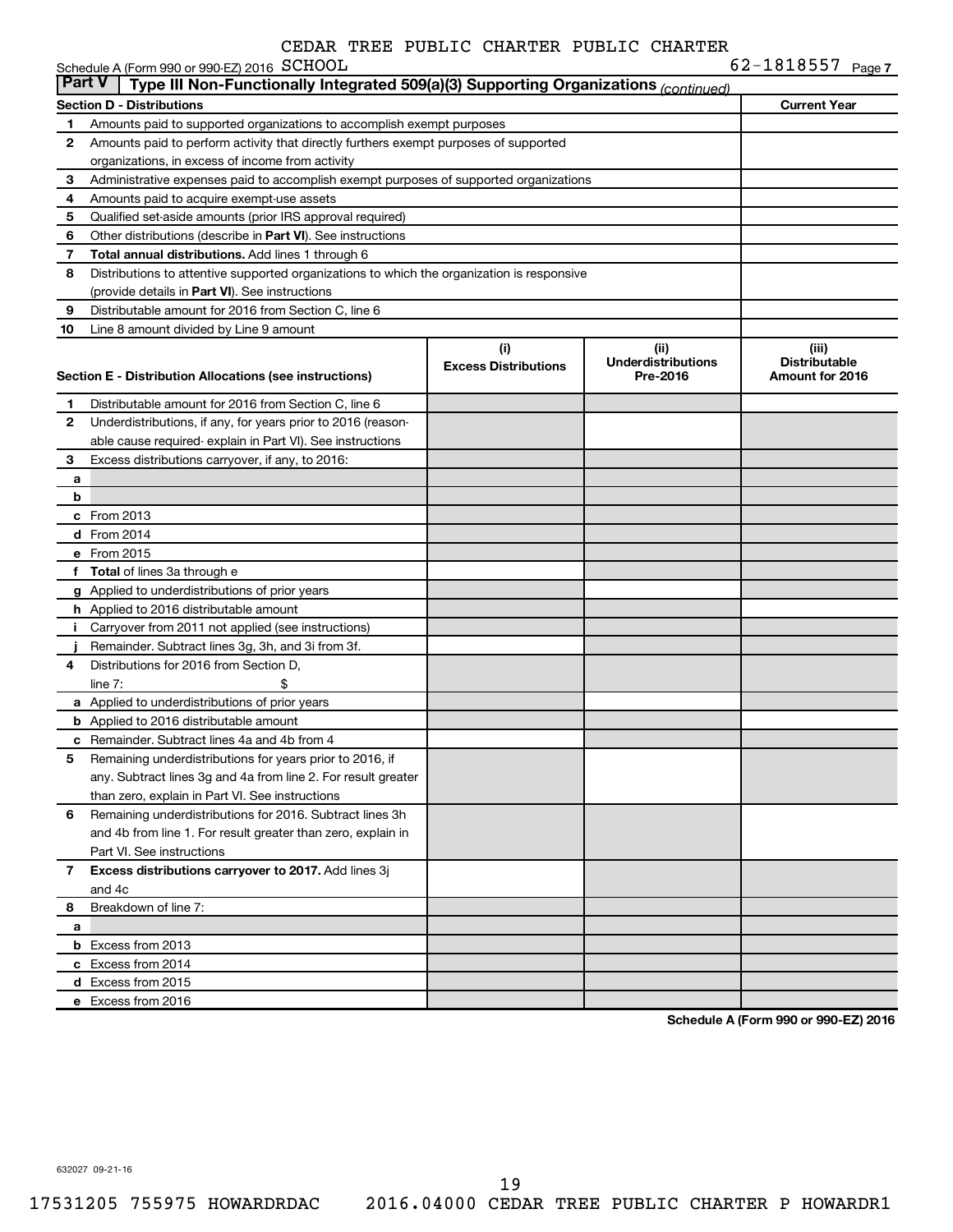| Schedule A (Form 990 or 990-EZ) 2016 SCHOOL<br><b>Part VI</b><br>(See instructions.) | 62-1818557 Page 8<br>Supplemental Information. Provide the explanations required by Part II, line 10; Part II, line 17a or 17b; Part III, line 12;<br>Part IV, Section A, lines 1, 2, 3b, 3c, 4b, 4c, 5a, 6, 9a, 9b, 9c, 11a, 11b, and 11c; Part IV, Section B, lines 1 and 2; Part IV, Section C,<br>line 1; Part IV, Section D, lines 2 and 3; Part IV, Section E, lines 1c, 2a, 2b, 3a, and 3b; Part V, line 1; Part V, Section B, line 1e; Part V,<br>Section D, lines 5, 6, and 8; and Part V, Section E, lines 2, 5, and 6. Also complete this part for any additional information. |
|--------------------------------------------------------------------------------------|-------------------------------------------------------------------------------------------------------------------------------------------------------------------------------------------------------------------------------------------------------------------------------------------------------------------------------------------------------------------------------------------------------------------------------------------------------------------------------------------------------------------------------------------------------------------------------------------|
|                                                                                      |                                                                                                                                                                                                                                                                                                                                                                                                                                                                                                                                                                                           |
|                                                                                      |                                                                                                                                                                                                                                                                                                                                                                                                                                                                                                                                                                                           |
|                                                                                      |                                                                                                                                                                                                                                                                                                                                                                                                                                                                                                                                                                                           |
|                                                                                      |                                                                                                                                                                                                                                                                                                                                                                                                                                                                                                                                                                                           |
|                                                                                      |                                                                                                                                                                                                                                                                                                                                                                                                                                                                                                                                                                                           |
|                                                                                      |                                                                                                                                                                                                                                                                                                                                                                                                                                                                                                                                                                                           |
|                                                                                      |                                                                                                                                                                                                                                                                                                                                                                                                                                                                                                                                                                                           |
|                                                                                      |                                                                                                                                                                                                                                                                                                                                                                                                                                                                                                                                                                                           |
|                                                                                      |                                                                                                                                                                                                                                                                                                                                                                                                                                                                                                                                                                                           |
|                                                                                      |                                                                                                                                                                                                                                                                                                                                                                                                                                                                                                                                                                                           |
|                                                                                      |                                                                                                                                                                                                                                                                                                                                                                                                                                                                                                                                                                                           |
|                                                                                      |                                                                                                                                                                                                                                                                                                                                                                                                                                                                                                                                                                                           |
|                                                                                      |                                                                                                                                                                                                                                                                                                                                                                                                                                                                                                                                                                                           |
|                                                                                      |                                                                                                                                                                                                                                                                                                                                                                                                                                                                                                                                                                                           |
|                                                                                      |                                                                                                                                                                                                                                                                                                                                                                                                                                                                                                                                                                                           |
|                                                                                      |                                                                                                                                                                                                                                                                                                                                                                                                                                                                                                                                                                                           |
|                                                                                      |                                                                                                                                                                                                                                                                                                                                                                                                                                                                                                                                                                                           |
|                                                                                      |                                                                                                                                                                                                                                                                                                                                                                                                                                                                                                                                                                                           |
|                                                                                      |                                                                                                                                                                                                                                                                                                                                                                                                                                                                                                                                                                                           |
|                                                                                      |                                                                                                                                                                                                                                                                                                                                                                                                                                                                                                                                                                                           |
|                                                                                      |                                                                                                                                                                                                                                                                                                                                                                                                                                                                                                                                                                                           |
|                                                                                      |                                                                                                                                                                                                                                                                                                                                                                                                                                                                                                                                                                                           |
|                                                                                      |                                                                                                                                                                                                                                                                                                                                                                                                                                                                                                                                                                                           |
|                                                                                      |                                                                                                                                                                                                                                                                                                                                                                                                                                                                                                                                                                                           |
|                                                                                      |                                                                                                                                                                                                                                                                                                                                                                                                                                                                                                                                                                                           |
|                                                                                      |                                                                                                                                                                                                                                                                                                                                                                                                                                                                                                                                                                                           |
|                                                                                      |                                                                                                                                                                                                                                                                                                                                                                                                                                                                                                                                                                                           |
|                                                                                      |                                                                                                                                                                                                                                                                                                                                                                                                                                                                                                                                                                                           |
|                                                                                      |                                                                                                                                                                                                                                                                                                                                                                                                                                                                                                                                                                                           |
|                                                                                      |                                                                                                                                                                                                                                                                                                                                                                                                                                                                                                                                                                                           |
|                                                                                      |                                                                                                                                                                                                                                                                                                                                                                                                                                                                                                                                                                                           |
|                                                                                      |                                                                                                                                                                                                                                                                                                                                                                                                                                                                                                                                                                                           |
|                                                                                      | Schedule A (Form 990 or 990-EZ) 2016                                                                                                                                                                                                                                                                                                                                                                                                                                                                                                                                                      |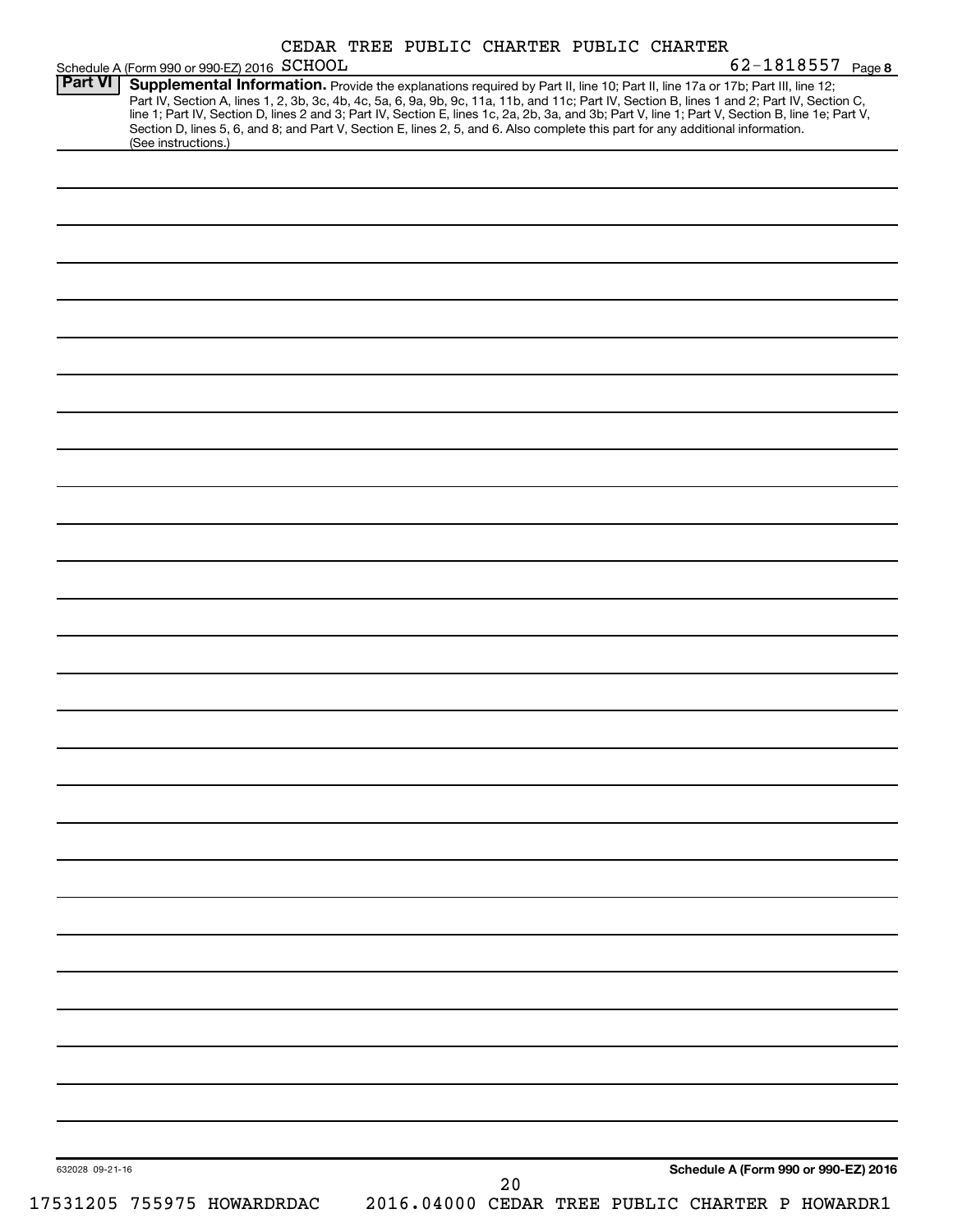| <b>Schedule B</b>     |  |  |
|-----------------------|--|--|
| (Form 990, 990-EZ,    |  |  |
| $or$ QQ $\Omega$ _DE) |  |  |

#### Department of the Treasury Internal Revenue Service

# **Schedule of Contributors**

**or 990-PF) | Attach to Form 990, Form 990-EZ, or Form 990-PF. | Information about Schedule B (Form 990, 990-EZ, or 990-PF) and** its instructions is at www.irs.gov/form990.

OMB No. 1545-0047

**2016**

**Name of the organization Employer identification number**

|  | SCHO |
|--|------|

CEDAR TREE PUBLIC CHARTER PUBLIC CHARTER SCHOOL 62-1818557

| Organization type (check one): |  |
|--------------------------------|--|
|                                |  |

| Filers of:         | Section:                                                                    |
|--------------------|-----------------------------------------------------------------------------|
| Form 990 or 990-EZ | $ \mathbf{X} $ 501(c)( 3) (enter number) organization                       |
|                    | $4947(a)(1)$ nonexempt charitable trust not treated as a private foundation |
|                    | 527 political organization                                                  |
| Form 990-PF        | 501(c)(3) exempt private foundation                                         |
|                    | 4947(a)(1) nonexempt charitable trust treated as a private foundation       |
|                    | 501(c)(3) taxable private foundation                                        |

Check if your organization is covered by the General Rule or a Special Rule.

**Note:**  Only a section 501(c)(7), (8), or (10) organization can check boxes for both the General Rule and a Special Rule. See instructions.

#### **General Rule**

**K** For an organization filing Form 990, 990-EZ, or 990-PF that received, during the year, contributions totaling \$5,000 or more (in money or property) from any one contributor. Complete Parts I and II. See instructions for determining a contributor's total contributions.

#### **Special Rules**

 $\Box$ 

any one contributor, during the year, total contributions of the greater of **(1)** \$5,000 or **(2)** 2% of the amount on (i) Form 990, Part VIII, line 1h, For an organization described in section 501(c)(3) filing Form 990 or 990-EZ that met the 33 1/3% support test of the regulations under sections 509(a)(1) and 170(b)(1)(A)(vi), that checked Schedule A (Form 990 or 990-EZ), Part II, line 13, 16a, or 16b, and that received from or (ii) Form 990-EZ, line 1. Complete Parts I and II.  $\Box$ 

year, total contributions of more than \$1,000 *exclusively* for religious, charitable, scientific, literary, or educational purposes, or for For an organization described in section 501(c)(7), (8), or (10) filing Form 990 or 990-EZ that received from any one contributor, during the the prevention of cruelty to children or animals. Complete Parts I, II, and III.  $\Box$ 

purpose. Don't complete any of the parts unless the General Rule applies to this organization because it received nonexclusively year, contributions exclusively for religious, charitable, etc., purposes, but no such contributions totaled more than \$1,000. If this box is checked, enter here the total contributions that were received during the year for an exclusively religious, charitable, etc., For an organization described in section 501(c)(7), (8), or (10) filing Form 990 or 990-EZ that received from any one contributor, during the religious, charitable, etc., contributions totaling \$5,000 or more during the year  $\ldots$  $\ldots$  $\ldots$  $\ldots$  $\ldots$  $\ldots$ 

**Caution:**  An organization that isn't covered by the General Rule and/or the Special Rules doesn't file Schedule B (Form 990, 990-EZ, or 990-PF),  **must** but it answer "No" on Part IV, line 2, of its Form 990; or check the box on line H of its Form 990-EZ or on its Form 990-PF, Part I, line 2, to certify that it doesn't meet the filing requirements of Schedule B (Form 990, 990-EZ, or 990-PF).

LHA For Paperwork Reduction Act Notice, see the Instructions for Form 990, 990-EZ, or 990-PF. Schedule B (Form 990, 990-EZ, or 990-PF) (2016)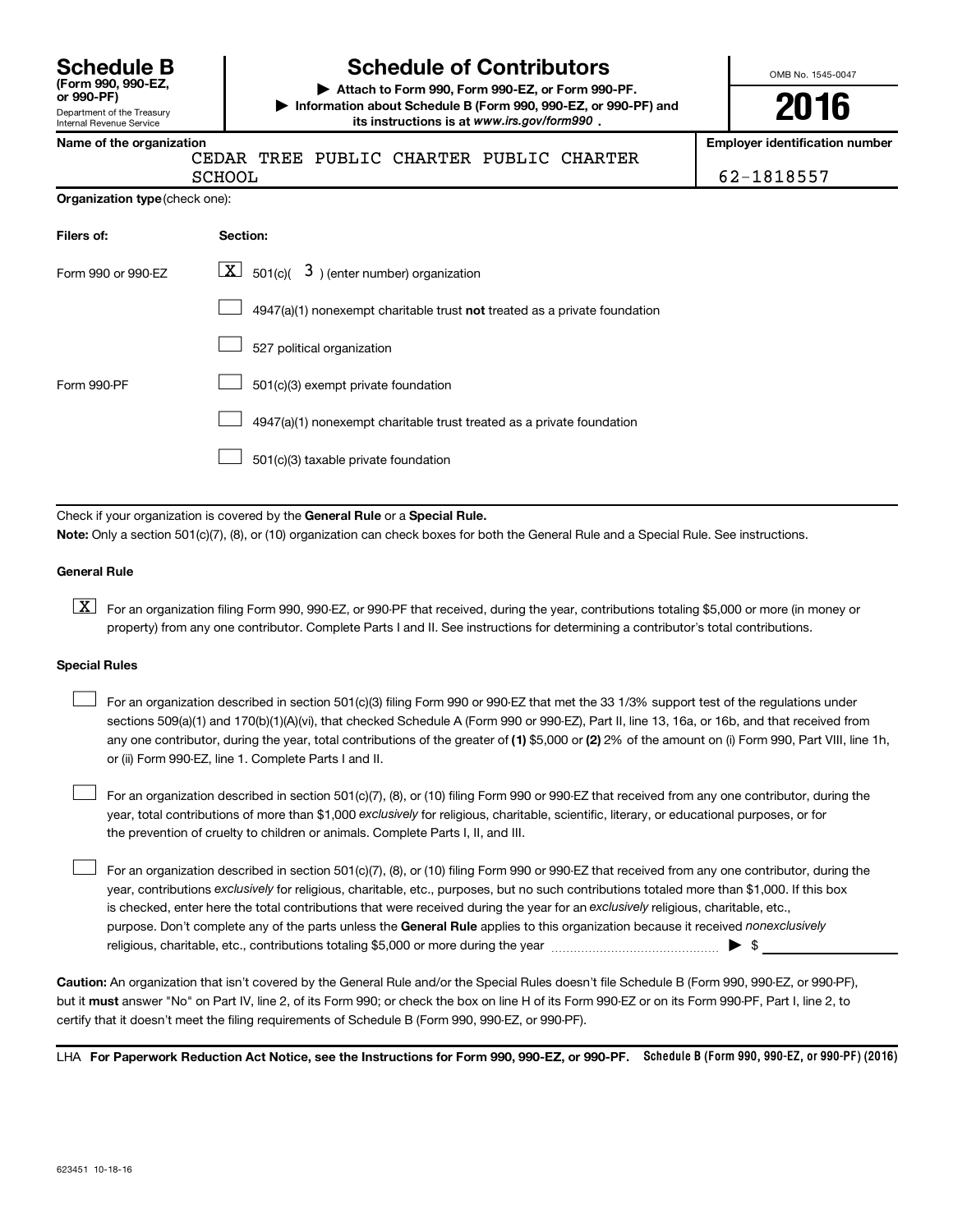#### Schedule B (Form 990, 990-EZ, or 990-PF) (2016)

CEDAR TREE PUBLIC CHARTER PUBLIC CHARTER<br>SCHOOL

62-1818557

| (a)          | (b)                                                                            | (c)                               | (d)                                                                                                         |
|--------------|--------------------------------------------------------------------------------|-----------------------------------|-------------------------------------------------------------------------------------------------------------|
| No.          | Name, address, and ZIP + 4                                                     | <b>Total contributions</b>        | Type of contribution                                                                                        |
| $\mathbf{1}$ | DISTRICT OF COLUMBIA GOVERNMENT<br>810 FIRST STREET NW<br>WASHINGTON, DC 20002 | 611,334.<br>\$                    | $\overline{\mathbf{X}}$<br>Person<br>Payroll<br>Noncash<br>(Complete Part II for<br>noncash contributions.) |
| (a)<br>No.   | (b)<br>Name, address, and ZIP + 4                                              | (c)<br><b>Total contributions</b> | (d)<br>Type of contribution                                                                                 |
|              |                                                                                | \$                                | Person<br>Payroll<br>Noncash<br>(Complete Part II for<br>noncash contributions.)                            |
| (a)<br>No.   | (b)<br>Name, address, and ZIP + 4                                              | (c)<br><b>Total contributions</b> | (d)<br>Type of contribution                                                                                 |
|              |                                                                                | \$                                | Person<br>Payroll<br>Noncash<br>(Complete Part II for<br>noncash contributions.)                            |
| (a)<br>No.   | (b)<br>Name, address, and ZIP + 4                                              | (c)<br><b>Total contributions</b> | (d)<br>Type of contribution                                                                                 |
|              |                                                                                | \$                                | Person<br>Payroll<br>Noncash<br>(Complete Part II for<br>noncash contributions.)                            |
| (a)<br>No.   | (b)<br>Name, address, and ZIP + 4                                              | (c)<br><b>Total contributions</b> | (d)<br>Type of contribution                                                                                 |
|              |                                                                                | \$                                | Person<br>Payroll<br>Noncash<br>(Complete Part II for<br>noncash contributions.)                            |
| (a)<br>No.   | (b)<br>Name, address, and ZIP + 4                                              | (c)<br><b>Total contributions</b> | (d)<br>Type of contribution                                                                                 |
|              |                                                                                |                                   | Person<br>Payroll                                                                                           |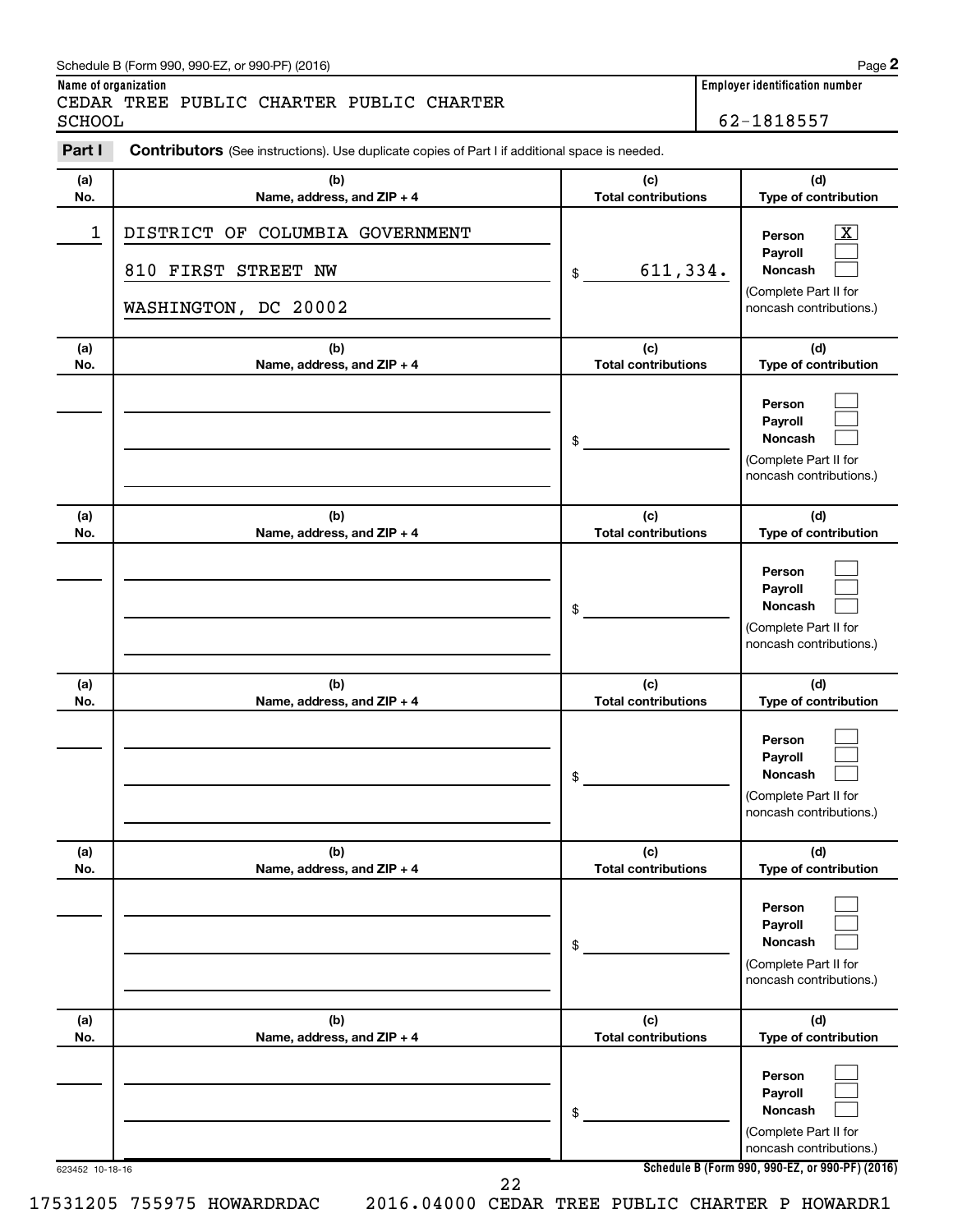| Part II                      | Noncash Property (See instructions). Use duplicate copies of Part II if additional space is needed. |                                                |                      |
|------------------------------|-----------------------------------------------------------------------------------------------------|------------------------------------------------|----------------------|
| (a)<br>No.<br>from<br>Part I | (b)<br>Description of noncash property given                                                        | (c)<br>FMV (or estimate)<br>(See instructions) | (d)<br>Date received |
|                              |                                                                                                     | \$                                             |                      |
| (a)<br>No.<br>from<br>Part I | (b)<br>Description of noncash property given                                                        | (c)<br>FMV (or estimate)<br>(See instructions) | (d)<br>Date received |
|                              |                                                                                                     | \$                                             |                      |
| (a)<br>No.<br>from<br>Part I | (b)<br>Description of noncash property given                                                        | (c)<br>FMV (or estimate)<br>(See instructions) | (d)<br>Date received |
|                              |                                                                                                     | \$                                             |                      |
| (a)<br>No.<br>from<br>Part I | (b)<br>Description of noncash property given                                                        | (c)<br>FMV (or estimate)<br>(See instructions) | (d)<br>Date received |
|                              |                                                                                                     | \$                                             |                      |
| (a)<br>No.<br>from<br>Part I | (b)<br>Description of noncash property given                                                        | (c)<br>FMV (or estimate)<br>(See instructions) | (d)<br>Date received |
|                              |                                                                                                     | \$                                             |                      |
| (a)<br>No.<br>from<br>Part I | (b)<br>Description of noncash property given                                                        | (c)<br>FMV (or estimate)<br>(See instructions) | (d)<br>Date received |
|                              |                                                                                                     | \$                                             |                      |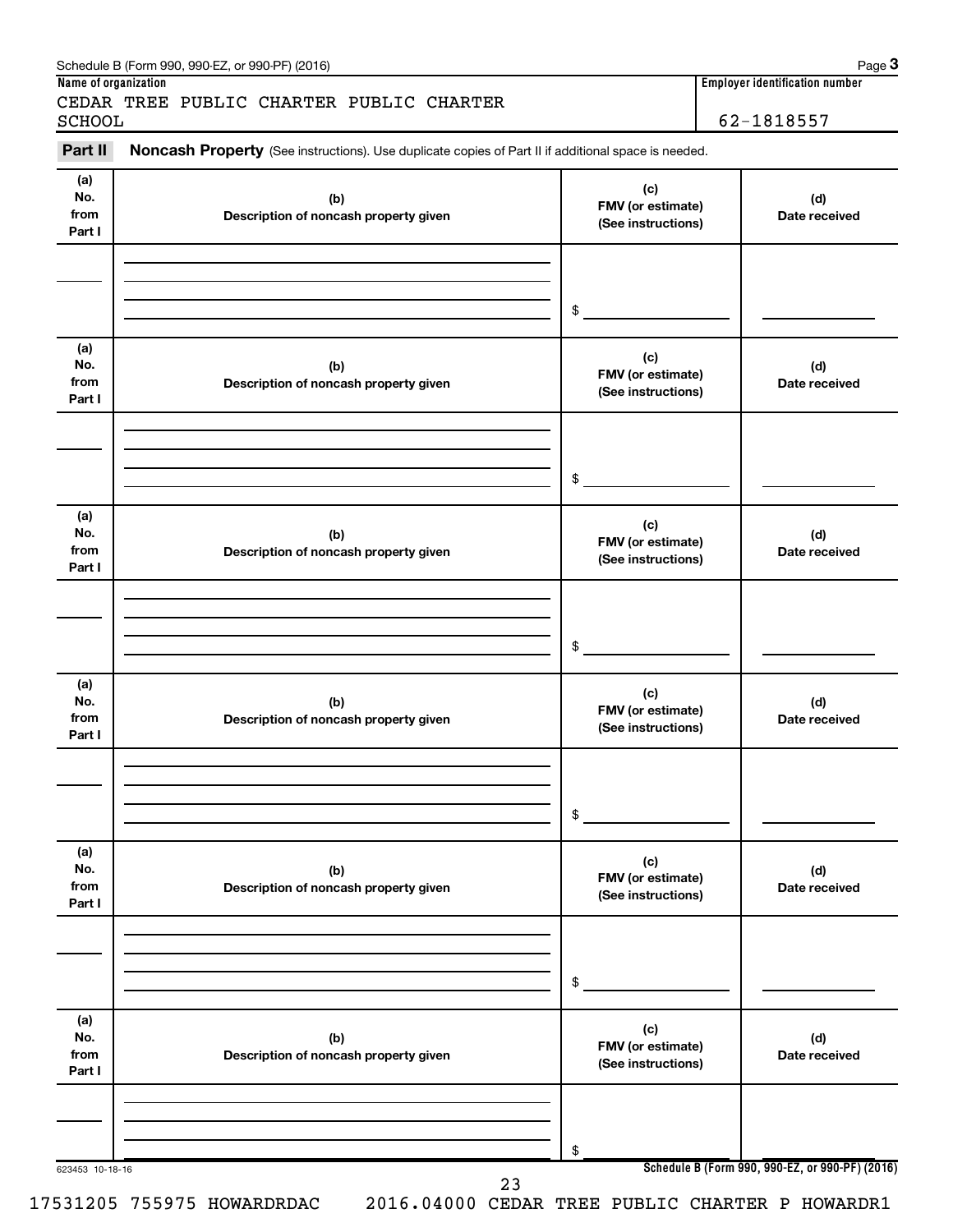|                           | Schedule B (Form 990, 990-EZ, or 990-PF) (2016)                                                                                                                                                                             |                        |                                          | Page 4                                                                   |  |  |  |  |  |
|---------------------------|-----------------------------------------------------------------------------------------------------------------------------------------------------------------------------------------------------------------------------|------------------------|------------------------------------------|--------------------------------------------------------------------------|--|--|--|--|--|
| Name of organization      |                                                                                                                                                                                                                             |                        |                                          | <b>Employer identification number</b>                                    |  |  |  |  |  |
|                           | CEDAR TREE PUBLIC CHARTER PUBLIC CHARTER                                                                                                                                                                                    |                        |                                          |                                                                          |  |  |  |  |  |
| <b>SCHOOL</b><br>Part III | Exclusively religious, charitable, etc., contributions to organizations described in section 501(c)(7), (8), or (10) that total more than \$1,000 for                                                                       |                        |                                          | 62-1818557                                                               |  |  |  |  |  |
|                           | the year from any one contributor. Complete columns (a) through (e) and the following line entry. For organizations                                                                                                         |                        |                                          |                                                                          |  |  |  |  |  |
|                           | completing Part III, enter the total of exclusively religious, charitable, etc., contributions of \$1,000 or less for the year. (Enter this info. once.)<br>Use duplicate copies of Part III if additional space is needed. |                        |                                          | $\blacktriangleright$ \$                                                 |  |  |  |  |  |
| (a) No.                   |                                                                                                                                                                                                                             |                        |                                          |                                                                          |  |  |  |  |  |
| from<br>Part I            | (b) Purpose of gift                                                                                                                                                                                                         | (c) Use of gift        |                                          | (d) Description of how gift is held                                      |  |  |  |  |  |
|                           |                                                                                                                                                                                                                             |                        |                                          |                                                                          |  |  |  |  |  |
|                           |                                                                                                                                                                                                                             |                        |                                          |                                                                          |  |  |  |  |  |
|                           |                                                                                                                                                                                                                             |                        |                                          |                                                                          |  |  |  |  |  |
|                           |                                                                                                                                                                                                                             |                        |                                          |                                                                          |  |  |  |  |  |
|                           |                                                                                                                                                                                                                             | (e) Transfer of gift   |                                          |                                                                          |  |  |  |  |  |
|                           | Transferee's name, address, and ZIP + 4                                                                                                                                                                                     |                        |                                          |                                                                          |  |  |  |  |  |
|                           |                                                                                                                                                                                                                             |                        | Relationship of transferor to transferee |                                                                          |  |  |  |  |  |
|                           |                                                                                                                                                                                                                             |                        |                                          |                                                                          |  |  |  |  |  |
|                           |                                                                                                                                                                                                                             |                        |                                          |                                                                          |  |  |  |  |  |
|                           |                                                                                                                                                                                                                             |                        |                                          |                                                                          |  |  |  |  |  |
| (a) No.<br>from           | (b) Purpose of gift                                                                                                                                                                                                         | (c) Use of gift        |                                          | (d) Description of how gift is held                                      |  |  |  |  |  |
| Part I                    |                                                                                                                                                                                                                             |                        |                                          |                                                                          |  |  |  |  |  |
|                           |                                                                                                                                                                                                                             |                        |                                          |                                                                          |  |  |  |  |  |
|                           |                                                                                                                                                                                                                             |                        |                                          |                                                                          |  |  |  |  |  |
|                           |                                                                                                                                                                                                                             |                        |                                          |                                                                          |  |  |  |  |  |
|                           |                                                                                                                                                                                                                             | (e) Transfer of gift   |                                          |                                                                          |  |  |  |  |  |
|                           |                                                                                                                                                                                                                             |                        |                                          |                                                                          |  |  |  |  |  |
|                           | Transferee's name, address, and ZIP + 4                                                                                                                                                                                     |                        |                                          | Relationship of transferor to transferee                                 |  |  |  |  |  |
|                           |                                                                                                                                                                                                                             |                        |                                          |                                                                          |  |  |  |  |  |
|                           |                                                                                                                                                                                                                             |                        |                                          |                                                                          |  |  |  |  |  |
|                           |                                                                                                                                                                                                                             |                        |                                          |                                                                          |  |  |  |  |  |
| (a) No.<br>from           | (b) Purpose of gift                                                                                                                                                                                                         | (c) Use of gift        |                                          | (d) Description of how gift is held                                      |  |  |  |  |  |
| Part I                    |                                                                                                                                                                                                                             |                        |                                          |                                                                          |  |  |  |  |  |
|                           |                                                                                                                                                                                                                             |                        |                                          |                                                                          |  |  |  |  |  |
|                           |                                                                                                                                                                                                                             |                        |                                          |                                                                          |  |  |  |  |  |
|                           |                                                                                                                                                                                                                             |                        |                                          |                                                                          |  |  |  |  |  |
|                           |                                                                                                                                                                                                                             | (e) Transfer of gift   |                                          |                                                                          |  |  |  |  |  |
|                           |                                                                                                                                                                                                                             |                        |                                          |                                                                          |  |  |  |  |  |
|                           | Transferee's name, address, and ZIP + 4                                                                                                                                                                                     |                        | Relationship of transferor to transferee |                                                                          |  |  |  |  |  |
|                           |                                                                                                                                                                                                                             |                        |                                          |                                                                          |  |  |  |  |  |
|                           |                                                                                                                                                                                                                             |                        |                                          |                                                                          |  |  |  |  |  |
|                           |                                                                                                                                                                                                                             |                        |                                          |                                                                          |  |  |  |  |  |
| (a) No.<br>from           |                                                                                                                                                                                                                             |                        |                                          |                                                                          |  |  |  |  |  |
| Part I                    | (b) Purpose of gift                                                                                                                                                                                                         | (c) Use of gift        |                                          | (d) Description of how gift is held                                      |  |  |  |  |  |
|                           |                                                                                                                                                                                                                             |                        |                                          |                                                                          |  |  |  |  |  |
|                           |                                                                                                                                                                                                                             |                        |                                          |                                                                          |  |  |  |  |  |
|                           |                                                                                                                                                                                                                             |                        |                                          |                                                                          |  |  |  |  |  |
|                           |                                                                                                                                                                                                                             |                        |                                          |                                                                          |  |  |  |  |  |
|                           |                                                                                                                                                                                                                             | (e) Transfer of gift   |                                          |                                                                          |  |  |  |  |  |
|                           | Transferee's name, address, and ZIP + 4                                                                                                                                                                                     |                        |                                          | Relationship of transferor to transferee                                 |  |  |  |  |  |
|                           |                                                                                                                                                                                                                             |                        |                                          |                                                                          |  |  |  |  |  |
|                           |                                                                                                                                                                                                                             |                        |                                          |                                                                          |  |  |  |  |  |
|                           |                                                                                                                                                                                                                             |                        |                                          |                                                                          |  |  |  |  |  |
|                           |                                                                                                                                                                                                                             |                        |                                          |                                                                          |  |  |  |  |  |
| 623454 10-18-16           |                                                                                                                                                                                                                             |                        |                                          | Schedule B (Form 990, 990-EZ, or 990-PF) (2016)                          |  |  |  |  |  |
|                           | ESISAE SEEASE HOWARDDRAG                                                                                                                                                                                                    | 24<br>2016 ALAAA ARDID |                                          | $mnmin$ $\tau \wedge nmin$ $\tau$ $\wedge$ $nmin$ $\tau$ $\wedge$ $nmin$ |  |  |  |  |  |

17531205 755975 HOWARDRDAC 2016.04000 CEDAR TREE PUBLIC CHARTER P HOWARDR1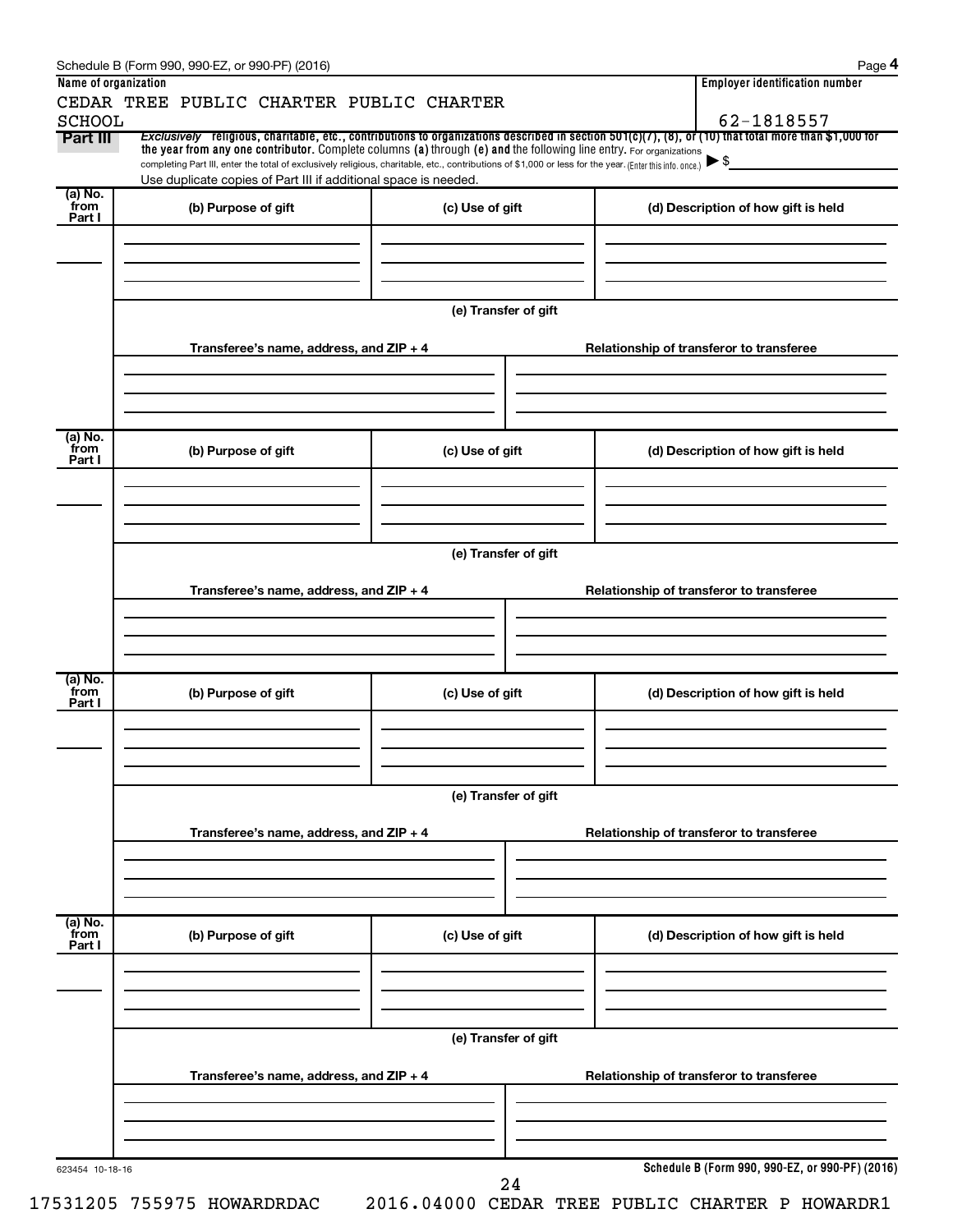|         | <b>SCHEDULE D</b><br>(Form 990)                        |                                                                                                                                                                                                    | <b>Supplemental Financial Statements</b><br>Complete if the organization answered "Yes" on Form 990, |                     |                                                    |                          | OMB No. 1545-0047                               |
|---------|--------------------------------------------------------|----------------------------------------------------------------------------------------------------------------------------------------------------------------------------------------------------|------------------------------------------------------------------------------------------------------|---------------------|----------------------------------------------------|--------------------------|-------------------------------------------------|
|         | Department of the Treasury<br>Internal Revenue Service | Information about Schedule D (Form 990) and its instructions is at www.irs.gov/form990.                                                                                                            | Part IV, line 6, 7, 8, 9, 10, 11a, 11b, 11c, 11d, 11e, 11f, 12a, or 12b.                             | Attach to Form 990. |                                                    |                          | <b>Open to Public</b><br>Inspection             |
|         | Name of the organization                               |                                                                                                                                                                                                    | CEDAR TREE PUBLIC CHARTER PUBLIC CHARTER                                                             |                     |                                                    |                          | <b>Employer identification number</b>           |
|         |                                                        | <b>SCHOOL</b>                                                                                                                                                                                      |                                                                                                      |                     |                                                    |                          | 62-1818557                                      |
| Part I  |                                                        | Organizations Maintaining Donor Advised Funds or Other Similar Funds or Accounts. Complete if the<br>organization answered "Yes" on Form 990, Part IV, line 6.                                     |                                                                                                      |                     |                                                    |                          |                                                 |
|         |                                                        |                                                                                                                                                                                                    |                                                                                                      |                     | (a) Donor advised funds                            |                          | (b) Funds and other accounts                    |
| 1       |                                                        |                                                                                                                                                                                                    |                                                                                                      |                     |                                                    |                          |                                                 |
| 2       |                                                        | Aggregate value of contributions to (during year)                                                                                                                                                  |                                                                                                      |                     |                                                    |                          |                                                 |
| 3       |                                                        |                                                                                                                                                                                                    |                                                                                                      |                     |                                                    |                          |                                                 |
| 4       |                                                        |                                                                                                                                                                                                    |                                                                                                      |                     |                                                    |                          |                                                 |
| 5       |                                                        | Did the organization inform all donors and donor advisors in writing that the assets held in donor advised funds                                                                                   |                                                                                                      |                     |                                                    |                          |                                                 |
|         |                                                        |                                                                                                                                                                                                    |                                                                                                      |                     |                                                    |                          | <b>No</b><br>Yes                                |
| 6       |                                                        | Did the organization inform all grantees, donors, and donor advisors in writing that grant funds can be used only                                                                                  |                                                                                                      |                     |                                                    |                          |                                                 |
|         |                                                        | for charitable purposes and not for the benefit of the donor or donor advisor, or for any other purpose conferring                                                                                 |                                                                                                      |                     |                                                    |                          |                                                 |
|         |                                                        |                                                                                                                                                                                                    |                                                                                                      |                     |                                                    |                          | Yes<br>No                                       |
| Part II |                                                        | Conservation Easements. Complete if the organization answered "Yes" on Form 990, Part IV, line 7.                                                                                                  |                                                                                                      |                     |                                                    |                          |                                                 |
| 1       |                                                        | Purpose(s) of conservation easements held by the organization (check all that apply).                                                                                                              |                                                                                                      |                     |                                                    |                          |                                                 |
|         |                                                        | Preservation of land for public use (e.g., recreation or education)                                                                                                                                |                                                                                                      |                     | Preservation of a historically important land area |                          |                                                 |
|         |                                                        | Protection of natural habitat                                                                                                                                                                      |                                                                                                      |                     | Preservation of a certified historic structure     |                          |                                                 |
|         |                                                        | Preservation of open space                                                                                                                                                                         |                                                                                                      |                     |                                                    |                          |                                                 |
| 2       |                                                        | Complete lines 2a through 2d if the organization held a qualified conservation contribution in the form of a conservation easement on the last                                                     |                                                                                                      |                     |                                                    |                          |                                                 |
|         | day of the tax year.                                   |                                                                                                                                                                                                    |                                                                                                      |                     |                                                    |                          | Held at the End of the Tax Year                 |
|         |                                                        |                                                                                                                                                                                                    |                                                                                                      |                     |                                                    | 2a                       |                                                 |
|         |                                                        |                                                                                                                                                                                                    |                                                                                                      |                     |                                                    | 2 <sub>b</sub>           |                                                 |
|         |                                                        |                                                                                                                                                                                                    |                                                                                                      |                     |                                                    | 2c                       |                                                 |
|         |                                                        | d Number of conservation easements included in (c) acquired after 8/17/06, and not on a historic structure                                                                                         |                                                                                                      |                     |                                                    |                          |                                                 |
| з       |                                                        | Number of conservation easements modified, transferred, released, extinguished, or terminated by the organization during the tax                                                                   |                                                                                                      |                     |                                                    | 2d                       |                                                 |
|         | $year \blacktriangleright$                             |                                                                                                                                                                                                    |                                                                                                      |                     |                                                    |                          |                                                 |
| 4       |                                                        | Number of states where property subject to conservation easement is located >                                                                                                                      |                                                                                                      |                     |                                                    |                          |                                                 |
| 5       |                                                        | Does the organization have a written policy regarding the periodic monitoring, inspection, handling of                                                                                             |                                                                                                      |                     |                                                    |                          |                                                 |
|         |                                                        |                                                                                                                                                                                                    |                                                                                                      |                     |                                                    |                          | Yes<br><b>No</b>                                |
| 6       |                                                        | Staff and volunteer hours devoted to monitoring, inspecting, handling of violations, and enforcing conservation easements during the year                                                          |                                                                                                      |                     |                                                    |                          |                                                 |
|         |                                                        |                                                                                                                                                                                                    |                                                                                                      |                     |                                                    |                          |                                                 |
| 7       |                                                        | Amount of expenses incurred in monitoring, inspecting, handling of violations, and enforcing conservation easements during the year                                                                |                                                                                                      |                     |                                                    |                          |                                                 |
|         | $\blacktriangleright$ \$                               |                                                                                                                                                                                                    |                                                                                                      |                     |                                                    |                          |                                                 |
| 8       |                                                        | Does each conservation easement reported on line 2(d) above satisfy the requirements of section 170(h)(4)(B)(i)                                                                                    |                                                                                                      |                     |                                                    |                          |                                                 |
|         |                                                        |                                                                                                                                                                                                    |                                                                                                      |                     |                                                    |                          | <b>No</b><br>Yes                                |
| 9       |                                                        | In Part XIII, describe how the organization reports conservation easements in its revenue and expense statement, and balance sheet, and                                                            |                                                                                                      |                     |                                                    |                          |                                                 |
|         |                                                        | include, if applicable, the text of the footnote to the organization's financial statements that describes the organization's accounting for                                                       |                                                                                                      |                     |                                                    |                          |                                                 |
|         | conservation easements.                                |                                                                                                                                                                                                    |                                                                                                      |                     |                                                    |                          |                                                 |
|         | Part III                                               | Organizations Maintaining Collections of Art, Historical Treasures, or Other Similar Assets.                                                                                                       |                                                                                                      |                     |                                                    |                          |                                                 |
|         |                                                        | Complete if the organization answered "Yes" on Form 990, Part IV, line 8.                                                                                                                          |                                                                                                      |                     |                                                    |                          |                                                 |
|         |                                                        | 1a If the organization elected, as permitted under SFAS 116 (ASC 958), not to report in its revenue statement and balance sheet works of art,                                                      |                                                                                                      |                     |                                                    |                          |                                                 |
|         |                                                        | historical treasures, or other similar assets held for public exhibition, education, or research in furtherance of public service, provide, in Part XIII,                                          |                                                                                                      |                     |                                                    |                          |                                                 |
|         |                                                        | the text of the footnote to its financial statements that describes these items.                                                                                                                   |                                                                                                      |                     |                                                    |                          |                                                 |
|         |                                                        | <b>b</b> If the organization elected, as permitted under SFAS 116 (ASC 958), to report in its revenue statement and balance sheet works of art, historical                                         |                                                                                                      |                     |                                                    |                          |                                                 |
|         |                                                        | treasures, or other similar assets held for public exhibition, education, or research in furtherance of public service, provide the following amounts                                              |                                                                                                      |                     |                                                    |                          |                                                 |
|         | relating to these items:                               |                                                                                                                                                                                                    |                                                                                                      |                     |                                                    |                          |                                                 |
|         |                                                        | (i) Revenue included on Form 990, Part VIII, line 1 $\ldots$ $\ldots$ $\ldots$ $\ldots$ $\ldots$ $\ldots$ $\ldots$ $\ldots$ $\ldots$ $\ldots$ $\ldots$<br>(ii) Assets included in Form 990, Part X |                                                                                                      |                     |                                                    |                          | $\mathbb{S}$                                    |
| 2       |                                                        | If the organization received or held works of art, historical treasures, or other similar assets for financial gain, provide                                                                       |                                                                                                      |                     |                                                    |                          |                                                 |
|         |                                                        | the following amounts required to be reported under SFAS 116 (ASC 958) relating to these items:                                                                                                    |                                                                                                      |                     |                                                    |                          |                                                 |
|         |                                                        |                                                                                                                                                                                                    |                                                                                                      |                     |                                                    | $\blacktriangleright$ \$ |                                                 |
|         |                                                        |                                                                                                                                                                                                    |                                                                                                      |                     |                                                    | $\blacktriangleright$ s  |                                                 |
|         |                                                        | LHA For Paperwork Reduction Act Notice, see the Instructions for Form 990.                                                                                                                         |                                                                                                      |                     |                                                    |                          | Schedule D (Form 990) 2016                      |
|         | 632051 08-29-16                                        |                                                                                                                                                                                                    |                                                                                                      |                     |                                                    |                          |                                                 |
|         |                                                        |                                                                                                                                                                                                    |                                                                                                      | 25                  |                                                    |                          |                                                 |
|         |                                                        | 17531205 755975 HOWARDRDAC                                                                                                                                                                         |                                                                                                      |                     |                                                    |                          | 2016.04000 CEDAR TREE PUBLIC CHARTER P HOWARDR1 |

| I<br>ı |  |  |
|--------|--|--|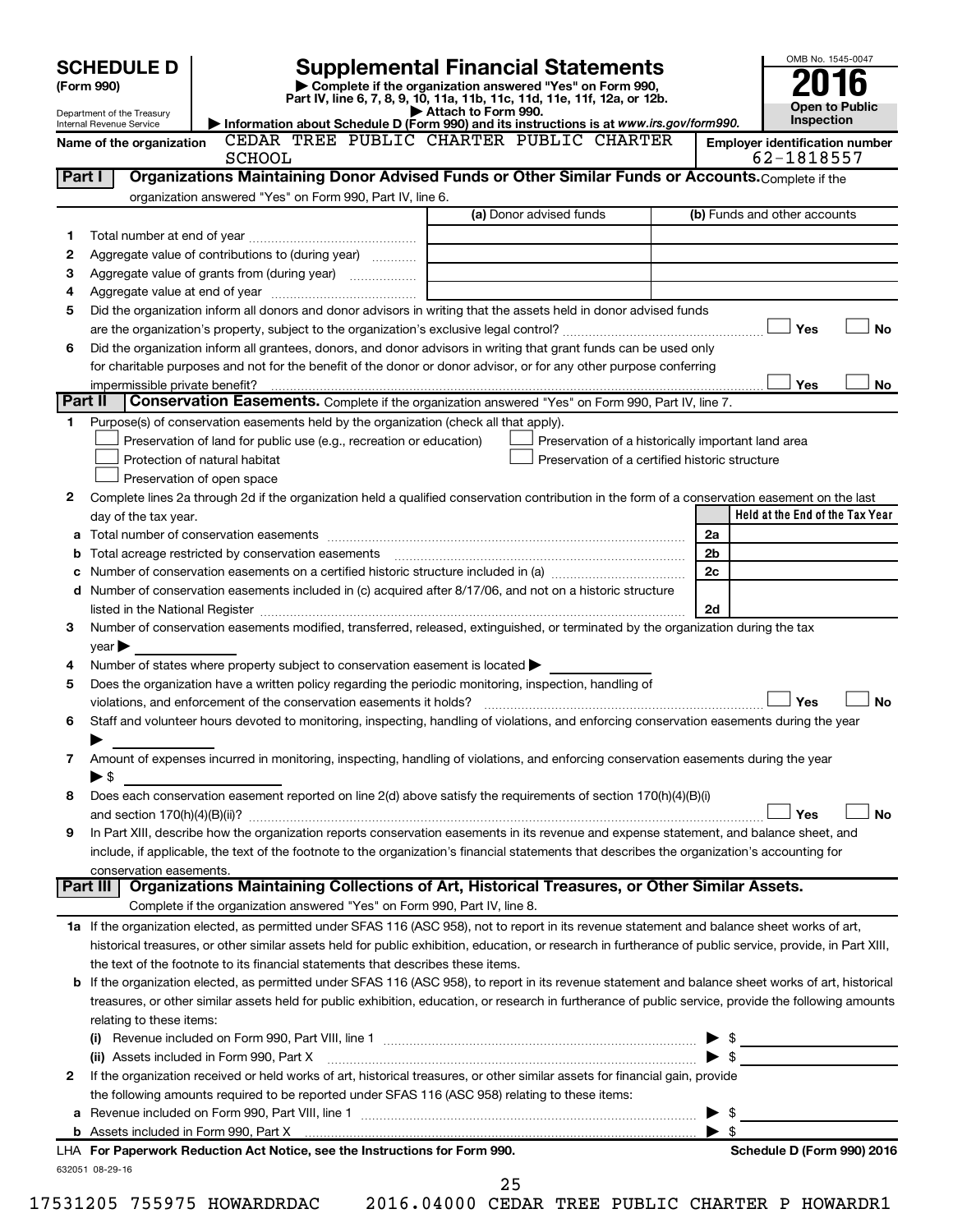|  |  |  | CEDAR TREE PUBLIC CHARTER PUBLIC CHARTER |  |  |
|--|--|--|------------------------------------------|--|--|
|--|--|--|------------------------------------------|--|--|

|        |                                                                                                                                                                                                                                | CEDAR TREE PUBLIC CHARTER PUBLIC CHARTER |   |                |                                                                                                                                                                                                                               |                                                         |                              |     |                     |
|--------|--------------------------------------------------------------------------------------------------------------------------------------------------------------------------------------------------------------------------------|------------------------------------------|---|----------------|-------------------------------------------------------------------------------------------------------------------------------------------------------------------------------------------------------------------------------|---------------------------------------------------------|------------------------------|-----|---------------------|
|        | SCHOOL<br>Schedule D (Form 990) 2016                                                                                                                                                                                           |                                          |   |                |                                                                                                                                                                                                                               |                                                         | 62-1818557 <sub>Page</sub> 2 |     |                     |
|        | Organizations Maintaining Collections of Art, Historical Treasures, or Other Similar Assets(continued)<br>Part III                                                                                                             |                                          |   |                |                                                                                                                                                                                                                               |                                                         |                              |     |                     |
| 3      | Using the organization's acquisition, accession, and other records, check any of the following that are a significant use of its collection items                                                                              |                                          |   |                |                                                                                                                                                                                                                               |                                                         |                              |     |                     |
|        | (check all that apply):                                                                                                                                                                                                        |                                          |   |                |                                                                                                                                                                                                                               |                                                         |                              |     |                     |
| a      | Public exhibition                                                                                                                                                                                                              | d                                        |   |                | Loan or exchange programs                                                                                                                                                                                                     |                                                         |                              |     |                     |
| b      | Scholarly research                                                                                                                                                                                                             | e                                        |   |                | Other and the contract of the contract of the contract of the contract of the contract of the contract of the contract of the contract of the contract of the contract of the contract of the contract of the contract of the |                                                         |                              |     |                     |
| с      | Preservation for future generations                                                                                                                                                                                            |                                          |   |                |                                                                                                                                                                                                                               |                                                         |                              |     |                     |
| 4      | Provide a description of the organization's collections and explain how they further the organization's exempt purpose in Part XIII.                                                                                           |                                          |   |                |                                                                                                                                                                                                                               |                                                         |                              |     |                     |
| 5      | During the year, did the organization solicit or receive donations of art, historical treasures, or other similar assets                                                                                                       |                                          |   |                |                                                                                                                                                                                                                               |                                                         |                              |     |                     |
|        |                                                                                                                                                                                                                                |                                          |   |                |                                                                                                                                                                                                                               |                                                         | Yes                          |     | No                  |
|        | Part IV<br><b>Escrow and Custodial Arrangements.</b> Complete if the organization answered "Yes" on Form 990, Part IV, line 9, or                                                                                              |                                          |   |                |                                                                                                                                                                                                                               |                                                         |                              |     |                     |
|        | reported an amount on Form 990, Part X, line 21.                                                                                                                                                                               |                                          |   |                |                                                                                                                                                                                                                               |                                                         |                              |     |                     |
|        | 1a Is the organization an agent, trustee, custodian or other intermediary for contributions or other assets not included                                                                                                       |                                          |   |                |                                                                                                                                                                                                                               |                                                         |                              |     |                     |
|        |                                                                                                                                                                                                                                |                                          |   |                |                                                                                                                                                                                                                               |                                                         | Yes                          |     | <b>No</b>           |
|        | b If "Yes," explain the arrangement in Part XIII and complete the following table:                                                                                                                                             |                                          |   |                |                                                                                                                                                                                                                               |                                                         |                              |     |                     |
|        |                                                                                                                                                                                                                                |                                          |   |                |                                                                                                                                                                                                                               |                                                         | Amount                       |     |                     |
|        | c Beginning balance                                                                                                                                                                                                            |                                          |   |                |                                                                                                                                                                                                                               | 1c                                                      |                              |     |                     |
|        |                                                                                                                                                                                                                                |                                          |   |                |                                                                                                                                                                                                                               | 1d                                                      |                              |     |                     |
| е      | Distributions during the year manufactured and continuum control of the state of the control of the state of the state of the state of the state of the state of the state of the state of the state of the state of the state |                                          |   |                |                                                                                                                                                                                                                               | 1e                                                      |                              |     |                     |
| f      |                                                                                                                                                                                                                                |                                          |   |                |                                                                                                                                                                                                                               | 1f                                                      |                              |     |                     |
| 2a     | Did the organization include an amount on Form 990, Part X, line 21, for escrow or custodial account liability?                                                                                                                |                                          |   |                |                                                                                                                                                                                                                               |                                                         | Yes                          |     | No                  |
|        | b If "Yes," explain the arrangement in Part XIII. Check here if the explanation has been provided on Part XIII                                                                                                                 |                                          |   |                |                                                                                                                                                                                                                               |                                                         |                              |     |                     |
| Part V | <b>Endowment Funds.</b> Complete if the organization answered "Yes" on Form 990, Part IV, line 10.                                                                                                                             |                                          |   |                |                                                                                                                                                                                                                               |                                                         |                              |     |                     |
|        |                                                                                                                                                                                                                                | (a) Current year                         |   | (b) Prior year |                                                                                                                                                                                                                               | (c) Two years back $\vert$ (d) Three years back $\vert$ |                              |     | (e) Four years back |
|        | 1a Beginning of year balance                                                                                                                                                                                                   |                                          |   |                |                                                                                                                                                                                                                               |                                                         |                              |     |                     |
|        |                                                                                                                                                                                                                                |                                          |   |                |                                                                                                                                                                                                                               |                                                         |                              |     |                     |
| с      | Net investment earnings, gains, and losses                                                                                                                                                                                     |                                          |   |                |                                                                                                                                                                                                                               |                                                         |                              |     |                     |
|        |                                                                                                                                                                                                                                |                                          |   |                |                                                                                                                                                                                                                               |                                                         |                              |     |                     |
|        | e Other expenditures for facilities                                                                                                                                                                                            |                                          |   |                |                                                                                                                                                                                                                               |                                                         |                              |     |                     |
|        |                                                                                                                                                                                                                                |                                          |   |                |                                                                                                                                                                                                                               |                                                         |                              |     |                     |
| f.     | and programs                                                                                                                                                                                                                   |                                          |   |                |                                                                                                                                                                                                                               |                                                         |                              |     |                     |
|        | Administrative expenses                                                                                                                                                                                                        |                                          |   |                |                                                                                                                                                                                                                               |                                                         |                              |     |                     |
| g      | Provide the estimated percentage of the current year end balance (line 1g, column (a)) held as:                                                                                                                                |                                          |   |                |                                                                                                                                                                                                                               |                                                         |                              |     |                     |
| 2      |                                                                                                                                                                                                                                |                                          |   |                |                                                                                                                                                                                                                               |                                                         |                              |     |                     |
|        | a Board designated or quasi-endowment >                                                                                                                                                                                        |                                          | % |                |                                                                                                                                                                                                                               |                                                         |                              |     |                     |
|        | <b>b</b> Permanent endowment $\blacktriangleright$                                                                                                                                                                             | %                                        |   |                |                                                                                                                                                                                                                               |                                                         |                              |     |                     |
|        | <b>c</b> Temporarily restricted endowment $\blacktriangleright$                                                                                                                                                                | %                                        |   |                |                                                                                                                                                                                                                               |                                                         |                              |     |                     |
|        | The percentages on lines 2a, 2b, and 2c should equal 100%                                                                                                                                                                      |                                          |   |                |                                                                                                                                                                                                                               |                                                         |                              |     |                     |
|        | 3a Are there endowment funds not in the possession of the organization that are held and administered for the organization                                                                                                     |                                          |   |                |                                                                                                                                                                                                                               |                                                         |                              |     |                     |
|        | by:                                                                                                                                                                                                                            |                                          |   |                |                                                                                                                                                                                                                               |                                                         |                              | Yes | No                  |
|        | (i)                                                                                                                                                                                                                            |                                          |   |                |                                                                                                                                                                                                                               |                                                         | 3a(i)                        |     |                     |
|        |                                                                                                                                                                                                                                |                                          |   |                |                                                                                                                                                                                                                               |                                                         | 3a(ii)                       |     |                     |
|        |                                                                                                                                                                                                                                |                                          |   |                |                                                                                                                                                                                                                               |                                                         | 3b                           |     |                     |
| 4      | Describe in Part XIII the intended uses of the organization's endowment funds.                                                                                                                                                 |                                          |   |                |                                                                                                                                                                                                                               |                                                         |                              |     |                     |
|        | Land, Buildings, and Equipment.<br><b>Part VI</b>                                                                                                                                                                              |                                          |   |                |                                                                                                                                                                                                                               |                                                         |                              |     |                     |
|        | Complete if the organization answered "Yes" on Form 990, Part IV, line 11a. See Form 990, Part X, line 10.                                                                                                                     |                                          |   |                |                                                                                                                                                                                                                               |                                                         |                              |     |                     |
|        | Description of property                                                                                                                                                                                                        | (a) Cost or other                        |   |                | (b) Cost or other                                                                                                                                                                                                             | (c) Accumulated                                         | (d) Book value               |     |                     |
|        |                                                                                                                                                                                                                                | basis (investment)                       |   |                | basis (other)                                                                                                                                                                                                                 | depreciation                                            |                              |     |                     |
|        |                                                                                                                                                                                                                                |                                          |   |                | 989,979.                                                                                                                                                                                                                      |                                                         |                              |     | 989,979.            |
|        |                                                                                                                                                                                                                                |                                          |   |                | 9,791,050.                                                                                                                                                                                                                    | 2, 203, 252.                                            |                              |     | 7,587,798.          |
|        |                                                                                                                                                                                                                                |                                          |   |                |                                                                                                                                                                                                                               |                                                         |                              |     |                     |
|        |                                                                                                                                                                                                                                |                                          |   |                | 1,959,827.                                                                                                                                                                                                                    | 1,740,757.                                              |                              |     | 219,070.            |
|        |                                                                                                                                                                                                                                |                                          |   |                | 440,319.                                                                                                                                                                                                                      | 440,319.                                                |                              |     | 0.                  |
|        | Total. Add lines 1a through 1e. (Column (d) must equal Form 990, Part X, column (B), line 10c.)                                                                                                                                |                                          |   |                |                                                                                                                                                                                                                               |                                                         |                              |     | 8,796,847.          |

**Schedule D (Form 990) 2016**

632052 08-29-16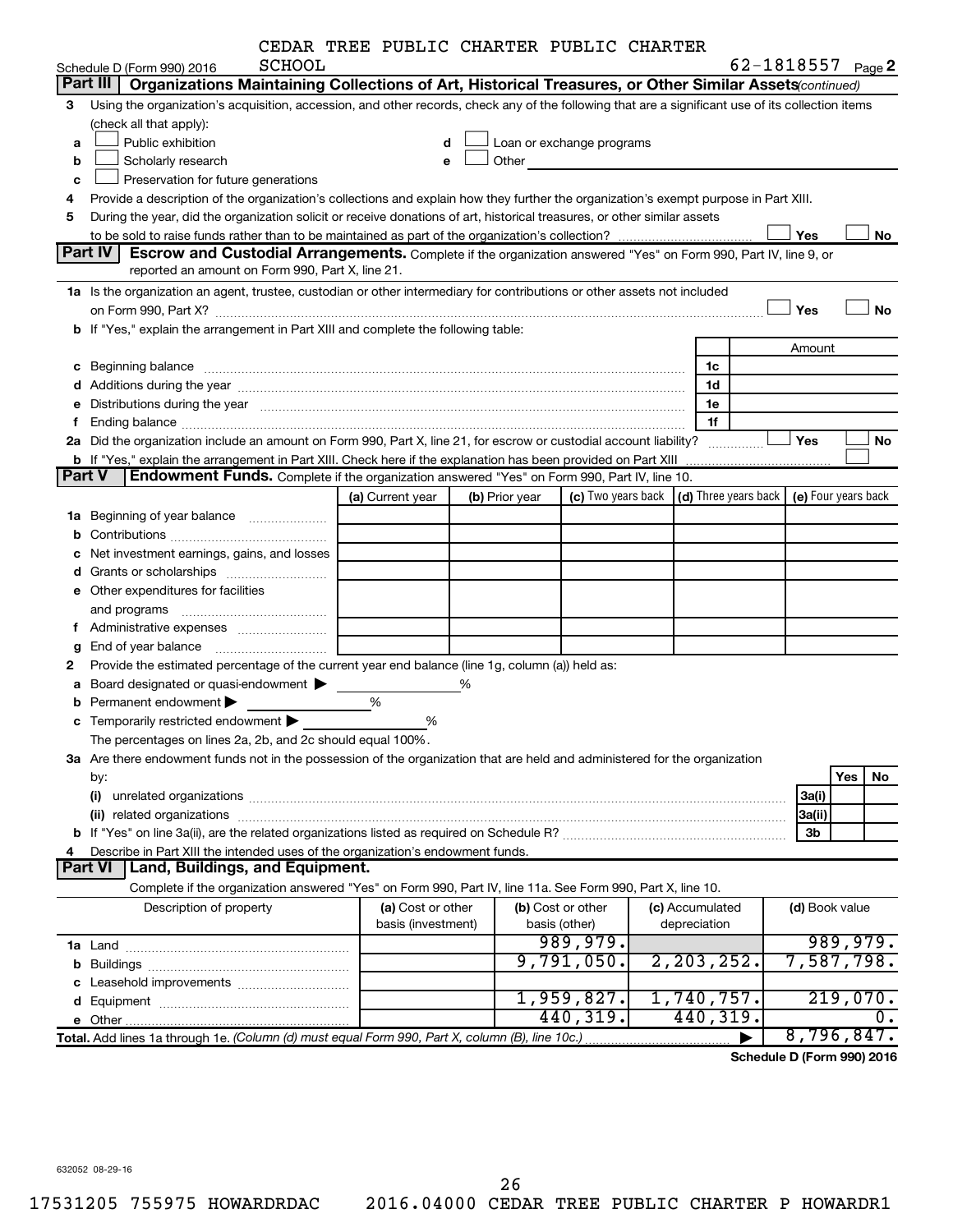|  | CEDAR TREE PUBLIC CHARTER PUBLIC CHARTER |  |
|--|------------------------------------------|--|
|  |                                          |  |

| <b>Part VII</b> Investments - Other Securities.<br>Complete if the organization answered "Yes" on Form 990, Part IV, line 11b. See Form 990, Part X, line 12.<br>(a) Description of security or category (including name of security)<br>(1) Financial derivatives | (b) Book value                                                                                                                                                                                                                                                                                                                 |                                                                                                                                                                               |                | (c) Method of valuation: Cost or end-of-year market value                                                                                                                                                                                                                                                                                                                                                  |
|--------------------------------------------------------------------------------------------------------------------------------------------------------------------------------------------------------------------------------------------------------------------|--------------------------------------------------------------------------------------------------------------------------------------------------------------------------------------------------------------------------------------------------------------------------------------------------------------------------------|-------------------------------------------------------------------------------------------------------------------------------------------------------------------------------|----------------|------------------------------------------------------------------------------------------------------------------------------------------------------------------------------------------------------------------------------------------------------------------------------------------------------------------------------------------------------------------------------------------------------------|
|                                                                                                                                                                                                                                                                    |                                                                                                                                                                                                                                                                                                                                |                                                                                                                                                                               |                |                                                                                                                                                                                                                                                                                                                                                                                                            |
|                                                                                                                                                                                                                                                                    |                                                                                                                                                                                                                                                                                                                                |                                                                                                                                                                               |                |                                                                                                                                                                                                                                                                                                                                                                                                            |
|                                                                                                                                                                                                                                                                    |                                                                                                                                                                                                                                                                                                                                |                                                                                                                                                                               |                |                                                                                                                                                                                                                                                                                                                                                                                                            |
|                                                                                                                                                                                                                                                                    |                                                                                                                                                                                                                                                                                                                                |                                                                                                                                                                               |                |                                                                                                                                                                                                                                                                                                                                                                                                            |
|                                                                                                                                                                                                                                                                    |                                                                                                                                                                                                                                                                                                                                |                                                                                                                                                                               |                |                                                                                                                                                                                                                                                                                                                                                                                                            |
|                                                                                                                                                                                                                                                                    |                                                                                                                                                                                                                                                                                                                                |                                                                                                                                                                               |                |                                                                                                                                                                                                                                                                                                                                                                                                            |
|                                                                                                                                                                                                                                                                    |                                                                                                                                                                                                                                                                                                                                |                                                                                                                                                                               |                |                                                                                                                                                                                                                                                                                                                                                                                                            |
|                                                                                                                                                                                                                                                                    |                                                                                                                                                                                                                                                                                                                                |                                                                                                                                                                               |                |                                                                                                                                                                                                                                                                                                                                                                                                            |
|                                                                                                                                                                                                                                                                    |                                                                                                                                                                                                                                                                                                                                |                                                                                                                                                                               |                |                                                                                                                                                                                                                                                                                                                                                                                                            |
|                                                                                                                                                                                                                                                                    |                                                                                                                                                                                                                                                                                                                                |                                                                                                                                                                               |                |                                                                                                                                                                                                                                                                                                                                                                                                            |
|                                                                                                                                                                                                                                                                    |                                                                                                                                                                                                                                                                                                                                |                                                                                                                                                                               |                |                                                                                                                                                                                                                                                                                                                                                                                                            |
|                                                                                                                                                                                                                                                                    |                                                                                                                                                                                                                                                                                                                                |                                                                                                                                                                               |                |                                                                                                                                                                                                                                                                                                                                                                                                            |
|                                                                                                                                                                                                                                                                    |                                                                                                                                                                                                                                                                                                                                |                                                                                                                                                                               |                |                                                                                                                                                                                                                                                                                                                                                                                                            |
|                                                                                                                                                                                                                                                                    |                                                                                                                                                                                                                                                                                                                                |                                                                                                                                                                               |                |                                                                                                                                                                                                                                                                                                                                                                                                            |
|                                                                                                                                                                                                                                                                    |                                                                                                                                                                                                                                                                                                                                |                                                                                                                                                                               |                |                                                                                                                                                                                                                                                                                                                                                                                                            |
|                                                                                                                                                                                                                                                                    |                                                                                                                                                                                                                                                                                                                                |                                                                                                                                                                               |                |                                                                                                                                                                                                                                                                                                                                                                                                            |
|                                                                                                                                                                                                                                                                    |                                                                                                                                                                                                                                                                                                                                |                                                                                                                                                                               |                |                                                                                                                                                                                                                                                                                                                                                                                                            |
|                                                                                                                                                                                                                                                                    |                                                                                                                                                                                                                                                                                                                                |                                                                                                                                                                               |                |                                                                                                                                                                                                                                                                                                                                                                                                            |
|                                                                                                                                                                                                                                                                    |                                                                                                                                                                                                                                                                                                                                |                                                                                                                                                                               |                |                                                                                                                                                                                                                                                                                                                                                                                                            |
|                                                                                                                                                                                                                                                                    |                                                                                                                                                                                                                                                                                                                                |                                                                                                                                                                               |                |                                                                                                                                                                                                                                                                                                                                                                                                            |
|                                                                                                                                                                                                                                                                    |                                                                                                                                                                                                                                                                                                                                |                                                                                                                                                                               |                |                                                                                                                                                                                                                                                                                                                                                                                                            |
|                                                                                                                                                                                                                                                                    |                                                                                                                                                                                                                                                                                                                                |                                                                                                                                                                               |                |                                                                                                                                                                                                                                                                                                                                                                                                            |
|                                                                                                                                                                                                                                                                    |                                                                                                                                                                                                                                                                                                                                |                                                                                                                                                                               |                |                                                                                                                                                                                                                                                                                                                                                                                                            |
|                                                                                                                                                                                                                                                                    |                                                                                                                                                                                                                                                                                                                                |                                                                                                                                                                               |                |                                                                                                                                                                                                                                                                                                                                                                                                            |
|                                                                                                                                                                                                                                                                    |                                                                                                                                                                                                                                                                                                                                |                                                                                                                                                                               |                |                                                                                                                                                                                                                                                                                                                                                                                                            |
|                                                                                                                                                                                                                                                                    |                                                                                                                                                                                                                                                                                                                                |                                                                                                                                                                               |                |                                                                                                                                                                                                                                                                                                                                                                                                            |
|                                                                                                                                                                                                                                                                    |                                                                                                                                                                                                                                                                                                                                |                                                                                                                                                                               |                |                                                                                                                                                                                                                                                                                                                                                                                                            |
|                                                                                                                                                                                                                                                                    |                                                                                                                                                                                                                                                                                                                                |                                                                                                                                                                               |                |                                                                                                                                                                                                                                                                                                                                                                                                            |
|                                                                                                                                                                                                                                                                    |                                                                                                                                                                                                                                                                                                                                |                                                                                                                                                                               |                |                                                                                                                                                                                                                                                                                                                                                                                                            |
|                                                                                                                                                                                                                                                                    |                                                                                                                                                                                                                                                                                                                                |                                                                                                                                                                               |                | (b) Book value                                                                                                                                                                                                                                                                                                                                                                                             |
|                                                                                                                                                                                                                                                                    |                                                                                                                                                                                                                                                                                                                                |                                                                                                                                                                               |                |                                                                                                                                                                                                                                                                                                                                                                                                            |
|                                                                                                                                                                                                                                                                    |                                                                                                                                                                                                                                                                                                                                |                                                                                                                                                                               |                |                                                                                                                                                                                                                                                                                                                                                                                                            |
|                                                                                                                                                                                                                                                                    |                                                                                                                                                                                                                                                                                                                                |                                                                                                                                                                               |                |                                                                                                                                                                                                                                                                                                                                                                                                            |
|                                                                                                                                                                                                                                                                    |                                                                                                                                                                                                                                                                                                                                |                                                                                                                                                                               |                |                                                                                                                                                                                                                                                                                                                                                                                                            |
|                                                                                                                                                                                                                                                                    |                                                                                                                                                                                                                                                                                                                                |                                                                                                                                                                               |                |                                                                                                                                                                                                                                                                                                                                                                                                            |
|                                                                                                                                                                                                                                                                    |                                                                                                                                                                                                                                                                                                                                |                                                                                                                                                                               |                |                                                                                                                                                                                                                                                                                                                                                                                                            |
|                                                                                                                                                                                                                                                                    |                                                                                                                                                                                                                                                                                                                                |                                                                                                                                                                               |                |                                                                                                                                                                                                                                                                                                                                                                                                            |
|                                                                                                                                                                                                                                                                    |                                                                                                                                                                                                                                                                                                                                |                                                                                                                                                                               |                |                                                                                                                                                                                                                                                                                                                                                                                                            |
|                                                                                                                                                                                                                                                                    |                                                                                                                                                                                                                                                                                                                                |                                                                                                                                                                               |                |                                                                                                                                                                                                                                                                                                                                                                                                            |
|                                                                                                                                                                                                                                                                    |                                                                                                                                                                                                                                                                                                                                |                                                                                                                                                                               |                |                                                                                                                                                                                                                                                                                                                                                                                                            |
|                                                                                                                                                                                                                                                                    |                                                                                                                                                                                                                                                                                                                                |                                                                                                                                                                               |                |                                                                                                                                                                                                                                                                                                                                                                                                            |
|                                                                                                                                                                                                                                                                    |                                                                                                                                                                                                                                                                                                                                |                                                                                                                                                                               |                |                                                                                                                                                                                                                                                                                                                                                                                                            |
|                                                                                                                                                                                                                                                                    |                                                                                                                                                                                                                                                                                                                                |                                                                                                                                                                               |                |                                                                                                                                                                                                                                                                                                                                                                                                            |
|                                                                                                                                                                                                                                                                    |                                                                                                                                                                                                                                                                                                                                |                                                                                                                                                                               |                |                                                                                                                                                                                                                                                                                                                                                                                                            |
|                                                                                                                                                                                                                                                                    |                                                                                                                                                                                                                                                                                                                                |                                                                                                                                                                               |                |                                                                                                                                                                                                                                                                                                                                                                                                            |
|                                                                                                                                                                                                                                                                    |                                                                                                                                                                                                                                                                                                                                |                                                                                                                                                                               |                |                                                                                                                                                                                                                                                                                                                                                                                                            |
|                                                                                                                                                                                                                                                                    |                                                                                                                                                                                                                                                                                                                                |                                                                                                                                                                               |                |                                                                                                                                                                                                                                                                                                                                                                                                            |
|                                                                                                                                                                                                                                                                    |                                                                                                                                                                                                                                                                                                                                |                                                                                                                                                                               |                |                                                                                                                                                                                                                                                                                                                                                                                                            |
|                                                                                                                                                                                                                                                                    |                                                                                                                                                                                                                                                                                                                                |                                                                                                                                                                               |                |                                                                                                                                                                                                                                                                                                                                                                                                            |
|                                                                                                                                                                                                                                                                    |                                                                                                                                                                                                                                                                                                                                |                                                                                                                                                                               |                |                                                                                                                                                                                                                                                                                                                                                                                                            |
|                                                                                                                                                                                                                                                                    |                                                                                                                                                                                                                                                                                                                                |                                                                                                                                                                               |                |                                                                                                                                                                                                                                                                                                                                                                                                            |
|                                                                                                                                                                                                                                                                    |                                                                                                                                                                                                                                                                                                                                |                                                                                                                                                                               |                |                                                                                                                                                                                                                                                                                                                                                                                                            |
|                                                                                                                                                                                                                                                                    |                                                                                                                                                                                                                                                                                                                                |                                                                                                                                                                               |                |                                                                                                                                                                                                                                                                                                                                                                                                            |
| Liability for uncertain tax positions. In Part XIII, provide the text of the footnote to the organization's financial statements that reports the                                                                                                                  |                                                                                                                                                                                                                                                                                                                                |                                                                                                                                                                               |                |                                                                                                                                                                                                                                                                                                                                                                                                            |
|                                                                                                                                                                                                                                                                    | organization's liability for uncertain tax positions under FIN 48 (ASC 740). Check here if the text of the footnote has been provided in Part XIII $ X $                                                                                                                                                                       |                                                                                                                                                                               |                |                                                                                                                                                                                                                                                                                                                                                                                                            |
|                                                                                                                                                                                                                                                                    | Total. (Col. (b) must equal Form 990, Part X, col. (B) line 12.)<br>Part VIII Investments - Program Related.<br>(a) Description of investment<br>Total. (Col. (b) must equal Form 990, Part X, col. (B) line 13.)<br><b>Other Assets.</b><br><b>Other Liabilities.</b><br>(a) Description of liability<br>Federal income taxes | (b) Book value<br>(a) Description<br>Total. (Column (b) must equal Form 990, Part X, col. (B) line 15.)<br>Total. (Column (b) must equal Form 990, Part X, col. (B) line 25.) | (b) Book value | Complete if the organization answered "Yes" on Form 990, Part IV, line 11c. See Form 990, Part X, line 13.<br>(c) Method of valuation: Cost or end-of-year market value<br>Complete if the organization answered "Yes" on Form 990, Part IV, line 11d. See Form 990, Part X, line 15.<br>Complete if the organization answered "Yes" on Form 990, Part IV, line 11e or 11f. See Form 990, Part X, line 25. |

632053 08-29-16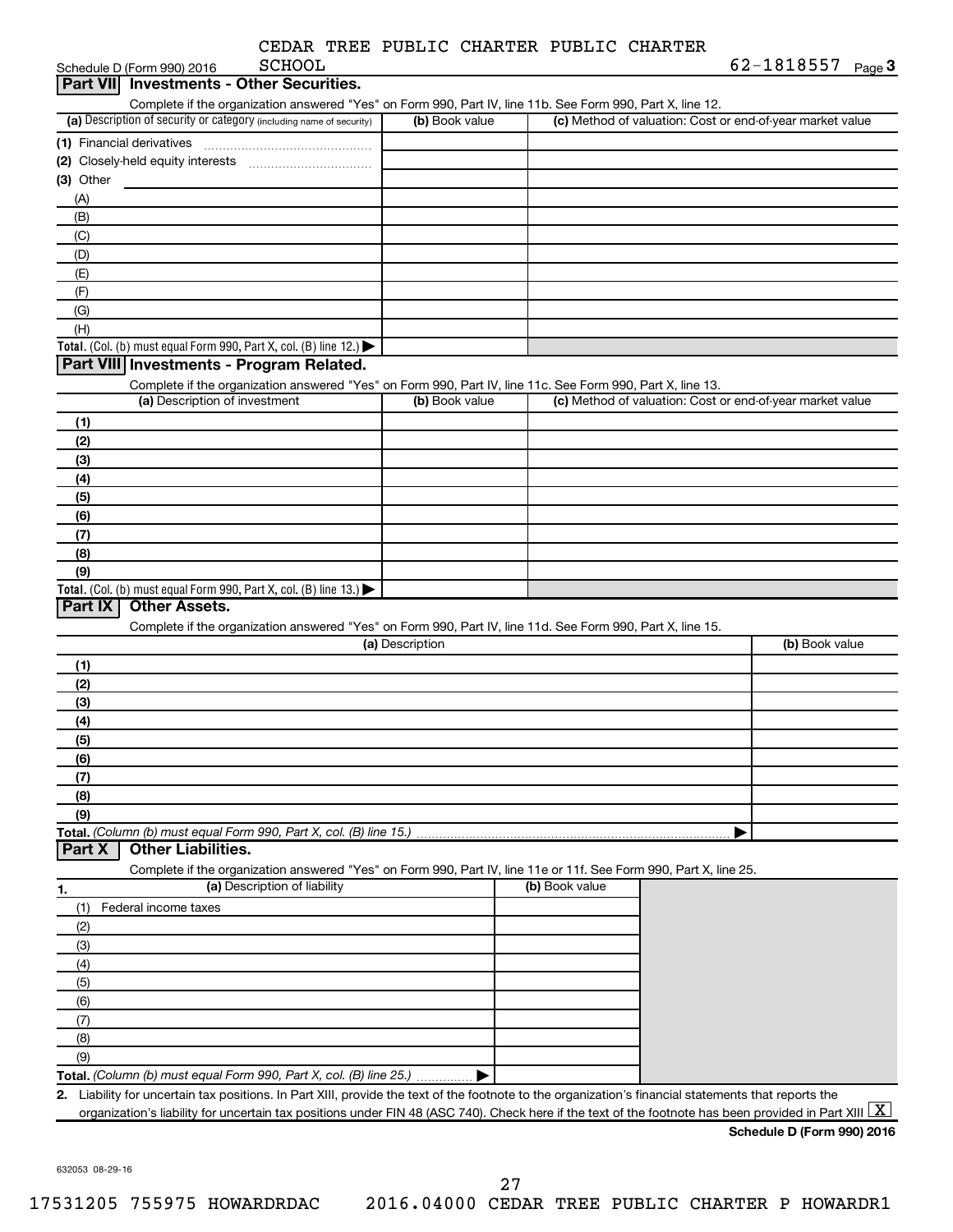| CEDAR TREE PUBLIC CHARTER PUBLIC CHARTER |  |  |  |  |  |  |
|------------------------------------------|--|--|--|--|--|--|
|------------------------------------------|--|--|--|--|--|--|

|    | SCHOOL<br>Schedule D (Form 990) 2016                                                                                                                                                                                               |                |          |                | 62-1818557<br>Page 4 |
|----|------------------------------------------------------------------------------------------------------------------------------------------------------------------------------------------------------------------------------------|----------------|----------|----------------|----------------------|
|    | Reconciliation of Revenue per Audited Financial Statements With Revenue per Return.<br>Part XI                                                                                                                                     |                |          |                |                      |
|    | Complete if the organization answered "Yes" on Form 990, Part IV, line 12a.                                                                                                                                                        |                |          |                |                      |
| 1  | Total revenue, gains, and other support per audited financial statements [111] [11] Total revenue, gains, and other support per audited financial statements                                                                       |                |          | $\blacksquare$ | 8, 252, 218.         |
| 2  | Amounts included on line 1 but not on Form 990, Part VIII, line 12:                                                                                                                                                                |                |          |                |                      |
| a  |                                                                                                                                                                                                                                    | 2a             |          |                |                      |
| b  |                                                                                                                                                                                                                                    | 2 <sub>b</sub> |          |                |                      |
| c  |                                                                                                                                                                                                                                    | 2c             |          |                |                      |
| d  |                                                                                                                                                                                                                                    | 2d             | 323,420. |                |                      |
| е  | Add lines 2a through 2d                                                                                                                                                                                                            |                |          | 2е             | 323,420.             |
| 3  |                                                                                                                                                                                                                                    |                |          | $\mathbf{3}$   | 7,928,798.           |
| 4  | Amounts included on Form 990. Part VIII. line 12, but not on line 1:                                                                                                                                                               |                |          |                |                      |
| a  | Investment expenses not included on Form 990, Part VIII, line 7b [11, 11, 11, 11, 11, 11]                                                                                                                                          | ∣ 4a ∣         |          |                |                      |
| b  |                                                                                                                                                                                                                                    | 4 <sub>h</sub> |          |                |                      |
| c. | Add lines 4a and 4b                                                                                                                                                                                                                |                |          | 4c             | υ.                   |
| 5  |                                                                                                                                                                                                                                    |                |          | 5              | 7,928,798.           |
|    | Part XII   Reconciliation of Expenses per Audited Financial Statements With Expenses per Return.                                                                                                                                   |                |          |                |                      |
|    | Complete if the organization answered "Yes" on Form 990, Part IV, line 12a.                                                                                                                                                        |                |          |                |                      |
| 1  |                                                                                                                                                                                                                                    |                |          | $\mathbf{1}$   | 7,124,757.           |
| 2  | Amounts included on line 1 but not on Form 990, Part IX, line 25:                                                                                                                                                                  |                |          |                |                      |
| a  |                                                                                                                                                                                                                                    | 2a             |          |                |                      |
| b  |                                                                                                                                                                                                                                    |                |          |                |                      |
|    |                                                                                                                                                                                                                                    | 2 <sub>b</sub> |          |                |                      |
| c  |                                                                                                                                                                                                                                    | 2 <sub>c</sub> |          |                |                      |
| d  |                                                                                                                                                                                                                                    | 2d             |          |                |                      |
| e  | Add lines 2a through 2d <b>contained a contained a contained a contained a</b> contained a contained a contained a contained a contact a contact a contact a contact a contact a contact a contact a contact a contact a contact a |                |          | 2е             | Ο.                   |
| 3  |                                                                                                                                                                                                                                    |                |          | 3              | 7,124,757.           |
| 4  | Amounts included on Form 990, Part IX, line 25, but not on line 1:                                                                                                                                                                 |                |          |                |                      |
| а  | Investment expenses not included on Form 990, Part VIII, line 7b [11, 111, 120]                                                                                                                                                    | 4a l           |          |                |                      |
| b  |                                                                                                                                                                                                                                    | 4 <sub>h</sub> |          |                |                      |
|    | Add lines 4a and 4b                                                                                                                                                                                                                |                |          | 4c             | ο.                   |
| 5  | Part XIII Supplemental Information.                                                                                                                                                                                                |                |          | 5              | 7,124,757.           |

Provide the descriptions required for Part II, lines 3, 5, and 9; Part III, lines 1a and 4; Part IV, lines 1b and 2b; Part V, line 4; Part X, line 2; Part XI, lines 2d and 4b; and Part XII, lines 2d and 4b. Also complete this part to provide any additional information.

PART X, LINE 2:

| THE SCHOOL, A NONPROFIT ORGANIZATION OPERATING UNDER SECTION 501(C)(3) OF  |  |  |  |  |  |  |
|----------------------------------------------------------------------------|--|--|--|--|--|--|
| THE INTERNAL REVENUE CODE, IS GENERALLY EXEMPT FROM FEDERAL, STATE AND     |  |  |  |  |  |  |
| LOCAL INCOME TAXES, AND, ACCORDINGLY, NO PROVISION FOR INCOME TAXES IS     |  |  |  |  |  |  |
| INCLUDED IN THE FINANCIAL STATEMENTS. FINANCIAL ACCOUNTING STANDARDS       |  |  |  |  |  |  |
| BOARD (FASB), ACCOUTING STANDARDS CODIFICATION 740, INCOME TAXES (ASC 740) |  |  |  |  |  |  |
| REQUIRES THAT A TAX POSITION BE RECOGNIZED OR DERECOGNIZED BASED ON A      |  |  |  |  |  |  |
| "MORE-LIKELY-THAN-NOT" THRESHOLD. THIS APPLIES TO POSITIONS TAKEN OR       |  |  |  |  |  |  |
| EXPECTED TO BE TAKEN IN A TAX RETURN. AS OF JUNE 30, 2017 AND 2016,        |  |  |  |  |  |  |
| MANAGEMENT HAS ASSESSED ITS VARIOUS TAX POSITIONS AND IT BELIEVES THERE    |  |  |  |  |  |  |
| ARE NO LIABILITIES FOR UNCERTAIN TAX POSITIONS.                            |  |  |  |  |  |  |
|                                                                            |  |  |  |  |  |  |

632054 08-29-16

17531205 755975 HOWARDRDAC 2016.04000 CEDAR TREE PUBLIC CHARTER P HOWARDR1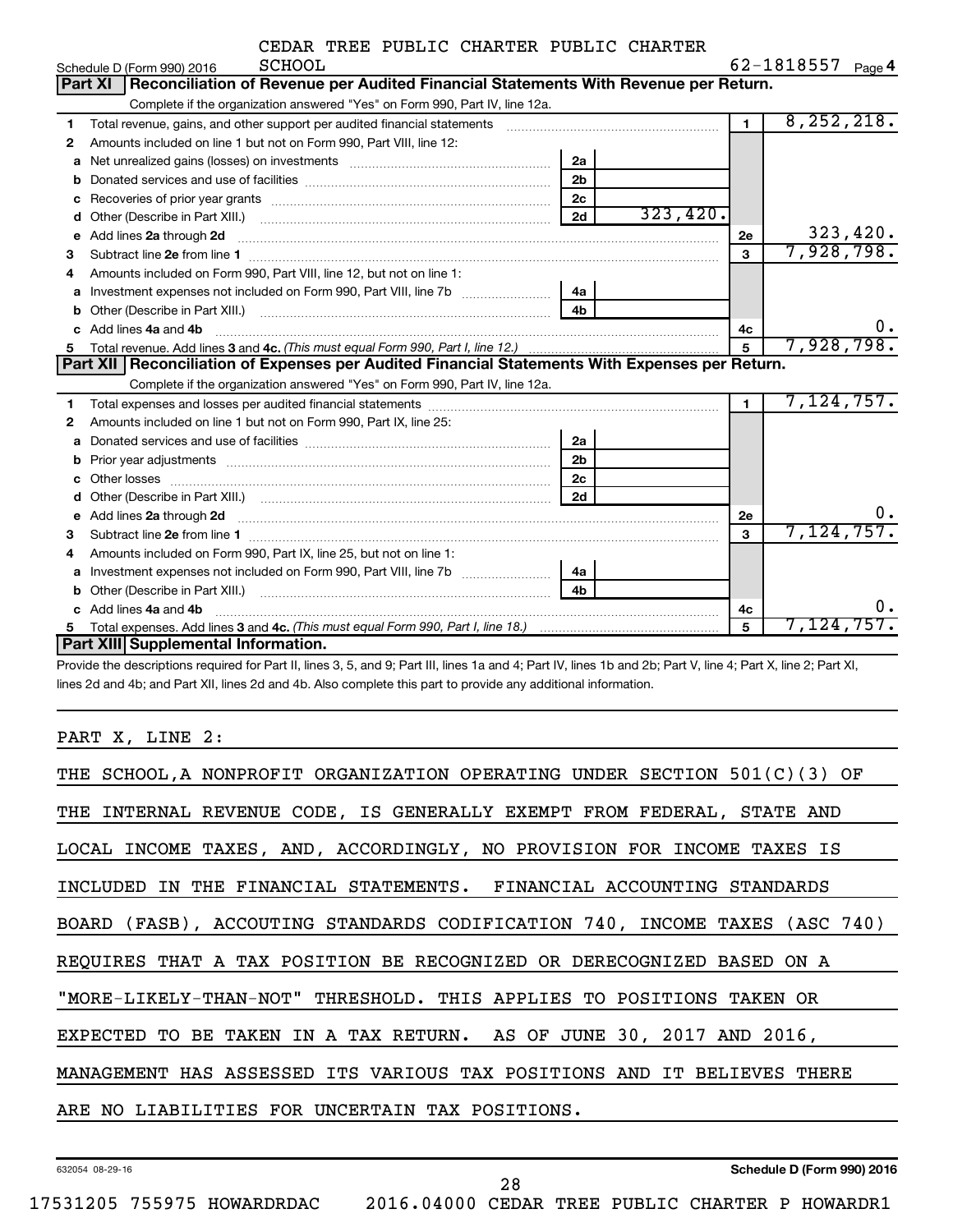| Schedule D (Form 990) 2016<br><b>Part XIII Supplemental Information (continued)</b> | CEDAR TREE PUBLIC CHARTER PUBLIC CHARTER<br>SCHOOL |    | 62-1818557 Page 5          |
|-------------------------------------------------------------------------------------|----------------------------------------------------|----|----------------------------|
|                                                                                     |                                                    |    |                            |
| PART XI, LINE 2D - OTHER ADJUSTMENTS:                                               |                                                    |    |                            |
| INTEREST RATE SWAP FAIR VALUE CHANGE                                                |                                                    |    | 323,420.                   |
|                                                                                     |                                                    |    |                            |
|                                                                                     |                                                    |    |                            |
|                                                                                     |                                                    |    |                            |
|                                                                                     |                                                    |    |                            |
|                                                                                     |                                                    |    |                            |
|                                                                                     |                                                    |    |                            |
|                                                                                     |                                                    |    |                            |
|                                                                                     |                                                    |    |                            |
|                                                                                     |                                                    |    |                            |
|                                                                                     |                                                    |    |                            |
|                                                                                     |                                                    |    |                            |
|                                                                                     |                                                    |    |                            |
|                                                                                     |                                                    |    |                            |
|                                                                                     |                                                    |    |                            |
|                                                                                     |                                                    |    |                            |
|                                                                                     |                                                    |    |                            |
|                                                                                     |                                                    |    |                            |
|                                                                                     |                                                    |    |                            |
|                                                                                     |                                                    |    |                            |
|                                                                                     |                                                    |    |                            |
|                                                                                     |                                                    |    |                            |
|                                                                                     |                                                    |    |                            |
|                                                                                     |                                                    |    |                            |
|                                                                                     |                                                    |    |                            |
|                                                                                     |                                                    |    |                            |
|                                                                                     |                                                    |    |                            |
|                                                                                     |                                                    |    |                            |
|                                                                                     |                                                    |    |                            |
|                                                                                     |                                                    |    | Schedule D (Form 990) 2016 |
| 632055 08-29-16                                                                     |                                                    | 29 |                            |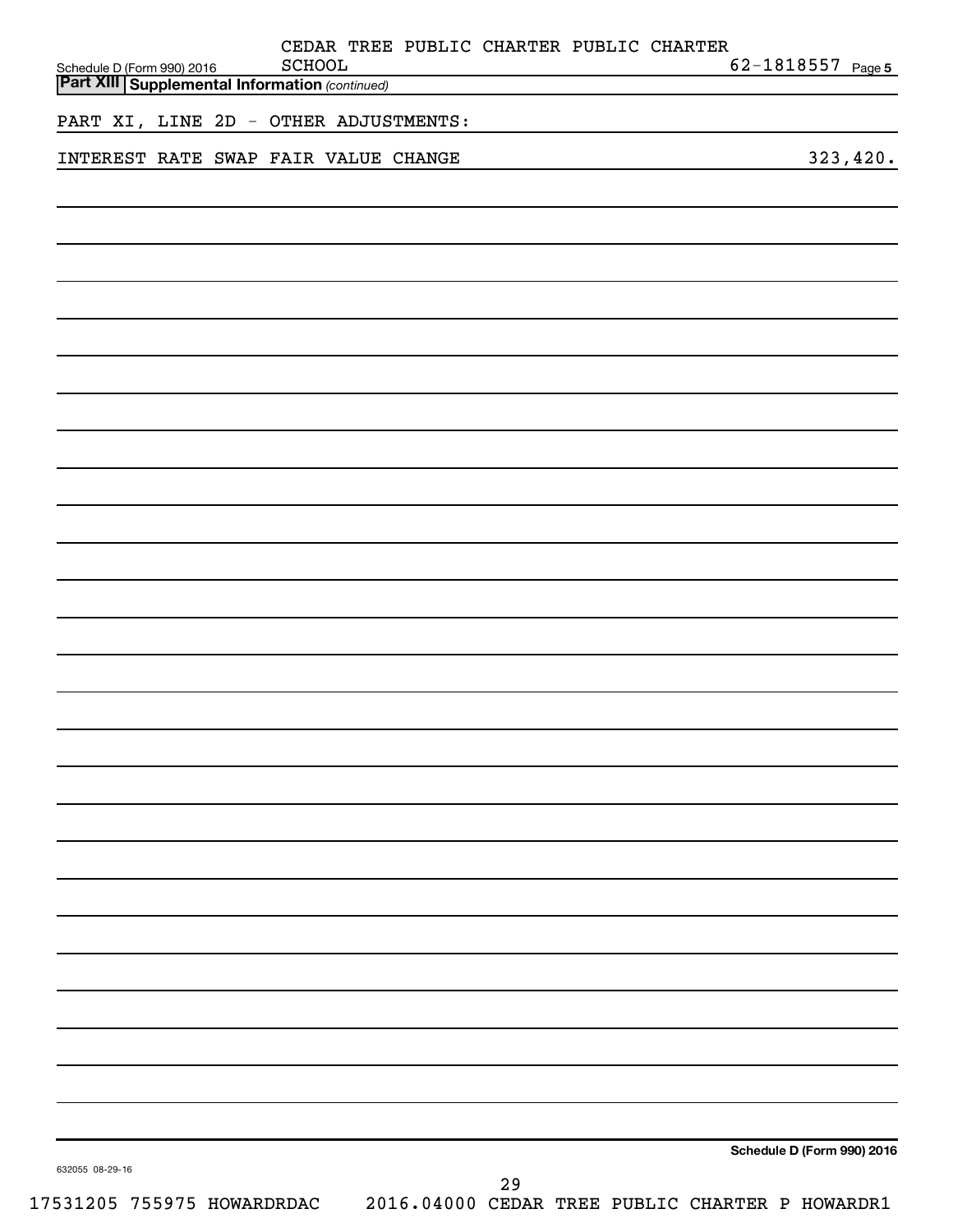|        | <b>SCHEDULE E</b><br><b>Schools</b><br>Complete if the organization answered "Yes" on Form 990,<br>(Form 990 or 990-EZ)<br>Part IV, line 13, or Form 990-EZ, Part VI, line 48.<br>Attach to Form 990 or Form 990-EZ.<br>Department of the Treasury<br><b>Internal Revenue Service</b> |                                       | OMB No. 1545-0047<br>2016<br><b>Open to Public</b><br>Inspection |                         |                         |  |  |
|--------|---------------------------------------------------------------------------------------------------------------------------------------------------------------------------------------------------------------------------------------------------------------------------------------|---------------------------------------|------------------------------------------------------------------|-------------------------|-------------------------|--|--|
|        | Information about Schedule E (Form 990 or 990-EZ) and its instructions is at WWW.irs.gov/form990.<br>CEDAR TREE PUBLIC CHARTER PUBLIC CHARTER<br>Name of the organization                                                                                                             | <b>Employer identification number</b> |                                                                  |                         |                         |  |  |
|        | <b>SCHOOL</b>                                                                                                                                                                                                                                                                         | 62-1818557                            |                                                                  |                         |                         |  |  |
| Part I |                                                                                                                                                                                                                                                                                       |                                       |                                                                  | YES                     | <b>NO</b>               |  |  |
|        |                                                                                                                                                                                                                                                                                       |                                       |                                                                  |                         |                         |  |  |
| 1      | Does the organization have a racially nondiscriminatory policy toward students by statement in its charter, bylaws,                                                                                                                                                                   |                                       |                                                                  | х                       |                         |  |  |
| 2      |                                                                                                                                                                                                                                                                                       |                                       | 1                                                                |                         |                         |  |  |
|        | Does the organization include a statement of its racially nondiscriminatory policy toward students in all its brochures,<br>catalogues, and other written communications with the public dealing with student admissions, programs, and scholarships?                                 |                                       | $\mathbf{2}$                                                     | х                       |                         |  |  |
| 3      | Has the organization publicized its racially nondiscriminatory policy through newspaper or broadcast media during the                                                                                                                                                                 |                                       |                                                                  |                         |                         |  |  |
|        | period of solicitation for students, or during the registration period if it has no solicitation program, in a way that makes                                                                                                                                                         |                                       |                                                                  |                         |                         |  |  |
|        | the policy known to all parts of the general community it serves? If "Yes," please describe. If "No," please explain.                                                                                                                                                                 |                                       |                                                                  |                         |                         |  |  |
|        | If you need more space, use Part II manufactured and continuum contract to the Part II manufactured and the contract of the space with the contract of the contract of the contract of the contract of the contract of the con                                                        |                                       | 3                                                                | х                       |                         |  |  |
|        |                                                                                                                                                                                                                                                                                       |                                       |                                                                  |                         |                         |  |  |
|        |                                                                                                                                                                                                                                                                                       |                                       |                                                                  |                         |                         |  |  |
|        |                                                                                                                                                                                                                                                                                       |                                       |                                                                  |                         |                         |  |  |
|        |                                                                                                                                                                                                                                                                                       |                                       |                                                                  |                         |                         |  |  |
|        |                                                                                                                                                                                                                                                                                       |                                       |                                                                  |                         |                         |  |  |
| 4      | Does the organization maintain the following?                                                                                                                                                                                                                                         |                                       |                                                                  |                         |                         |  |  |
| а      |                                                                                                                                                                                                                                                                                       |                                       | 4a                                                               | х                       |                         |  |  |
| b      | Records documenting that scholarships and other financial assistance are awarded on a racially nondiscriminatory basis?                                                                                                                                                               |                                       | 4b                                                               | X                       |                         |  |  |
|        | c Copies of all catalogues, brochures, announcements, and other written communications to the public dealing with student                                                                                                                                                             |                                       |                                                                  |                         |                         |  |  |
|        |                                                                                                                                                                                                                                                                                       |                                       | 4c                                                               | х                       |                         |  |  |
|        |                                                                                                                                                                                                                                                                                       |                                       | 4d                                                               | $\overline{\textbf{x}}$ |                         |  |  |
|        | If you answered "No" to any of the above, please explain. If you need more space, use Part II.                                                                                                                                                                                        |                                       |                                                                  |                         |                         |  |  |
|        |                                                                                                                                                                                                                                                                                       |                                       |                                                                  |                         |                         |  |  |
|        |                                                                                                                                                                                                                                                                                       |                                       |                                                                  |                         |                         |  |  |
|        |                                                                                                                                                                                                                                                                                       |                                       |                                                                  |                         |                         |  |  |
|        |                                                                                                                                                                                                                                                                                       |                                       |                                                                  |                         |                         |  |  |
| 5      | Does the organization discriminate by race in any way with respect to:                                                                                                                                                                                                                |                                       |                                                                  |                         |                         |  |  |
|        |                                                                                                                                                                                                                                                                                       |                                       | 5a                                                               |                         | х                       |  |  |
|        |                                                                                                                                                                                                                                                                                       |                                       | 5b                                                               |                         | $\overline{\text{x}}$   |  |  |
|        |                                                                                                                                                                                                                                                                                       |                                       | 5c                                                               |                         | $\overline{\text{x}}$   |  |  |
|        |                                                                                                                                                                                                                                                                                       |                                       | 5d                                                               |                         | $\overline{\textbf{x}}$ |  |  |
|        |                                                                                                                                                                                                                                                                                       |                                       | 5е                                                               |                         | х                       |  |  |
|        | f Use of facilities? <b>With the Contract of the Contract of the Contract of the Contract of the Contract of the Contract of the Contract of the Contract of the Contract of the Contract of the Contract of the Contract of the</b>                                                  |                                       | 5f                                                               |                         | х                       |  |  |
|        |                                                                                                                                                                                                                                                                                       |                                       | 5g                                                               |                         | х<br>x                  |  |  |
|        |                                                                                                                                                                                                                                                                                       |                                       | 5h                                                               |                         |                         |  |  |
|        | If you answered "Yes" to any of the above, please explain. If you need more space, use Part II.                                                                                                                                                                                       |                                       |                                                                  |                         |                         |  |  |
|        |                                                                                                                                                                                                                                                                                       |                                       |                                                                  |                         |                         |  |  |
|        |                                                                                                                                                                                                                                                                                       |                                       |                                                                  |                         |                         |  |  |
|        |                                                                                                                                                                                                                                                                                       |                                       |                                                                  |                         |                         |  |  |
|        |                                                                                                                                                                                                                                                                                       |                                       |                                                                  |                         |                         |  |  |
|        |                                                                                                                                                                                                                                                                                       |                                       | 6a                                                               | х                       |                         |  |  |
|        |                                                                                                                                                                                                                                                                                       |                                       | 6b                                                               |                         | X                       |  |  |
|        | If you answered "Yes" on either line 6a or line 6b, explain on Part II.                                                                                                                                                                                                               |                                       |                                                                  |                         |                         |  |  |
| 7      | Does the organization certify that it has complied with the applicable requirements of sections 4.01 through 4.05 of                                                                                                                                                                  |                                       |                                                                  |                         |                         |  |  |
|        |                                                                                                                                                                                                                                                                                       |                                       | $\overline{7}$                                                   |                         | X.                      |  |  |
|        | LHA For Paperwork Reduction Act Notice, see the Instructions for Form 990 or Form 990-EZ.                                                                                                                                                                                             | Schedule E (Form 990 or 990-EZ) 2016  |                                                                  |                         |                         |  |  |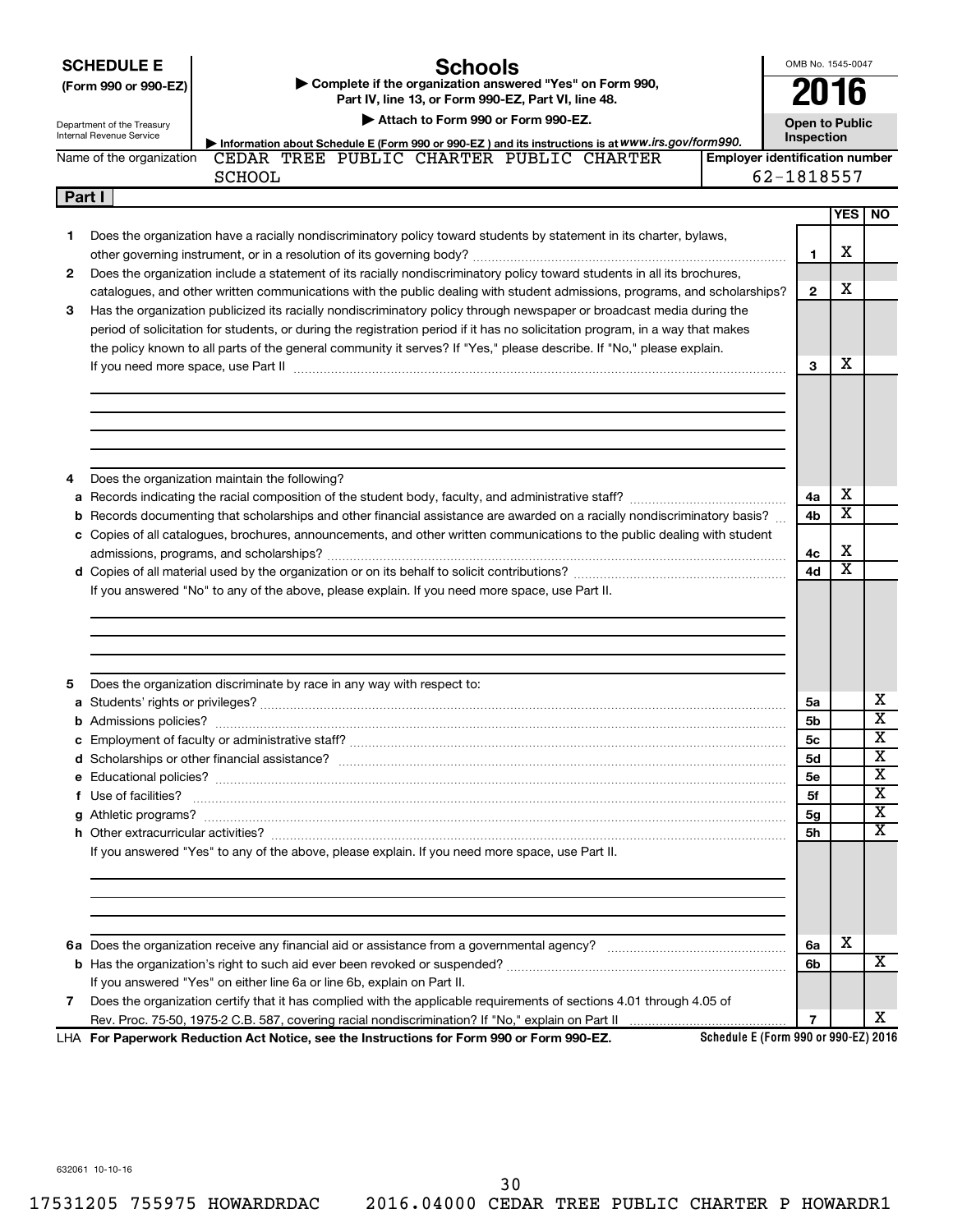**2** SCHOOL 62-1818557 Schedule E (Form 990 or 990-EZ) 2016  $\,$  SCHOOL

LINE 6 - EXPLANATION OF GOVERNMENT FINANCIAL AID:

THE DISTRICT GOVERNMENT PROVIDES FUNDING FOR ALL ELIGIBLE STUDENTS

ENROLLED IN PUBLIC CHARTER SCHOOLS BASED ON A PER PUPIL ALLOCATION

FORMULA.

LINE 7 - EXPLANATION OF RACIAL NONDISCRIMINATION COMPLIANCE:

THE SCHOOL IS A PUBLIC CHARTER SCHOOL FREE OF CHARGE TO ALL STUDENTS WHO

RESIDE IN THE DISTRICT OF COLUMBIA. ADMISSIONS ARE CONDUCTED IN

ACCORDANCE WITH THE DISTRICT LAW AND ANY CHILD APPLYING IN ACCORDACE WITH

THE LAW WILLBE ADMITTED, SUBJECT SOLELY TO MAXIMUM ENROLLMENT LIMITS. THE

SCHOOL DOES NOT DISCRIMINATE AGAINST ANYONE BECAUSE OF RACE, COLOR,

RELIGION, GENDER, NATIONAL ORIGIN, AGE, DISABILITY OR ANY OTHER

CHARACTERISTIC PROTECTED BY LAW.

632062 10-10-16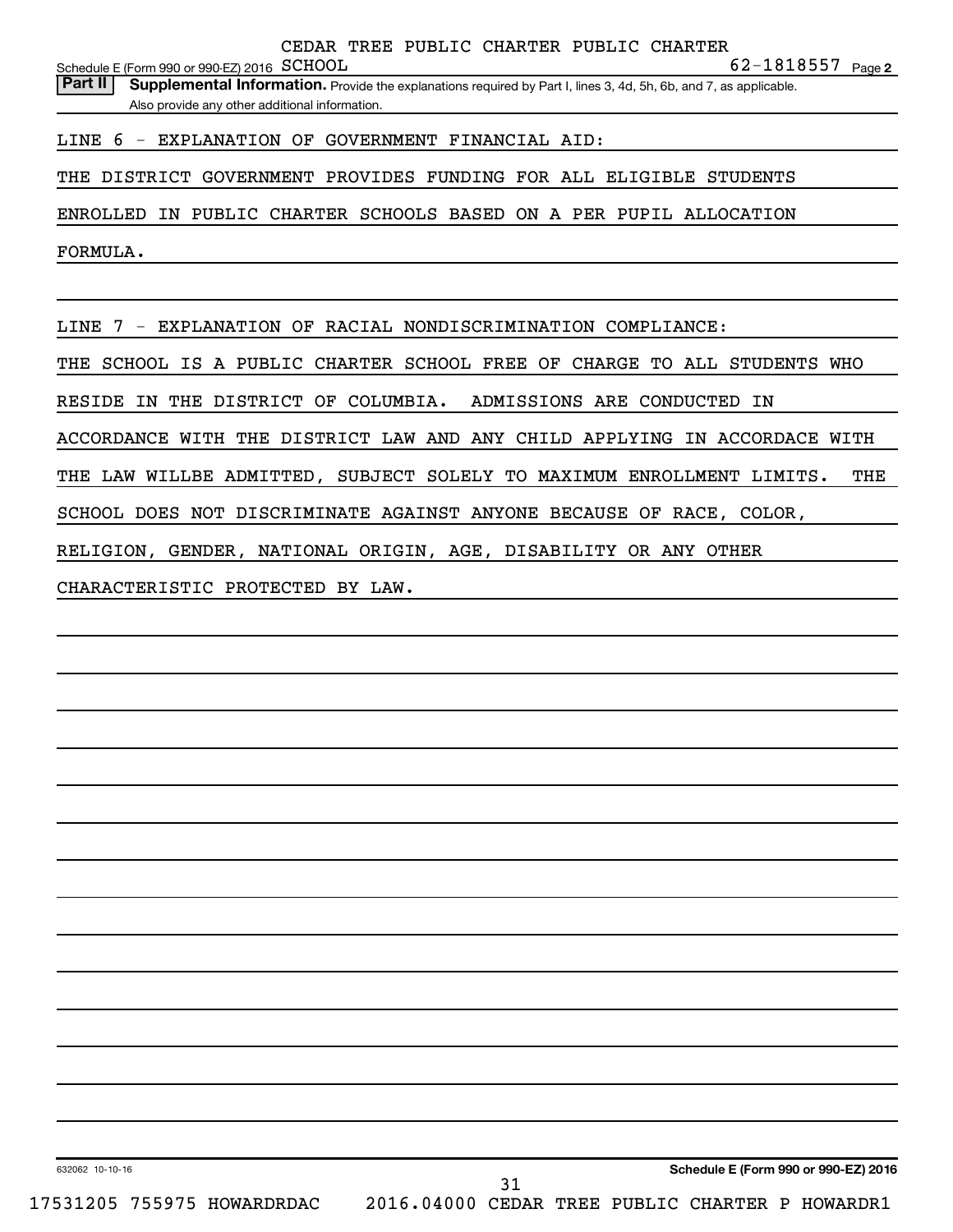|                              | <b>SCHEDULE J</b>                       | <b>Compensation Information</b>                                                                                             |                                       | OMB No. 1545-0047          |     |                         |
|------------------------------|-----------------------------------------|-----------------------------------------------------------------------------------------------------------------------------|---------------------------------------|----------------------------|-----|-------------------------|
| (Form 990)                   |                                         | For certain Officers, Directors, Trustees, Key Employees, and Highest                                                       |                                       |                            |     |                         |
| <b>Compensated Employees</b> |                                         |                                                                                                                             |                                       | 2016                       |     |                         |
|                              | Department of the Treasury              | Complete if the organization answered "Yes" on Form 990, Part IV, line 23.<br>Attach to Form 990.                           |                                       | <b>Open to Public</b>      |     |                         |
|                              | Internal Revenue Service                | Information about Schedule J (Form 990) and its instructions is at www.irs.gov/form990.                                     |                                       | Inspection                 |     |                         |
|                              | Name of the organization                | CEDAR TREE PUBLIC CHARTER PUBLIC CHARTER                                                                                    | <b>Employer identification number</b> |                            |     |                         |
|                              |                                         | <b>SCHOOL</b>                                                                                                               |                                       | 62-1818557                 |     |                         |
|                              | Part I                                  | <b>Questions Regarding Compensation</b>                                                                                     |                                       |                            |     |                         |
|                              |                                         |                                                                                                                             |                                       |                            | Yes | No                      |
| 1a                           |                                         | Check the appropriate box(es) if the organization provided any of the following to or for a person listed on Form 990,      |                                       |                            |     |                         |
|                              |                                         | Part VII, Section A, line 1a. Complete Part III to provide any relevant information regarding these items.                  |                                       |                            |     |                         |
|                              | First-class or charter travel           | Housing allowance or residence for personal use                                                                             |                                       |                            |     |                         |
|                              | Travel for companions                   | Payments for business use of personal residence                                                                             |                                       |                            |     |                         |
|                              |                                         | Health or social club dues or initiation fees<br>Tax indemnification and gross-up payments                                  |                                       |                            |     |                         |
|                              |                                         | Discretionary spending account<br>Personal services (such as, maid, chauffeur, chef)                                        |                                       |                            |     |                         |
|                              |                                         |                                                                                                                             |                                       |                            |     |                         |
|                              |                                         | <b>b</b> If any of the boxes on line 1a are checked, did the organization follow a written policy regarding payment or      |                                       |                            |     |                         |
|                              |                                         |                                                                                                                             |                                       | 1b                         |     |                         |
| 2                            |                                         | Did the organization require substantiation prior to reimbursing or allowing expenses incurred by all directors,            |                                       |                            |     |                         |
|                              |                                         |                                                                                                                             |                                       | $\mathbf{2}$               |     |                         |
|                              |                                         |                                                                                                                             |                                       |                            |     |                         |
| з                            |                                         | Indicate which, if any, of the following the filing organization used to establish the compensation of the organization's   |                                       |                            |     |                         |
|                              |                                         | CEO/Executive Director. Check all that apply. Do not check any boxes for methods used by a related organization to          |                                       |                            |     |                         |
|                              |                                         | establish compensation of the CEO/Executive Director, but explain in Part III.                                              |                                       |                            |     |                         |
|                              | Compensation committee                  | $\underline{\mathbf{X}}$ Written employment contract                                                                        |                                       |                            |     |                         |
|                              |                                         | Compensation survey or study<br>Independent compensation consultant                                                         |                                       |                            |     |                         |
|                              |                                         | $\lfloor \underline{\textbf{X}} \rfloor$ Approval by the board or compensation committee<br>Form 990 of other organizations |                                       |                            |     |                         |
|                              |                                         |                                                                                                                             |                                       |                            |     |                         |
| 4                            |                                         | During the year, did any person listed on Form 990, Part VII, Section A, line 1a, with respect to the filing                |                                       |                            |     |                         |
|                              | organization or a related organization: |                                                                                                                             |                                       |                            |     | х                       |
| а                            |                                         | Receive a severance payment or change-of-control payment?                                                                   |                                       | 4a                         |     | $\overline{\textbf{x}}$ |
| b                            |                                         |                                                                                                                             |                                       | 4b                         |     | $\overline{\textbf{x}}$ |
| c                            |                                         |                                                                                                                             |                                       | 4c                         |     |                         |
|                              |                                         | If "Yes" to any of lines 4a-c, list the persons and provide the applicable amounts for each item in Part III.               |                                       |                            |     |                         |
|                              |                                         | Only section 501(c)(3), 501(c)(4), and 501(c)(29) organizations must complete lines 5-9.                                    |                                       |                            |     |                         |
|                              |                                         | For persons listed on Form 990, Part VII, Section A, line 1a, did the organization pay or accrue any compensation           |                                       |                            |     |                         |
|                              | contingent on the revenues of:          |                                                                                                                             |                                       |                            |     |                         |
|                              |                                         |                                                                                                                             |                                       | 5а                         |     | х                       |
|                              |                                         |                                                                                                                             |                                       | 5b                         |     | х                       |
|                              |                                         | If "Yes" on line 5a or 5b, describe in Part III.                                                                            |                                       |                            |     |                         |
|                              |                                         | 6 For persons listed on Form 990, Part VII, Section A, line 1a, did the organization pay or accrue any compensation         |                                       |                            |     |                         |
|                              | contingent on the net earnings of:      |                                                                                                                             |                                       |                            |     |                         |
|                              |                                         |                                                                                                                             |                                       | 6a                         |     | х                       |
|                              |                                         |                                                                                                                             |                                       | 6b                         |     | х                       |
|                              |                                         | If "Yes" on line 6a or 6b, describe in Part III.                                                                            |                                       |                            |     |                         |
|                              |                                         | 7 For persons listed on Form 990, Part VII, Section A, line 1a, did the organization provide any nonfixed payments          |                                       |                            |     |                         |
|                              |                                         |                                                                                                                             |                                       | 7                          |     | х                       |
|                              |                                         | 8 Were any amounts reported on Form 990, Part VII, paid or accrued pursuant to a contract that was subject to the           |                                       |                            |     |                         |
|                              |                                         |                                                                                                                             |                                       | 8                          |     | х                       |
| 9.                           |                                         | If "Yes" on line 8, did the organization also follow the rebuttable presumption procedure described in                      |                                       |                            |     |                         |
|                              |                                         |                                                                                                                             |                                       | 9                          |     |                         |
|                              |                                         | LHA For Paperwork Reduction Act Notice, see the Instructions for Form 990.                                                  |                                       | Schedule J (Form 990) 2016 |     |                         |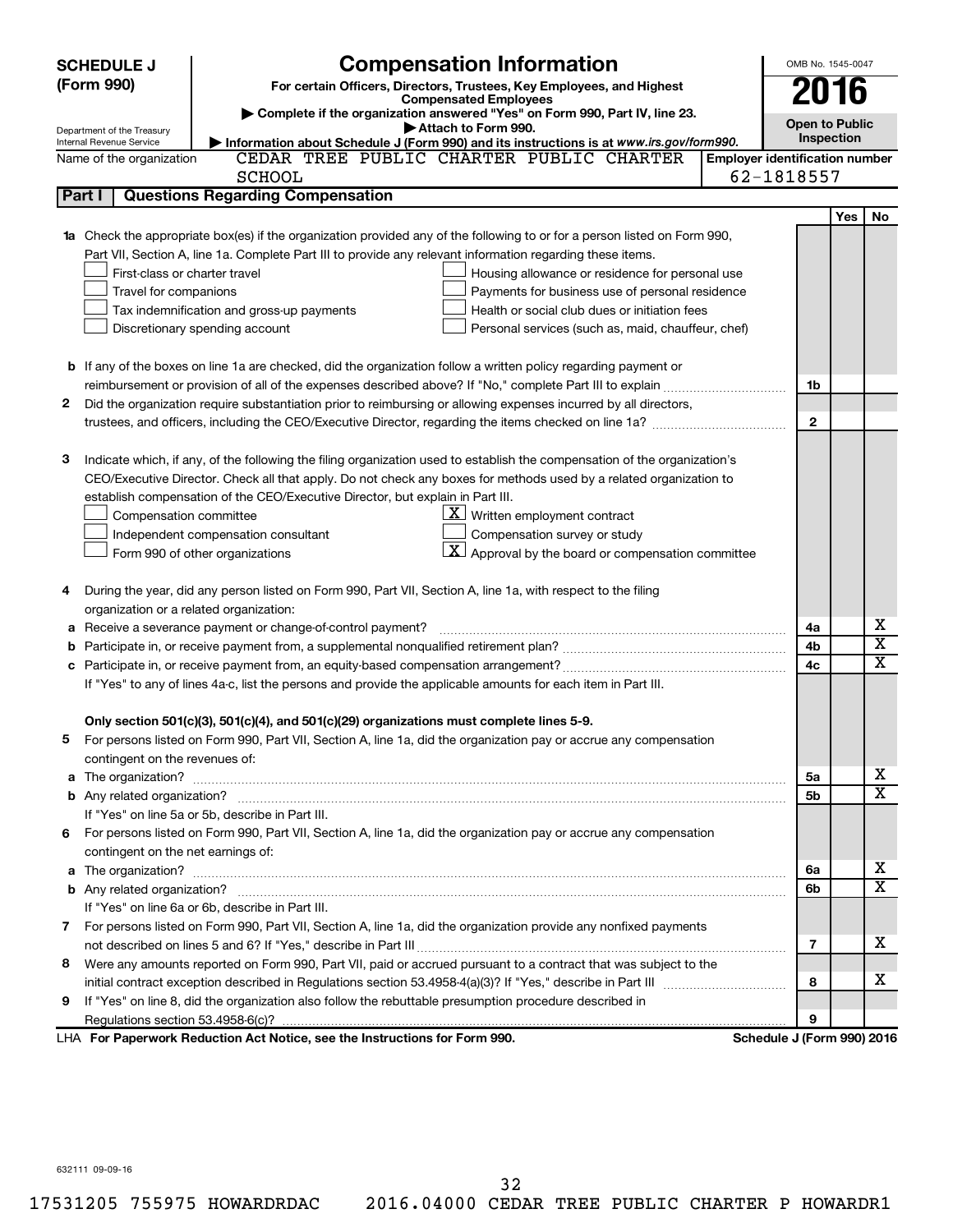Schedule J (Form 990) 2016 **SCHOOL** 

62-1818557

**2**

Part II | Officers, Directors, Trustees, Key Employees, and Highest Compensated Employees. Use duplicate copies if additional space is needed.

For each individual whose compensation must be reported on Schedule J, report compensation from the organization on row (i) and from related organizations, described in the instructions, on row (ii). Do not list any individuals that aren't listed on Form 990, Part VII.

Note: The sum of columns (B)(i)-(iii) for each listed individual must equal the total amount of Form 990, Part VII, Section A, line 1a, applicable column (D) and (E) amounts for that individual.

| (A) Name and Title                |             | (B) Breakdown of W-2 and/or 1099-MISC compensation |                                           |                                           | (C) Retirement and             | (D) Nontaxable            | (E) Total of columns | (F) Compensation                                           |
|-----------------------------------|-------------|----------------------------------------------------|-------------------------------------------|-------------------------------------------|--------------------------------|---------------------------|----------------------|------------------------------------------------------------|
|                                   |             | (i) Base<br>compensation                           | (ii) Bonus &<br>incentive<br>compensation | (iii) Other<br>reportable<br>compensation | other deferred<br>compensation | benefits                  | $(B)(i)-(D)$         | in column (B)<br>reported as deferred<br>on prior Form 990 |
| (1) DR. LATONYA HENDERSON         | (i)         | 187, 196.                                          | $\overline{0}$ .                          | $\overline{0}$ .                          | 6,524.                         | $\overline{\mathbf{0}}$ . | 193,720.             | $\overline{\mathbf{0}}$ .                                  |
| EXECUTIVE DIRECTOR                | (ii)        | $\overline{\mathfrak{o}}$ .                        | $\overline{0}$ .                          | $\overline{0}$ .                          | $\overline{0}$ .               | $\overline{0}$ .          | 0.                   | $\overline{0}$ .                                           |
| (2) DR. ROBINETTE BREEDLOVE-LEWIS | (i)         | 160, 315.                                          | $\overline{0}$ .                          | $\overline{0}$ .                          | 4,641.                         | $\overline{0}$ .          | 164,956.             | $\overline{0}$ .                                           |
| DIRECTOR OF OPERATIONS            | (i)         | $\overline{0}$ .                                   | $\overline{0}$ .                          | $\overline{0}$ .                          | $\overline{0}$ .               | $\overline{0}$ .          | $\overline{0}$ .     | $\overline{0}$ .                                           |
|                                   | (i)         |                                                    |                                           |                                           |                                |                           |                      |                                                            |
|                                   | (ii)        |                                                    |                                           |                                           |                                |                           |                      |                                                            |
|                                   | (i)         |                                                    |                                           |                                           |                                |                           |                      |                                                            |
|                                   | (ii)        |                                                    |                                           |                                           |                                |                           |                      |                                                            |
|                                   | (i)         |                                                    |                                           |                                           |                                |                           |                      |                                                            |
|                                   | (ii)        |                                                    |                                           |                                           |                                |                           |                      |                                                            |
|                                   | (i)         |                                                    |                                           |                                           |                                |                           |                      |                                                            |
|                                   | (ii)        |                                                    |                                           |                                           |                                |                           |                      |                                                            |
|                                   | (i)         |                                                    |                                           |                                           |                                |                           |                      |                                                            |
|                                   | (ii)        |                                                    |                                           |                                           |                                |                           |                      |                                                            |
|                                   | (i)         |                                                    |                                           |                                           |                                |                           |                      |                                                            |
|                                   | (ii)        |                                                    |                                           |                                           |                                |                           |                      |                                                            |
|                                   | (i)<br>(ii) |                                                    |                                           |                                           |                                |                           |                      |                                                            |
|                                   | (i)         |                                                    |                                           |                                           |                                |                           |                      |                                                            |
|                                   | (ii)        |                                                    |                                           |                                           |                                |                           |                      |                                                            |
|                                   | (i)         |                                                    |                                           |                                           |                                |                           |                      |                                                            |
|                                   | (ii)        |                                                    |                                           |                                           |                                |                           |                      |                                                            |
|                                   | (i)         |                                                    |                                           |                                           |                                |                           |                      |                                                            |
|                                   | (ii)        |                                                    |                                           |                                           |                                |                           |                      |                                                            |
|                                   | (i)         |                                                    |                                           |                                           |                                |                           |                      |                                                            |
|                                   | (ii)        |                                                    |                                           |                                           |                                |                           |                      |                                                            |
|                                   | (i)         |                                                    |                                           |                                           |                                |                           |                      |                                                            |
|                                   | (ii)        |                                                    |                                           |                                           |                                |                           |                      |                                                            |
|                                   | (i)         |                                                    |                                           |                                           |                                |                           |                      |                                                            |
|                                   | (ii)        |                                                    |                                           |                                           |                                |                           |                      |                                                            |
|                                   | (i)         |                                                    |                                           |                                           |                                |                           |                      |                                                            |
|                                   | (ii)        |                                                    |                                           |                                           |                                |                           |                      |                                                            |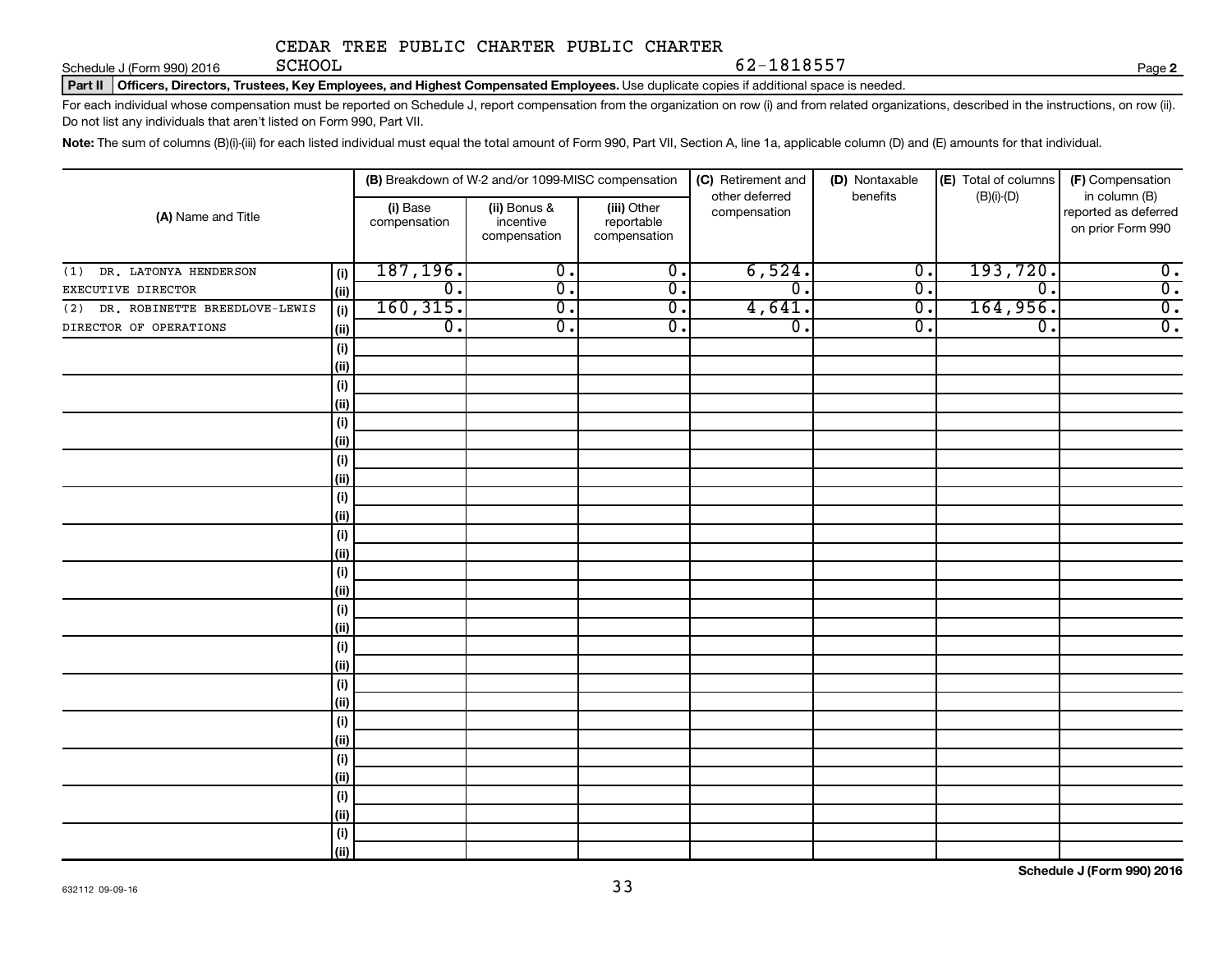|  |  |  | CEDAR TREE PUBLIC CHARTER PUBLIC CHARTER |  |  |
|--|--|--|------------------------------------------|--|--|
|--|--|--|------------------------------------------|--|--|

Schedule J (Form 990) 2016 **Page SCHOOL** 

**Part III Supplemental Information**

Provide the information, explanation, or descriptions required for Part I, lines 1a, 1b, 3, 4a, 4b, 4c, 5a, 5b, 6a, 6b, 7, and 8, and for Part II. Also complete this part for any additional information.

**Schedule J (Form 990) 2016**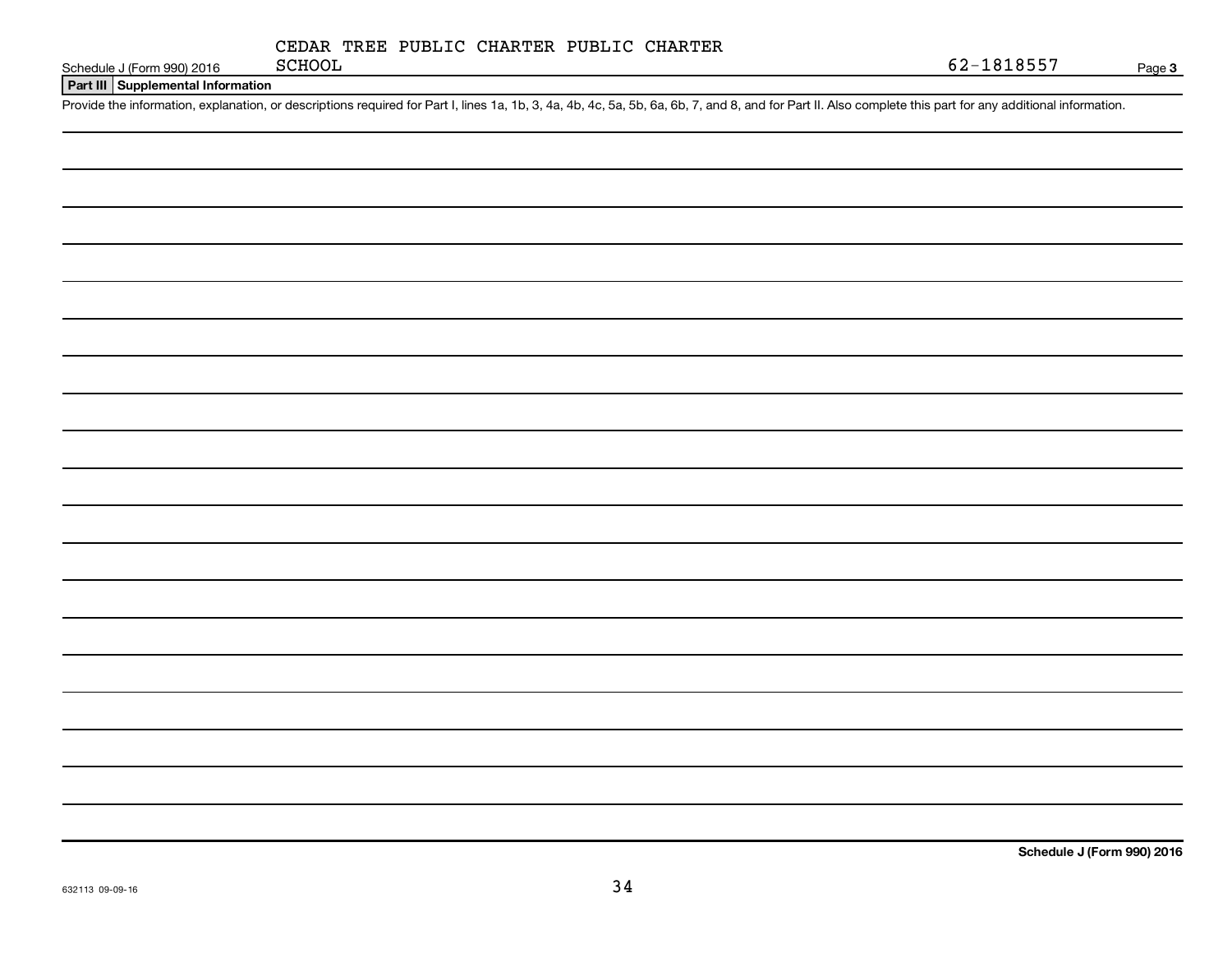**(Form 990 or 990-EZ)**

Department of the Treasury Internal Revenue Service

Name of the organization

**Complete to provide information for responses to specific questions on Form 990 or 990-EZ or to provide any additional information. | Attach to Form 990 or 990-EZ.** SCHEDULE O **Supplemental Information to Form 990 or 990-EZ 2016**<br>(Form 990 or 990-EZ) Complete to provide information for responses to specific questions on

**Information about Schedule O (Form 990 or 990-EZ) and its instructions is at WWW.irs.gov/form990.** CEDAR TREE PUBLIC CHARTER PUBLIC CHARTER SCHOOL 62-1818557

**Open to Public Inspection Employer identification number**

OMB No. 1545-0047

FORM 990, PART I, LINE 1, DESCRIPTION OF ORGANIZATION MISSION:

FOUNDATION FOR ALL STUDENTS IN A SAFE LEARNING ENVIRONMENT DESIGNED TO

ENHANCE SOCIAL AND EMOTIONAL GROWTH,COGNITIVE AND CREATIVE DEVELOPMENTY

WHILE PREPARING STUDENTS TO BECOME ACTIVE INDEPENDENT LEARNERS-NO

EXCEPTIONS NO EXCUSES.

FORM 990, PART III, LINE 1, DESCRIPTION OF ORGANIZATION MISSION:

BECOME ACTIVE INDEPENDENT LEARNERS-NO EXCEPTIONS NO EXCUSES.

FORM 990, PART VI, SECTION B, LINE 11B:

A COPY OF THE FORM 990 WAS REVIEWED BY THE MEMBERS OF THE GOVERNING BOARD PRIOR FILING IT.

FORM 990, PART VI, SECTION B, LINE 12C:

THE CONFLICT OF INTEREST POLICY IS REVIEWED WITH NEW AND EXISTING BOARD MEMBERS ON A PERIODIC BASIS. BOARD MEMBERS AND KEY PERSONNEL ARE EXPECTED TO DISCLOSE RELATIONSHIPS THAT COULD POTENTIALLY BE PERCEIVED AS A CONFLICT OF INTEREST.

FORM 990, PART VI, SECTION B, LINE 15:

THE GOVERNING BOARD APPROVES STAFFING POSITIONS AND COMPENSATION LEVELS

DURING THE BUDGET ADOPTION.

FORM 990, PART VI, SECTION C, LINE 19:

THE ORGANIZATION MAKES ITS GOVERNING DOCUMENTS,CONFLICT OF INTEREST POLICY

AND FINANCIAL STATEMENTS AVAILABLE TO THE PUBLIC UPON REQUEST.

632211 08-25-16 LHA For Paperwork Reduction Act Notice, see the Instructions for Form 990 or 990-EZ. Schedule O (Form 990 or 990-EZ) (2016) 35

17531205 755975 HOWARDRDAC 2016.04000 CEDAR TREE PUBLIC CHARTER P HOWARDR1